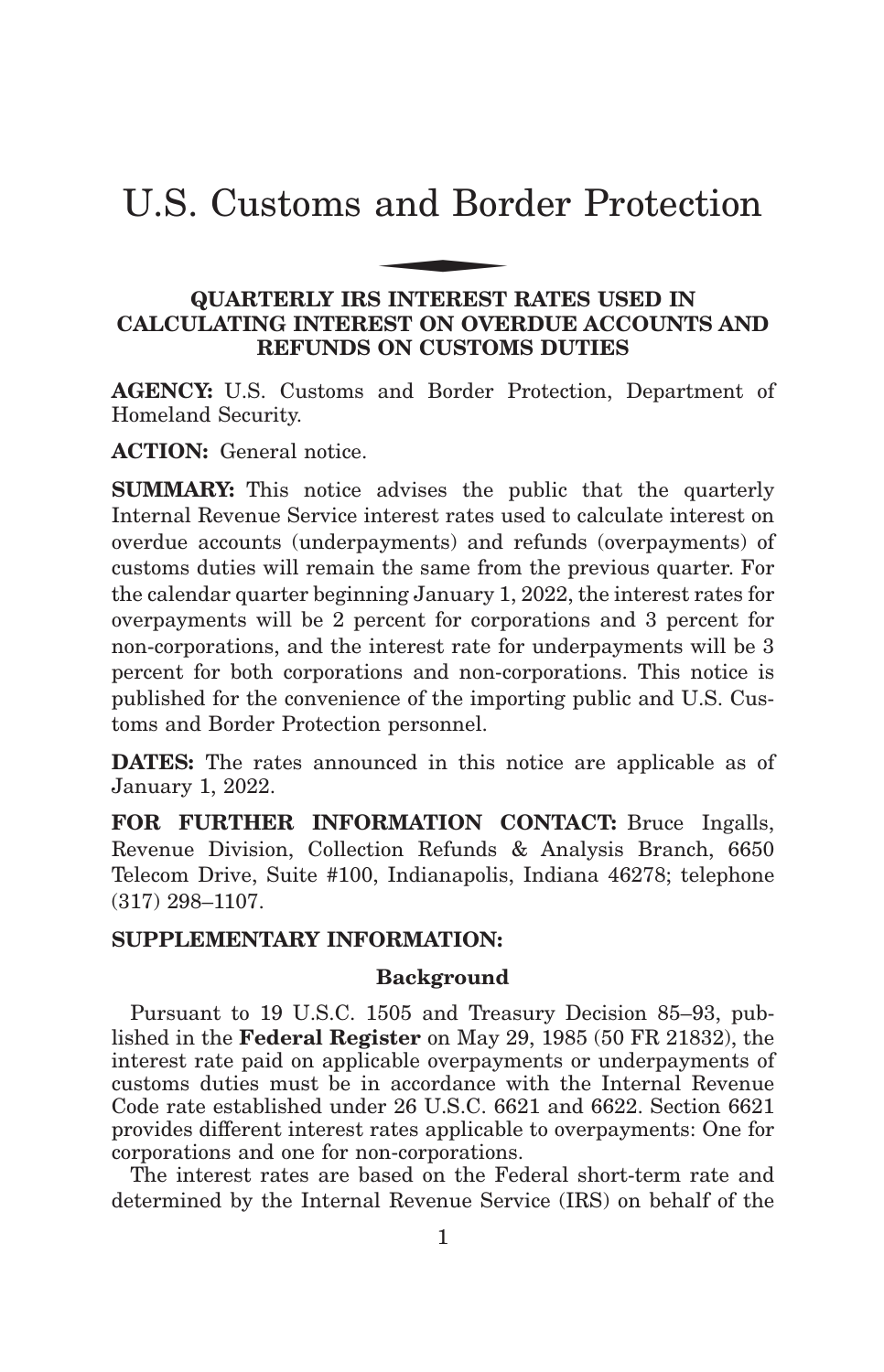Secretary of the Treasury on a quarterly basis. The rates effective for a quarter are determined during the first-month period of the previous quarter.

In Revenue Ruling 2021–24, the IRS determined the rates of interest for the calendar quarter beginning January 1, 2022, and ending on March 31, 2022. The interest rate paid to the Treasury for underpayments will be the Federal short-term rate (0%) plus three percentage points  $(3\%)$  for a total of three percent  $(3\%)$  for both corporations and non-corporations. For corporate overpayments, the rate is the Federal short-term rate (0%) plus two percentage points  $(2\%)$  for a total of two percent  $(2\%)$ . For overpayments made by non-corporations, the rate is the Federal short-term rate (0%) plus three percentage points  $(3\%)$  for a total of three percent  $(3\%)$ . These interest rates used to calculate interest on overdue accounts (underpayments) and refunds (overpayments) of customs duties remain the same from the previous quarter. These interest rates are subject to change for the calendar quarter beginning April 1, 2022, and ending on June 30, 2022.

For the convenience of the importing public and U.S. Customs and Border Protection personnel, the following list of IRS interest rates used, covering the period from July of 1974 to date, to calculate interest on overdue accounts and refunds of customs duties, is published in summary format.

| Beginning date | Ending<br>date | Under-<br>payments<br>(percent) | Over-<br>payments<br>(percent) | Corporate<br>overpay-<br>ments<br>(Eff.<br>$1 - 1 - 99$<br>(percent) |
|----------------|----------------|---------------------------------|--------------------------------|----------------------------------------------------------------------|
|                | $063075$       | 6                               | $\epsilon$                     |                                                                      |
|                | $013176$       | 9                               | 9                              |                                                                      |
|                | $013178$       | 7                               | 7                              | .                                                                    |
|                | $013180$       | 6                               | 6                              | .                                                                    |
|                | $013182$       | 12                              | 12                             | .                                                                    |
|                | $123182$       | 20                              | 20                             | .                                                                    |
|                | $063083$       | 16                              | 16                             | .                                                                    |
|                | 123184         | 11                              | 11                             | .                                                                    |
|                | $063085$       | 13                              | 13                             | .                                                                    |
|                | $123185$       | 11                              | 11                             | .                                                                    |
|                | $063086$       | 10                              | 10                             | .                                                                    |
|                | 123186         | 9                               | 9                              | .                                                                    |
|                | 093087         | 9                               | 8                              | .                                                                    |
|                | 123187         | 10                              | 9                              | .                                                                    |
|                | $033188$       | 11                              | 10                             | .                                                                    |
|                |                |                                 |                                |                                                                      |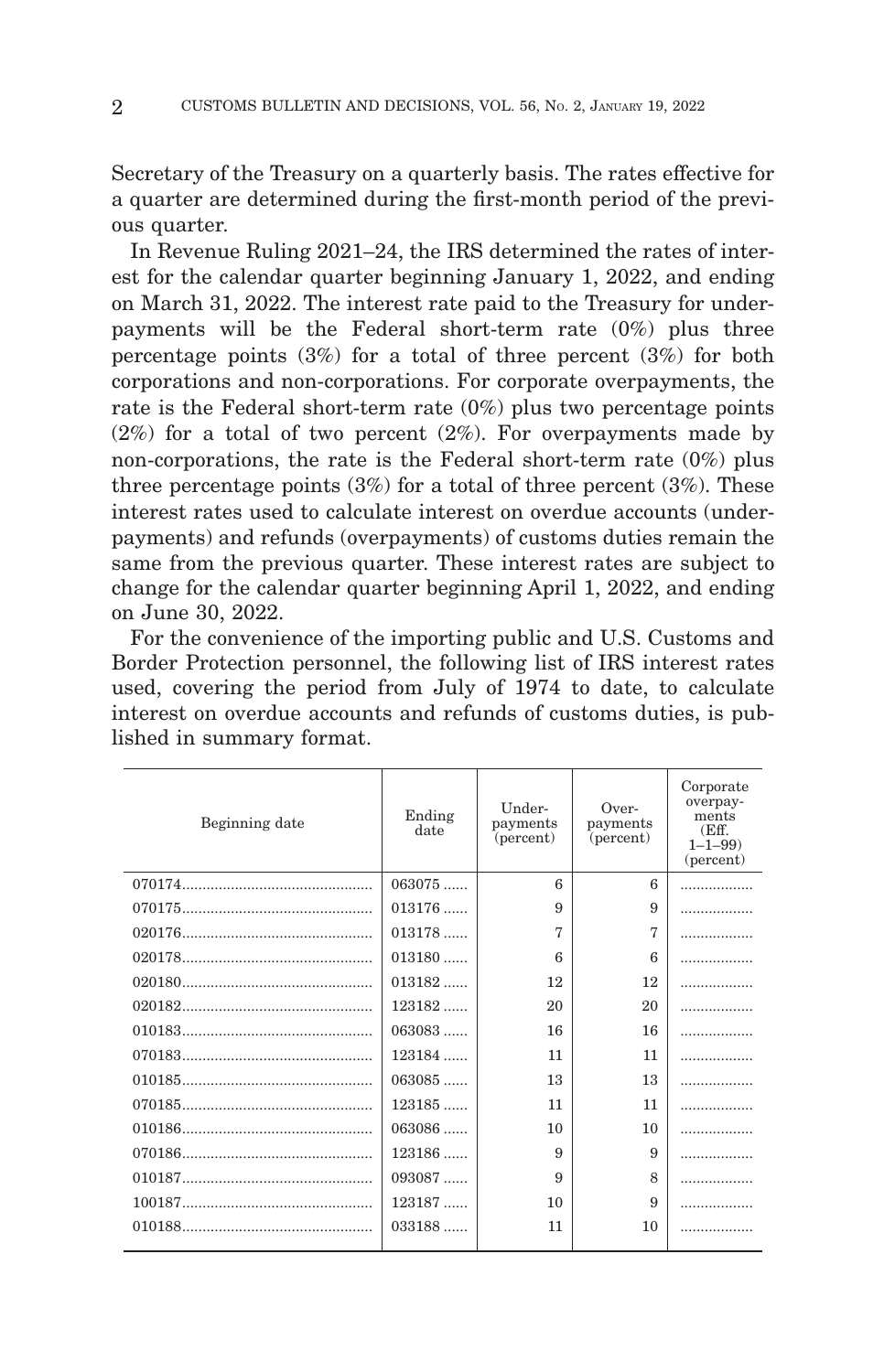| 093088<br>10<br>9<br>$033189$<br>10<br>11<br>093089<br>12<br>11<br>033191<br>11<br>10<br>123191<br>10<br>9<br>033192<br>9<br>8<br>093092<br>8<br>7<br>063094<br>7<br>6<br>093094<br>8<br>7<br>8<br>$033195$<br>9<br>$063095$<br>9<br>10<br>033196<br>9<br>8<br>7<br>$063096$<br>8<br>$033198$<br>9<br>8<br>7<br>123198<br>8<br>033199<br>7<br>7<br>033100<br>8<br>8<br>9<br>9<br>$033101$<br>063001<br>8<br>8<br>123101<br>7<br>7<br>$123102$<br>6<br>6<br>093003<br>5<br>5<br>$033104$<br>$\overline{4}$<br>4<br>063004<br>5<br>5<br>093004<br>4<br>4<br>$033105$<br>5<br>5<br>$093005$<br>6<br>6<br>$063006$<br>7<br>7<br>123107<br>8<br>8<br>7<br>7<br>$033108$<br>$063008$<br>6<br>6<br>093008<br>5<br>5<br>123108<br>6<br>6<br>$033109$<br>5<br>5<br>123110<br>$\overline{4}$<br>4<br>033111<br>3<br>3 | Beginning date | Ending<br>date | Under-<br>payments<br>(percent) | Over-<br>payments<br>(percent) | Corporate<br>overpay-<br>ments<br>(Eff.<br>$1 - 1 - 99$<br>(percent) |
|-------------------------------------------------------------------------------------------------------------------------------------------------------------------------------------------------------------------------------------------------------------------------------------------------------------------------------------------------------------------------------------------------------------------------------------------------------------------------------------------------------------------------------------------------------------------------------------------------------------------------------------------------------------------------------------------------------------------------------------------------------------------------------------------------------------|----------------|----------------|---------------------------------|--------------------------------|----------------------------------------------------------------------|
|                                                                                                                                                                                                                                                                                                                                                                                                                                                                                                                                                                                                                                                                                                                                                                                                             |                |                |                                 |                                | .                                                                    |
|                                                                                                                                                                                                                                                                                                                                                                                                                                                                                                                                                                                                                                                                                                                                                                                                             |                |                |                                 |                                | .                                                                    |
|                                                                                                                                                                                                                                                                                                                                                                                                                                                                                                                                                                                                                                                                                                                                                                                                             |                |                |                                 |                                | .                                                                    |
|                                                                                                                                                                                                                                                                                                                                                                                                                                                                                                                                                                                                                                                                                                                                                                                                             |                |                |                                 |                                | .                                                                    |
|                                                                                                                                                                                                                                                                                                                                                                                                                                                                                                                                                                                                                                                                                                                                                                                                             |                |                |                                 |                                | .                                                                    |
|                                                                                                                                                                                                                                                                                                                                                                                                                                                                                                                                                                                                                                                                                                                                                                                                             |                |                |                                 |                                | .                                                                    |
|                                                                                                                                                                                                                                                                                                                                                                                                                                                                                                                                                                                                                                                                                                                                                                                                             |                |                |                                 |                                | .                                                                    |
|                                                                                                                                                                                                                                                                                                                                                                                                                                                                                                                                                                                                                                                                                                                                                                                                             |                |                |                                 |                                | .                                                                    |
|                                                                                                                                                                                                                                                                                                                                                                                                                                                                                                                                                                                                                                                                                                                                                                                                             |                |                |                                 |                                | .                                                                    |
|                                                                                                                                                                                                                                                                                                                                                                                                                                                                                                                                                                                                                                                                                                                                                                                                             |                |                |                                 |                                | .                                                                    |
|                                                                                                                                                                                                                                                                                                                                                                                                                                                                                                                                                                                                                                                                                                                                                                                                             |                |                |                                 |                                | .                                                                    |
|                                                                                                                                                                                                                                                                                                                                                                                                                                                                                                                                                                                                                                                                                                                                                                                                             |                |                |                                 |                                | .                                                                    |
|                                                                                                                                                                                                                                                                                                                                                                                                                                                                                                                                                                                                                                                                                                                                                                                                             |                |                |                                 |                                | .                                                                    |
|                                                                                                                                                                                                                                                                                                                                                                                                                                                                                                                                                                                                                                                                                                                                                                                                             |                |                |                                 |                                | .                                                                    |
|                                                                                                                                                                                                                                                                                                                                                                                                                                                                                                                                                                                                                                                                                                                                                                                                             |                |                |                                 |                                | .                                                                    |
|                                                                                                                                                                                                                                                                                                                                                                                                                                                                                                                                                                                                                                                                                                                                                                                                             |                |                |                                 |                                | 6                                                                    |
|                                                                                                                                                                                                                                                                                                                                                                                                                                                                                                                                                                                                                                                                                                                                                                                                             |                |                |                                 |                                | 7                                                                    |
|                                                                                                                                                                                                                                                                                                                                                                                                                                                                                                                                                                                                                                                                                                                                                                                                             |                |                |                                 |                                | 8                                                                    |
|                                                                                                                                                                                                                                                                                                                                                                                                                                                                                                                                                                                                                                                                                                                                                                                                             |                |                |                                 |                                | 7                                                                    |
|                                                                                                                                                                                                                                                                                                                                                                                                                                                                                                                                                                                                                                                                                                                                                                                                             |                |                |                                 |                                | 6                                                                    |
|                                                                                                                                                                                                                                                                                                                                                                                                                                                                                                                                                                                                                                                                                                                                                                                                             |                |                |                                 |                                | 5                                                                    |
|                                                                                                                                                                                                                                                                                                                                                                                                                                                                                                                                                                                                                                                                                                                                                                                                             |                |                |                                 |                                | $\overline{4}$                                                       |
|                                                                                                                                                                                                                                                                                                                                                                                                                                                                                                                                                                                                                                                                                                                                                                                                             |                |                |                                 |                                | 3                                                                    |
|                                                                                                                                                                                                                                                                                                                                                                                                                                                                                                                                                                                                                                                                                                                                                                                                             |                |                |                                 |                                | $\overline{4}$                                                       |
|                                                                                                                                                                                                                                                                                                                                                                                                                                                                                                                                                                                                                                                                                                                                                                                                             |                |                |                                 |                                | 3                                                                    |
|                                                                                                                                                                                                                                                                                                                                                                                                                                                                                                                                                                                                                                                                                                                                                                                                             |                |                |                                 |                                | $\overline{4}$                                                       |
|                                                                                                                                                                                                                                                                                                                                                                                                                                                                                                                                                                                                                                                                                                                                                                                                             |                |                |                                 |                                | 5                                                                    |
|                                                                                                                                                                                                                                                                                                                                                                                                                                                                                                                                                                                                                                                                                                                                                                                                             |                |                |                                 |                                | 6                                                                    |
|                                                                                                                                                                                                                                                                                                                                                                                                                                                                                                                                                                                                                                                                                                                                                                                                             |                |                |                                 |                                | 7                                                                    |
|                                                                                                                                                                                                                                                                                                                                                                                                                                                                                                                                                                                                                                                                                                                                                                                                             |                |                |                                 |                                | 6                                                                    |
|                                                                                                                                                                                                                                                                                                                                                                                                                                                                                                                                                                                                                                                                                                                                                                                                             |                |                |                                 |                                | 5                                                                    |
|                                                                                                                                                                                                                                                                                                                                                                                                                                                                                                                                                                                                                                                                                                                                                                                                             |                |                |                                 |                                | $\overline{4}$                                                       |
|                                                                                                                                                                                                                                                                                                                                                                                                                                                                                                                                                                                                                                                                                                                                                                                                             |                |                |                                 |                                | 5                                                                    |
|                                                                                                                                                                                                                                                                                                                                                                                                                                                                                                                                                                                                                                                                                                                                                                                                             |                |                |                                 |                                | $\overline{4}$                                                       |
|                                                                                                                                                                                                                                                                                                                                                                                                                                                                                                                                                                                                                                                                                                                                                                                                             |                |                |                                 |                                | 3                                                                    |
|                                                                                                                                                                                                                                                                                                                                                                                                                                                                                                                                                                                                                                                                                                                                                                                                             |                |                |                                 |                                | $\overline{2}$                                                       |
|                                                                                                                                                                                                                                                                                                                                                                                                                                                                                                                                                                                                                                                                                                                                                                                                             |                | 093011         | 4                               | 4                              | 3                                                                    |
| 033116<br>3<br>3                                                                                                                                                                                                                                                                                                                                                                                                                                                                                                                                                                                                                                                                                                                                                                                            |                |                |                                 |                                | $\boldsymbol{2}$                                                     |
| 033118<br>$\overline{4}$<br>4                                                                                                                                                                                                                                                                                                                                                                                                                                                                                                                                                                                                                                                                                                                                                                               |                |                |                                 |                                | 3                                                                    |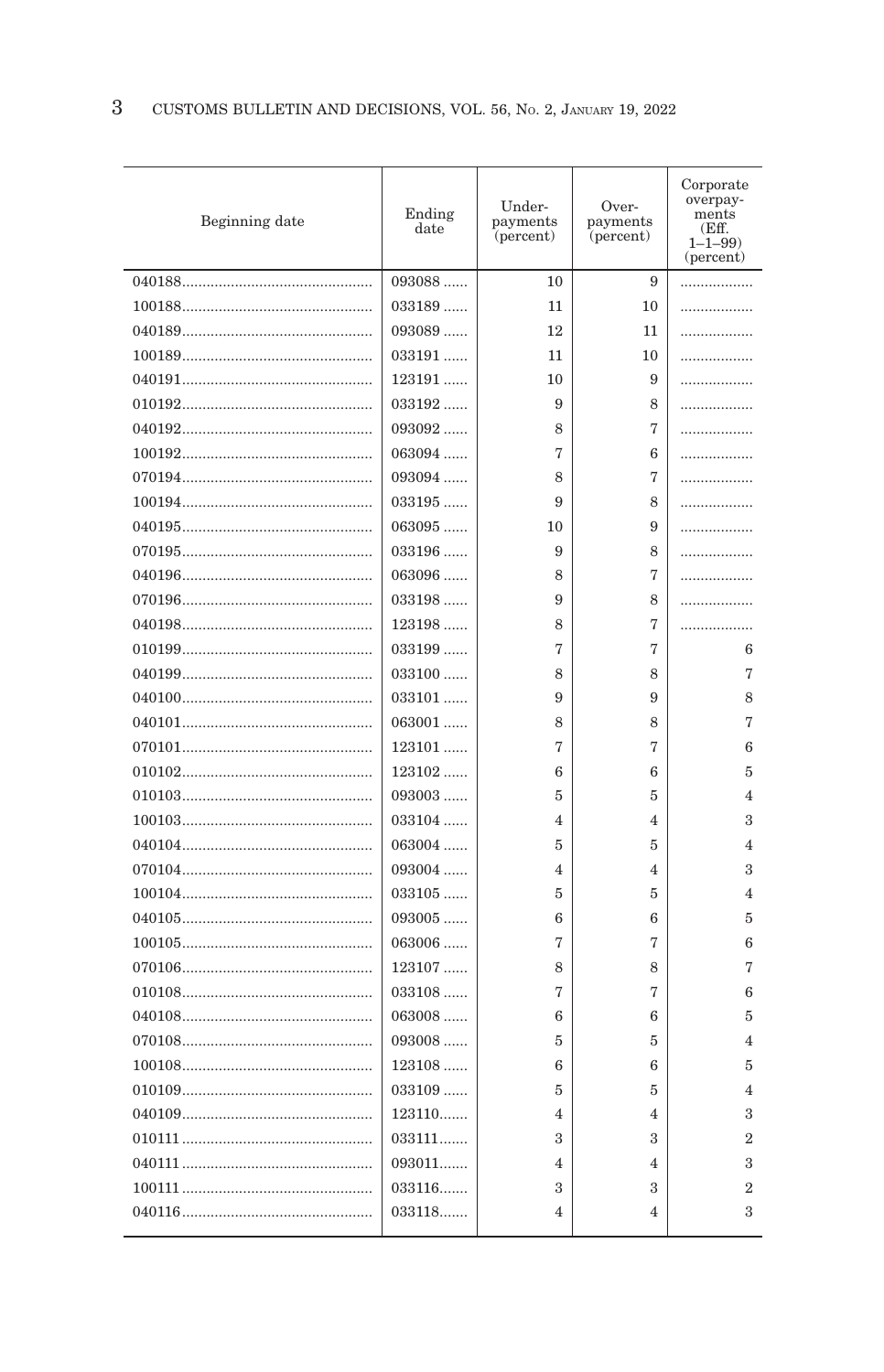| Beginning date | Ending<br>date | Under-<br>payments<br>(percent) | Over-<br>payments<br>(percent) | Corporate<br>overpay-<br>ments<br>(Eff.<br>$1 - 1 - 99$<br>(percent) |
|----------------|----------------|---------------------------------|--------------------------------|----------------------------------------------------------------------|
|                | 123118         | 5                               | 5                              |                                                                      |
|                | $063019$       | 6                               | 6                              |                                                                      |
|                | $063020$       | 5                               | 5                              |                                                                      |
|                | $033122$       | 3                               | 3                              | 2                                                                    |
|                |                |                                 |                                |                                                                      |

Dated: December 27, 2021.

CRINLEY S. HOOVER, *Acting Chief Financial Officer, U.S. Customs and Border Protection.* CRINI<br> *Acting Chi*<br>
U.S. Customs<br>
Il Register, Januar<br> **ON OF ONE** 

[Published in the Federal Register, January 4, 2022 (85 FR 00233)]

# **PROPOSED REVOCATION OF ONE RULING LETTERS AND PROPOSED REVOCATION OF TREATMENT RELATING TO THE TARIFF CLASSIFICATION OF A SOLAR MODULE FROM AN UNDISCLOSED COUNTRY OF ORIGIN**

**AGENCY:** U.S. Customs and Border Protection, Department of Homeland Security.

**ACTION:** Notice of proposed revocation of one ruling letter, and proposed revocation of treatment relating to the tariff classification of a solar module from an undisclosed country of origin.

**SUMMARY:** Pursuant to section 625(c), Tariff Act of 1930 (19) U.S.C. § 1625(c)), as amended by section 623 of title VI (Customs Modernization) of the North American Free Trade Agreement Implementation Act (Pub. L. 103–182, 107 Stat. 2057), this notice advises interested parties that U.S. Customs and Border Protection (CBP) intends to revoke one ruling letter concerning tariff classification of a solar module under the Harmonized Tariff Schedule of the United States (HTSUS). Similarly, CBP intends to revoke any treatment previously accorded by CBP to substantially identical transactions. Comments on the correctness of the proposed actions are invited.

**DATE:** Comments must be received on or before February 18, 2022.

**ADDRESS:** Written comments are to be addressed to U.S. Customs and Border Protection, Office of Trade, Regulations and Rulings, Attention: Erin Frey, Commercial and Trade Facilitation Division, 90 K St., NE, 10th Floor, Washington, DC 20229–1177.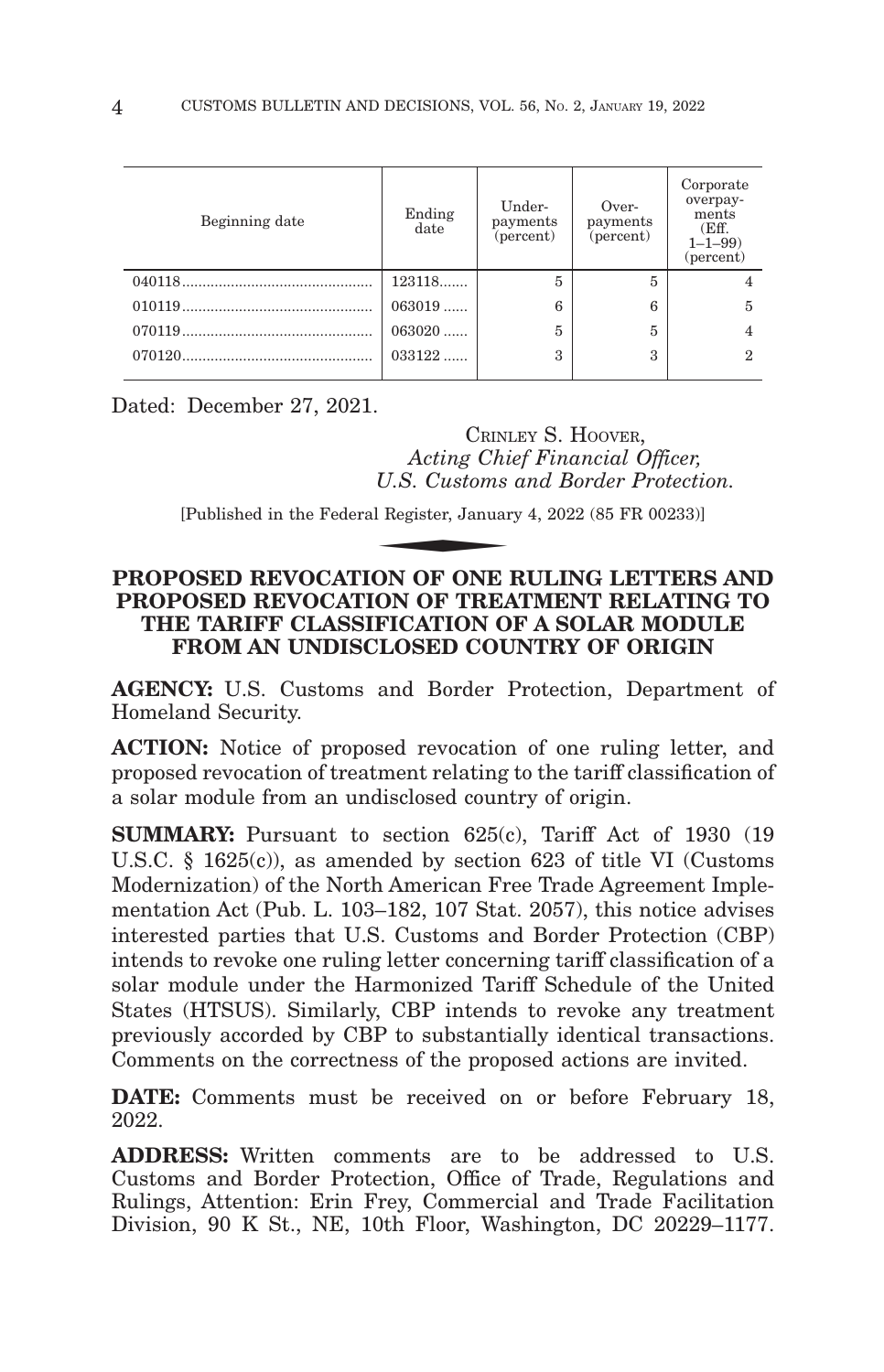Due to the COVID-19 pandemic, CBP is also allowing commenters to submit electronic comments to the following email address: 1625Comments@cbp.dhs.gov. All comments should reference the title of the proposed notice at issue and the *Customs Bulletin* volume, number and date of publication. Due to the relevant COVID-19-related restrictions, CBP has limited its on-site public inspection of public comments to 1625 notices. Arrangements to inspect submitted comments should be made in advance by calling Ms. Erin Frey at (202) 325–1757.

**FOR FURTHER INFORMATION CONTACT:** Dwayne Rawlings, Electronics, Machinery, Automotive and International Nomenclature Branch, Regulations and Rulings, Office of Trade, at (202) 325–0092.

# **SUPPLEMENTARY INFORMATION:**

# **BACKGROUND**

Current customs law includes two key concepts: informed compliance and shared responsibility. Accordingly, the law imposes an obligation on CBP to provide the public with information concerning the trade community's responsibilities and rights under the customs and related laws. In addition, both the public and CBP share responsibility in carrying out import requirements. For example, under section 484 of the Tariff Act of 1930, as amended (19 U.S.C. § 1484), the importer of record is responsible for using reasonable care to enter, classify and value imported merchandise, and to provide any other information necessary to enable CBP to properly assess duties, collect accurate statistics, and determine whether any other applicable legal requirement is met.

Pursuant to 19 U.S.C. § 1625(c)(1), this notice advises interested parties that CBP is proposing to revoke one ruling letter pertaining to the tariff classification of solar modules. Although in this notice, CBP is specifically referring to New York Ruling Letter ("NY") NY N255298, dated July 31, 2014 (Attachment A), this notice also covers any rulings on this merchandise which may exist, but have not been specifically identified. CBP has undertaken reasonable efforts to search existing databases for rulings in addition to the one identified. No further rulings have been found. Any party who has received an interpretive ruling or decision (i.e., a ruling letter, internal advice memorandum or decision, or protest review decision) on the merchandise subject to this notice should advise CBP during the comment period.

Similarly, pursuant to 19 U.S.C.  $\S$  1625(c)(2), CBP is proposing to revoke any treatment previously accorded by CBP to substantially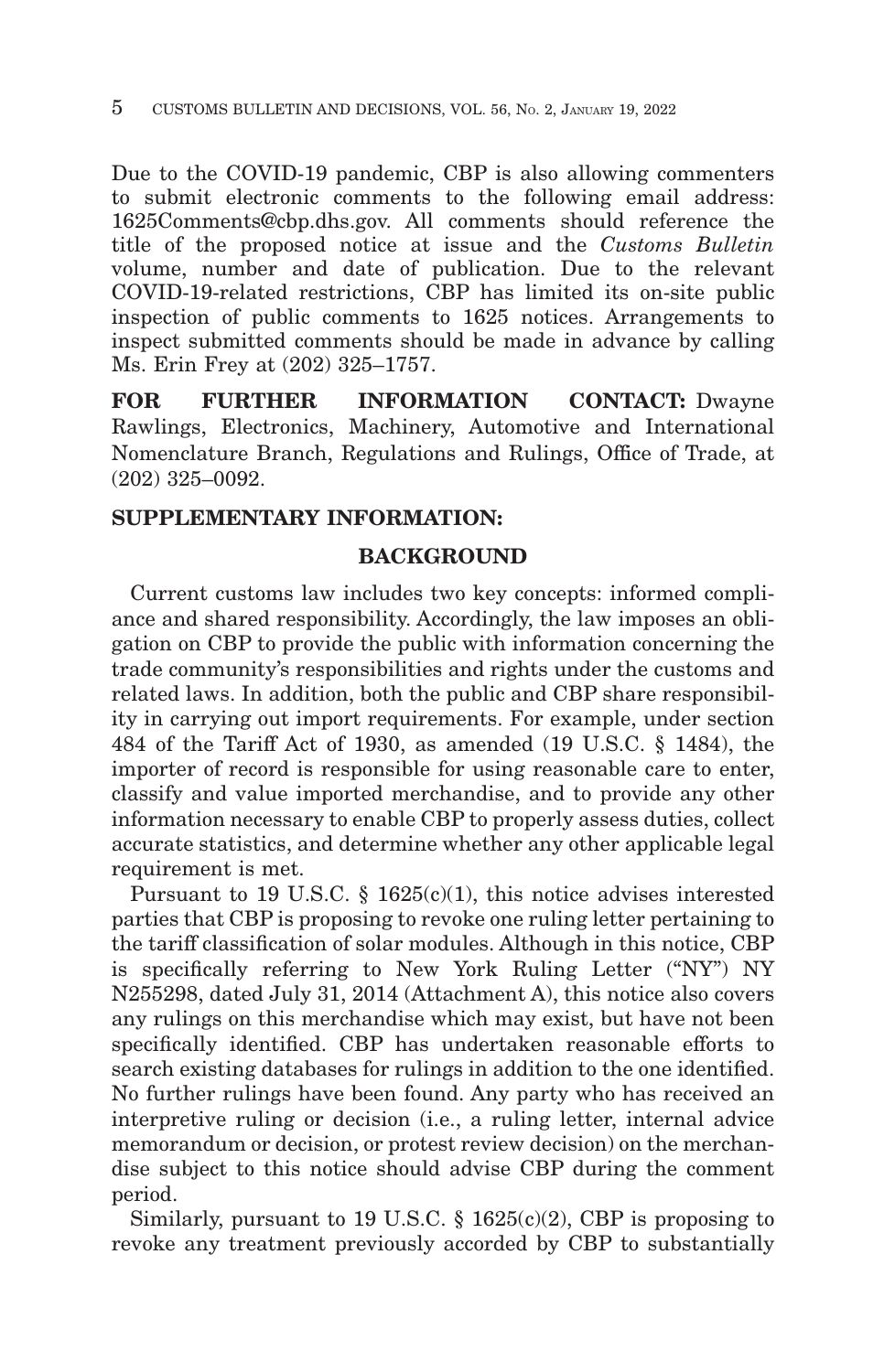identical transactions. Any person involved in substantially identical transactions should advise CBP during this comment period. An importer's failure to advise CBP of substantially identical transactions or of a specific ruling not identified in this notice may raise issues of reasonable care on the part of the importer or its agents for importations of merchandise subsequent to the effective date of the final decision on this notice.

In NY N255298, CBP classified a solar module in heading 8501, HTSUS, specifically in subheading 8501.31.80, HTSUS, which provides for "Electric motors and generators (excluding generating sets): Other DC motors; DC generators: Of an output not exceeding 750 W: Generators." CBP has reviewed NY N255298 and has determined the ruling letter to be in error. It is now CBP's position that the solar module is properly classified, in heading 8541, HTSUS, specifically in subheading 8541.40.60, HTSUS, which provides for "Diodes, transistors and similar semiconductor devices; photosensitive semiconductor devices, including photovoltaic cells whether or not assembled in modules or made up into panels; light-emitting diodes (LED); mounted piezoelectric crystals; parts thereof: Photosensitive semiconductor devices, including photovoltaic cells whether or not assembled in modules or made up into panels; light-emitting diodes (LED): Other diodes."

Pursuant to 19 U.S.C. § 1625(c)(1), CBP is proposing to revoke NY N255298 and to revoke or modify any other ruling not specifically identified to reflect the analysis contained in the proposed Headquarters Ruling Letter ("HQ") H258440, set forth as Attachment B to this notice. Additionally, pursuant to 19 U.S.C.  $\S$  1625(c)(2), CBP is proposing to revoke any treatment previously accorded by CBP to substantially identical transactions.

Before taking this action, consideration will be given to any written comments timely received.

Dated:

GREGORY CONNOR *for* CRAIG T. CLARK, *Director Commercial and Trade Facilitation Division*

Attachments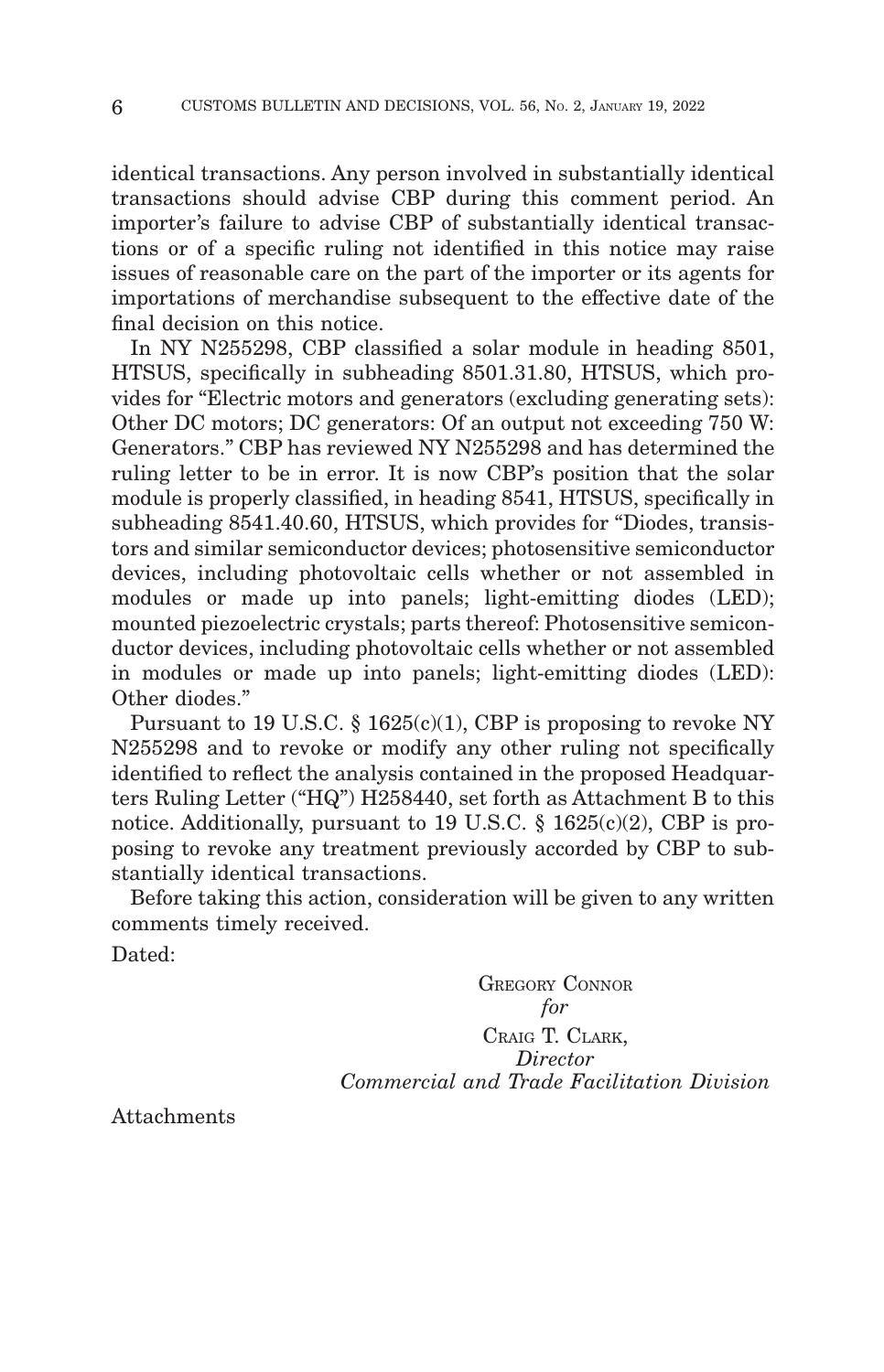# ATTACHMENT A

N255298

July 31, 2014 CLA-2–85:OT:RR:NC:N1:112 CATEGORY: Classification TARIFF NO.: 8501.31.8000

JANET TAKUSHI SENIOR CONSULTANT LIVINGSTON INTERNATIONAL, INC. *670 YOUNG STREET TONAWANDA, NY 14150*

RE: The tariff classification of solar module from an undisclosed country of origin

#### DEAR MS. TAKUSHI:

In your letter dated July 14, 2014, you requested a tariff classification ruling on behalf of your client, Solarmass Energy Group, Ltd.

The merchandise in question is described as a Solar Surface, which is the solar generating component of the Ergosun™ Solar Roof Tile. This device consists of an ultra-thin solar cell membrane attached to a connector board and insulating poly-vinyl fluoride (Tedlar®) backing. The attached connector board contains a diode that prevents back feed and overheating, and male and female connector plugs which are used to connect multiple solar panels together to generate DC electricity. Solarmass Energy Group will import the assembled solar cells which will be applied to roof tiles in the United States and sold to consumers and businesses.

You suggested subheading 8541.40.6020, Harmonized Tariff Schedule of the United States (HTSUS), which provides for Photosensitive semiconductor devices, including photovoltaic cells whether or not assembled in modules or made up into panels; light-emitting diodes: Other diodes: Other: Solar cells: Assembled into modules or made up into panels. However, the diode that is mounted only to the female socket to prevent back feed is a blocking diode. Explanatory Note (EN) 85.41 (B) (i) states that heading 8541 does not cover panels or modules equipped with elements, however simple, i.e. diodes to control the direction of the current. As such, since the Solar Surface solar module does contain diodes, classification under subheading HTSUS 8541.40.6020 is inapplicable.

The applicable subheading for the Solar Surface will be 8501.31.8000, Harmonized Tariff Schedule of the United States (HTSUS), which provides for "Electric motors and generators (excluding generating sets): other DC motors; DC generators: of an output not exceeding 750 W: generators..." The general rate of duty is 2.5% ad valorem.

Duty rates are provided for your convenience and are subject to change. The text of the most recent HTSUS and the accompanying duty rates are provided on World Wide Web at http://www.usitc.gov/tata/hts/.

This ruling is being issued under the provisions of Part 177 of the Customs Regulations (19 C.F.R. 177).

A copy of the ruling or the control number indicated above should be provided with the entry documents filed at the time this merchandise is imported. If you have any questions regarding the ruling, contact National Import Specialist Karl Moosbrugger at karl.moosbrugger@cbp.dhs.gov.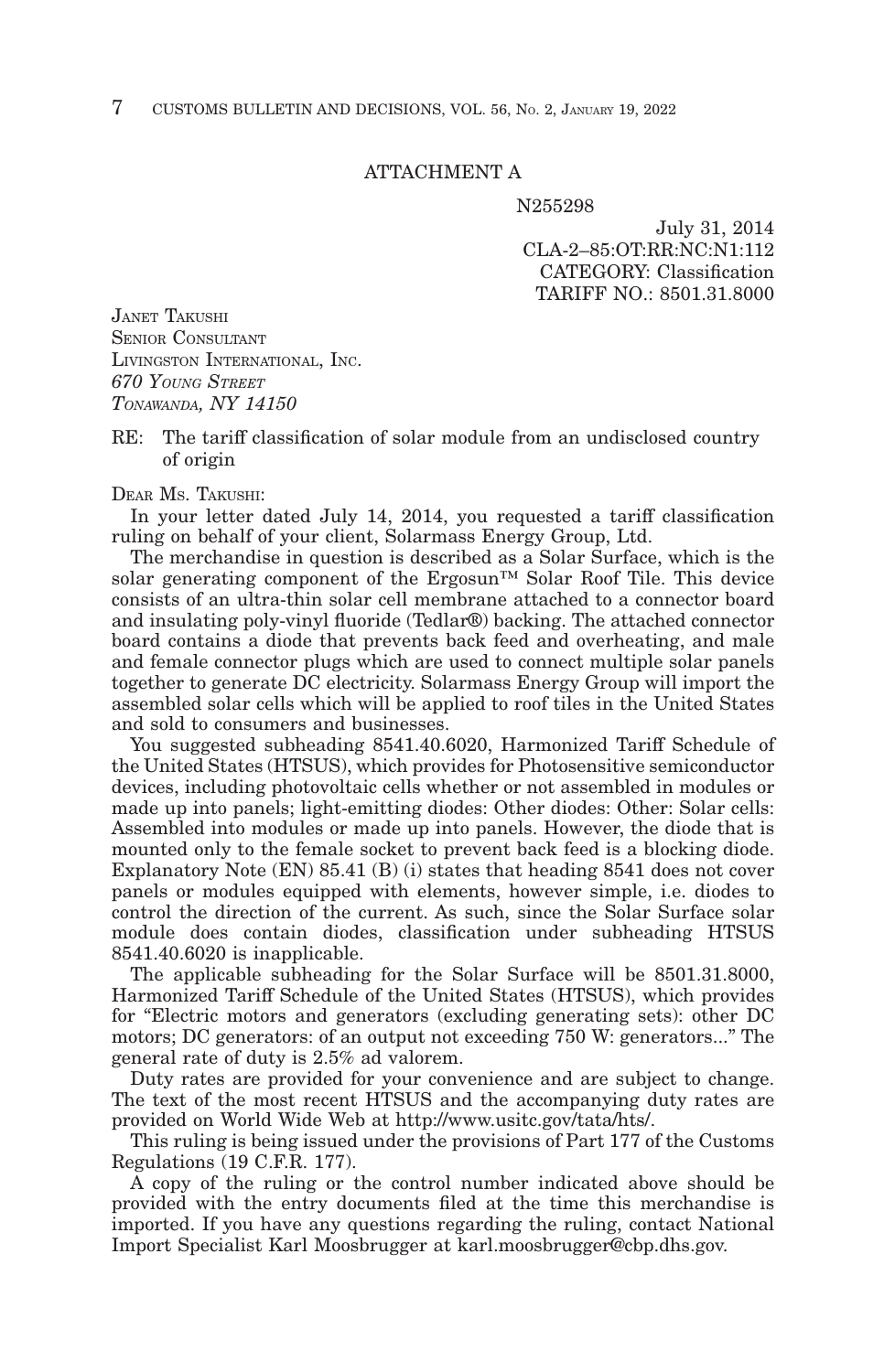*Sincerely,*

GWENN KLEIN KIRSCHNER *Director National Commodity Specialist Division*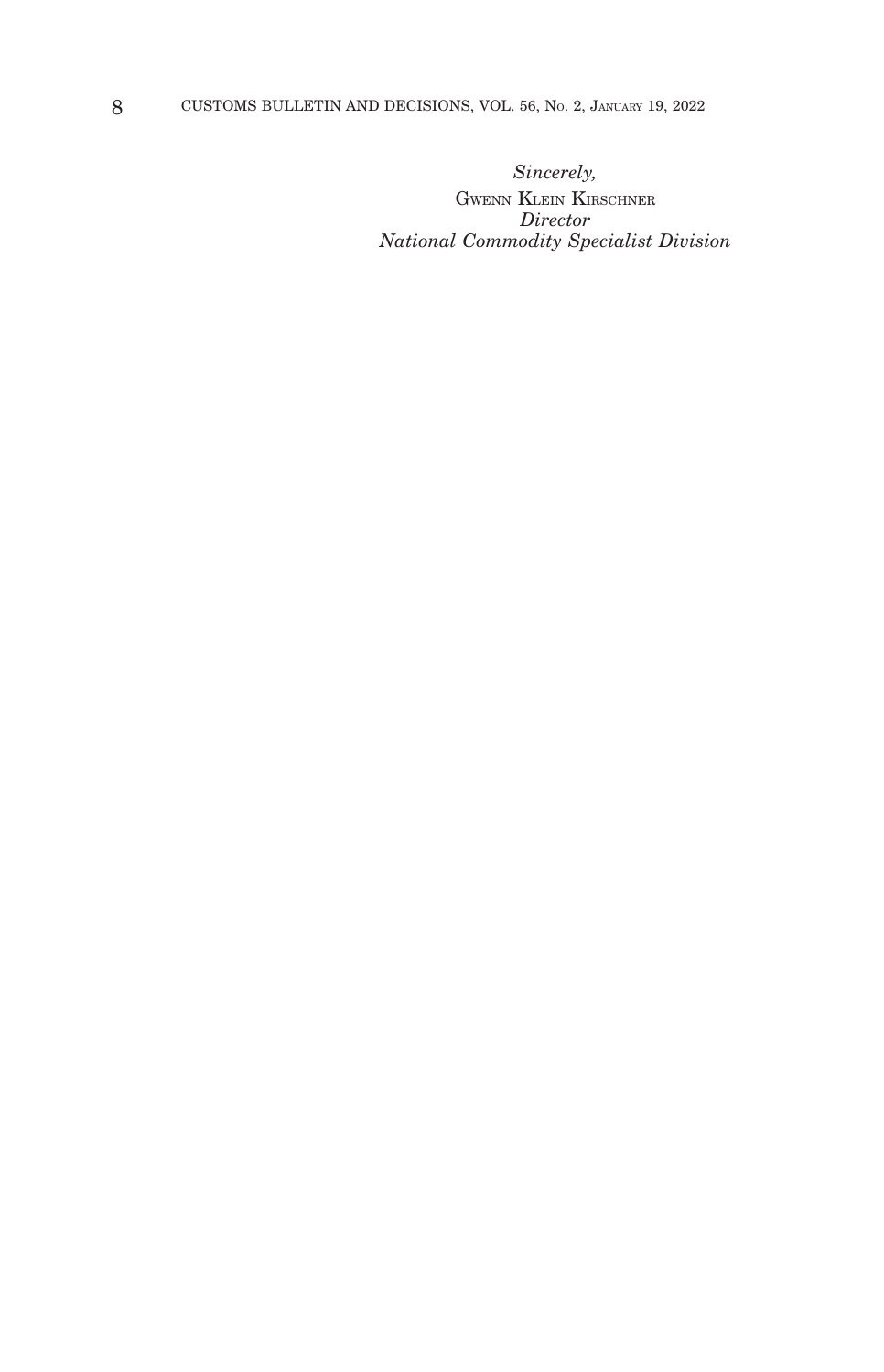#### ATTACHMENT B

# HQ H258440 OT:RR:CTF:EMAIN H258440 DSR CATEGORY: Classification TARIFF  $NO.8451.40.60$

JANET TAKUSHI SENIOR CONSULTANT LIVINGSTON INTERNATIONAL PROFESSIONAL SERVICES *670 YOUNG STREET TONAWANDA, NY 14150*

RE: Revocation of NY N255298 (July 31, 2014); Tariff classification of a solar module from an undisclosed country of origin

#### DEAR MS. TAKUSHI:

This letter is in response to a request for reconsideration submitted by you on behalf of your client, Solarmass Energy Group, Ltd., concerning New York Ruling Letter (NY) N255298, dated July 31, 2014. That ruling concerned the classification of a solar module under the 2014 Harmonized Tariff Schedule of the United States (HTSUS). The ruling classified the article under subheading 8501.31.80, HTSUS, which provides for "Electric motors and generators (excluding generating sets): Other DC motors; DC generators: Of an output not exceeding 750 W: Generators." We have reviewed the tariff classification of the article taking into consideration the additional information you provided in your reconsideration request and have determined that the cited ruling is in error. Therefore, NY N255298 is revoked for the reasons set forth in this ruling.

# **FACTS:**

In NY N255298, the device is described, in relevant part, as follows:

The merchandise in question is described as a Solar Surface, which is the solar generating component of the Ergosun™ Solar Roof Tile. This device consists of an ultra-thin solar cell membrane attached to a connector board and insulating poly-vinyl fluoride (Tedlar®) backing. The attached connector board contains a diode that prevents back feed and overheating, and male and female connector plugs which are used to connect multiple solar panels together to generate DC electricity.

Additional information submitted with the reconsideration request characterizes the diode as a "bypass diode" that "regulates the direct current ('DC') which is connected to a third-party inverter located in the home where the DC energy is converted to alternating current ("AC")." That AC energy is ultimately fed from the inverter to a meter and, from there, to the home's electrical panel..." The imported solar module will be applied to roof tiles in the United States and sold to consumers and businesses.

# **ISSUE:**

Is the module described above classifiable under heading 8501, HTSUS, which provides for electric generators, or under heading 8541, HTSUS, which provides for photosensitive semiconductor devices?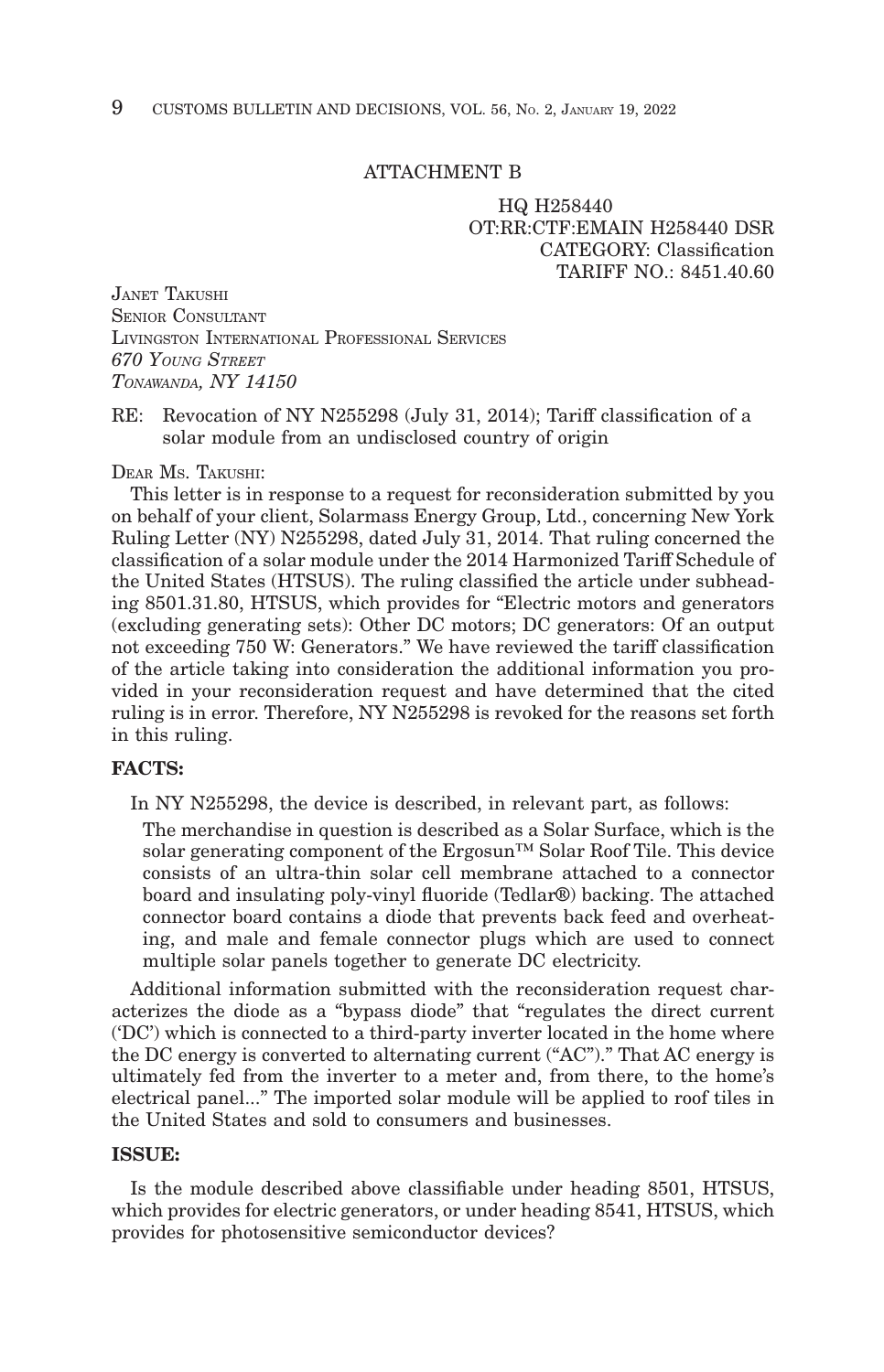# **LAW AND ANALYSIS:**

Classification under the HTSUS is made in accordance with the General Rules of Interpretation (GRI's). GRI 1 provides that the classification of goods shall be determined according to the terms of the headings of the tariff schedule and any relative section or chapter notes. In the event that the goods cannot be classified solely based on GRI 1, and if the headings and legal notes do not otherwise require, the remaining GRI's 2 through 6 may then be applied in order.

In addition, in interpreting the HTSUS, the Explanatory Notes (ENs) of the Harmonized Commodity Description and Coding System may be utilized. The ENs, although not dispositive or legally binding, provide a commentary on the scope of each heading, and are generally indicative of the proper interpretation of the HTSUS. See T.D. 89 80, 54 Fed. Reg. 35127 (August 23, 1989).

The following HTSUS provisions are under consideration:

| 8501       | Electric motors and generators (excluding generating sets):                                                                                                                                                                                                                     |
|------------|---------------------------------------------------------------------------------------------------------------------------------------------------------------------------------------------------------------------------------------------------------------------------------|
|            | Other DC motors: DC generators:                                                                                                                                                                                                                                                 |
| 8501.31    | Of an output not exceeding 750 W:                                                                                                                                                                                                                                               |
| 8501.31.80 | Generators.                                                                                                                                                                                                                                                                     |
|            | $\ast$<br>*<br>水                                                                                                                                                                                                                                                                |
| 8541       | Diodes, transistors and similar semiconductor devices; photo-<br>sensitive semiconductor devices, including photovoltaic cells<br>whether or not assembled in modules or made up into panels;<br>light-emitting diodes (LED); mounted piezoelectric crystals;<br>parts thereof: |
| 8541.40    | Photosensitive semiconductor devices, including photo-<br>voltaic cells whether or not assembled in modules or<br>made up into panels; light-emitting diodes (LED);                                                                                                             |
| 8541.40.60 | Other diodes.                                                                                                                                                                                                                                                                   |

Explanatory Note ("EN") 85.01(II) describes two categories of items that are specifically included in heading 8501. HTSUS. To wit, the EN states:

#### (II) ELECTRIC GENERATORS

Machines that produce electrical power from various energy sources (mechanical, solar, etc.) are classified here, provided they are not more specifically covered by any other heading of the Nomenclature.

...

...

The heading also covers photovoltaic generators consisting of panels of photocells combined with other apparatus, e.g., storage batteries and electronic controls (voltage regulator, inverter, etc.) and panels or modules equipped with elements, however simple (for example, diodes to control the direction of the current), which supply the power directly to, for example, a motor, an electrolyser.

In these devices, electricity is produced by means of solar cells which convert solar energy directly into electricity (photovoltaic conversion).

EN 85.41 provides, in pertinent part: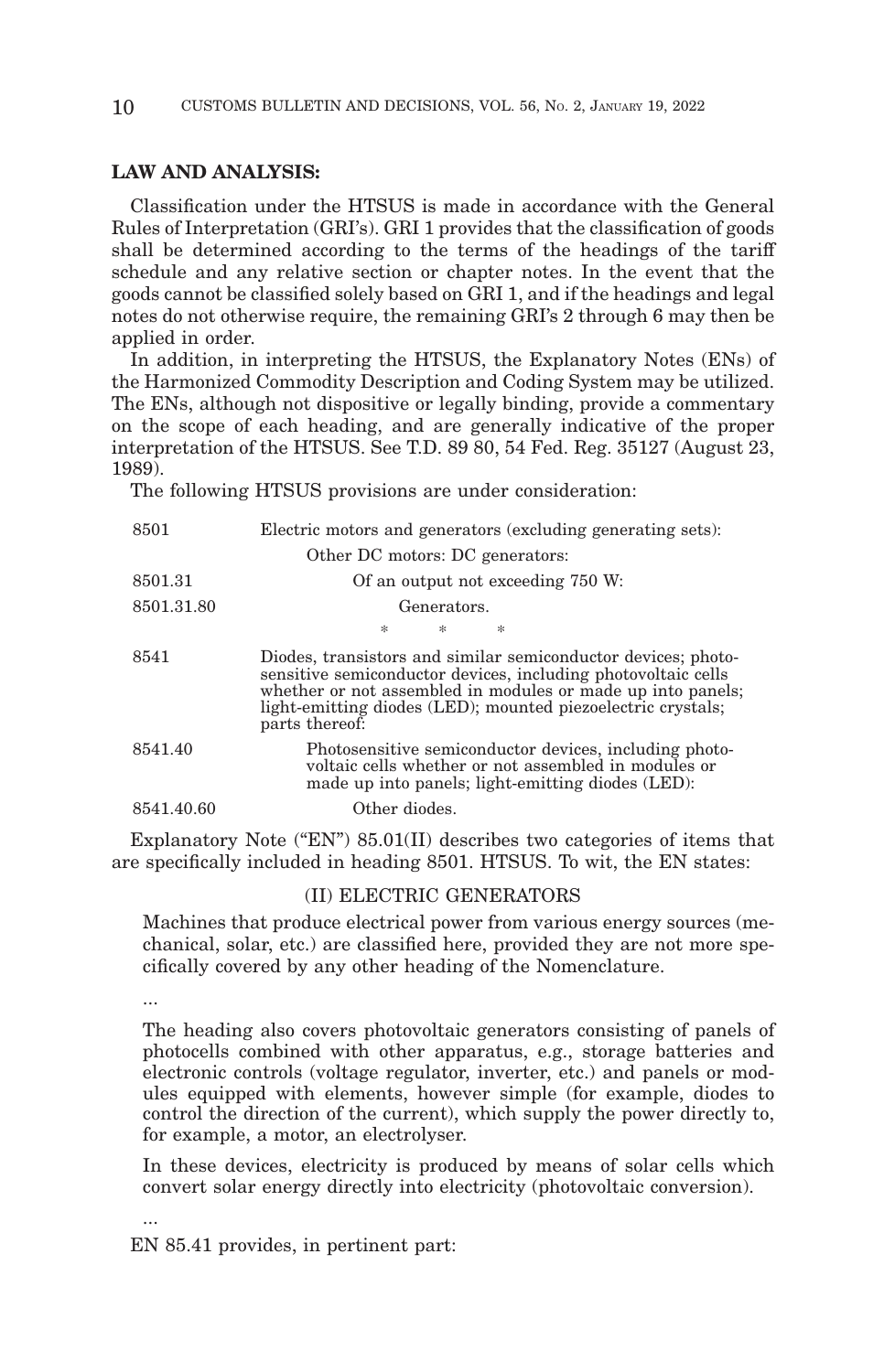# (B) PHOTOSENSITIVE SEMICONDUCTOR DEVICES

This group comprises photosensitive semiconductor devices in which the action of visible rays, infra-red rays or ultra-violet rays causes variations in resistivity or generates and electromotive force, by the internal photoelectric effect.

\*\*\* The main types of photosensitive semiconductor devices are:

\*\*\* (2) Photovoltaic cells, which convert light directly into electrical energy without the need for an external source of current. [...]

Special categories of photovoltaic cells are:

(i) Solar cells, silicon photovoltaic cells which convert sunlight directly into electric energy. They are usually used in groups such as source of electric power, e.g., in rockets or satellites employed in space research, for mountain rescue transmitters.

The heading also covers solar cells, whether or not assembled in modules or made into panels. However, the heading does not cover panels or modules equipped with elements, however simple, (for example, diodes to control the direction of current), which supply the power directly to, for example, a motor, an electrolyser (heading 85.01).

Thus, per the ENs, panels or modules with elements that can supply the power directly to an external load, are precluded from classification in heading 8541, HTSUS, and are classified in heading 8501, HTSUS.

In Headquarters Rulings Letter (HQ) H084604, dated May 3, 2010, CBP noted that "a solar module is not precluded from classification under heading 8541, HTSUS, simply because it contains "elements," e.g., diodes which control the direction of the current). Those elements must also "supply power directly" to an external load, such as a motor or an electrolyser. *See* EN 85.01(II), *supra*. CBP then classified the device as a photosensitive semiconductor device in subheading 8541.40.60, HTSUS, because the device lacked pertinent indicators of being a generator of heading 8501, HTSUS, e.g., blocking diodes and inverters to convert DC power produced by the solar panels into AC power usable by items intended devices. In sum, the solar panels provided for in HQ H084604 were not generators.

The determination of whether a given solar panel is classified as a solar generator of heading 8501, HTSUS, or as a panel of photovoltaic cells of heading 8541, HTSUS, is based on whether the subject device is equipped with elements that allow it to supply power directly to another article (i.e., an external load) that consumes such power. Here, the instant panel is not equipped with elements that allow it to supply power directly to another article. While the solar module of NY N255298 produces electrical power (i.e., direct current) from its solar cells, that current is intended to pass through to multiple connected solar modules and eventually to an external inverter located in a home. In this particular scenario, the inverter, which converts the current to AC, is the element that enables the subject panel to supply power directly to an external load. The solar module essentially functions in a manner that is comparable to the solar module considered in HQ H250768 (December 2, 2016) (a solar module that could only connect to other solar modules and could not supply power to any external loads classified in heading 8541, HTSUS).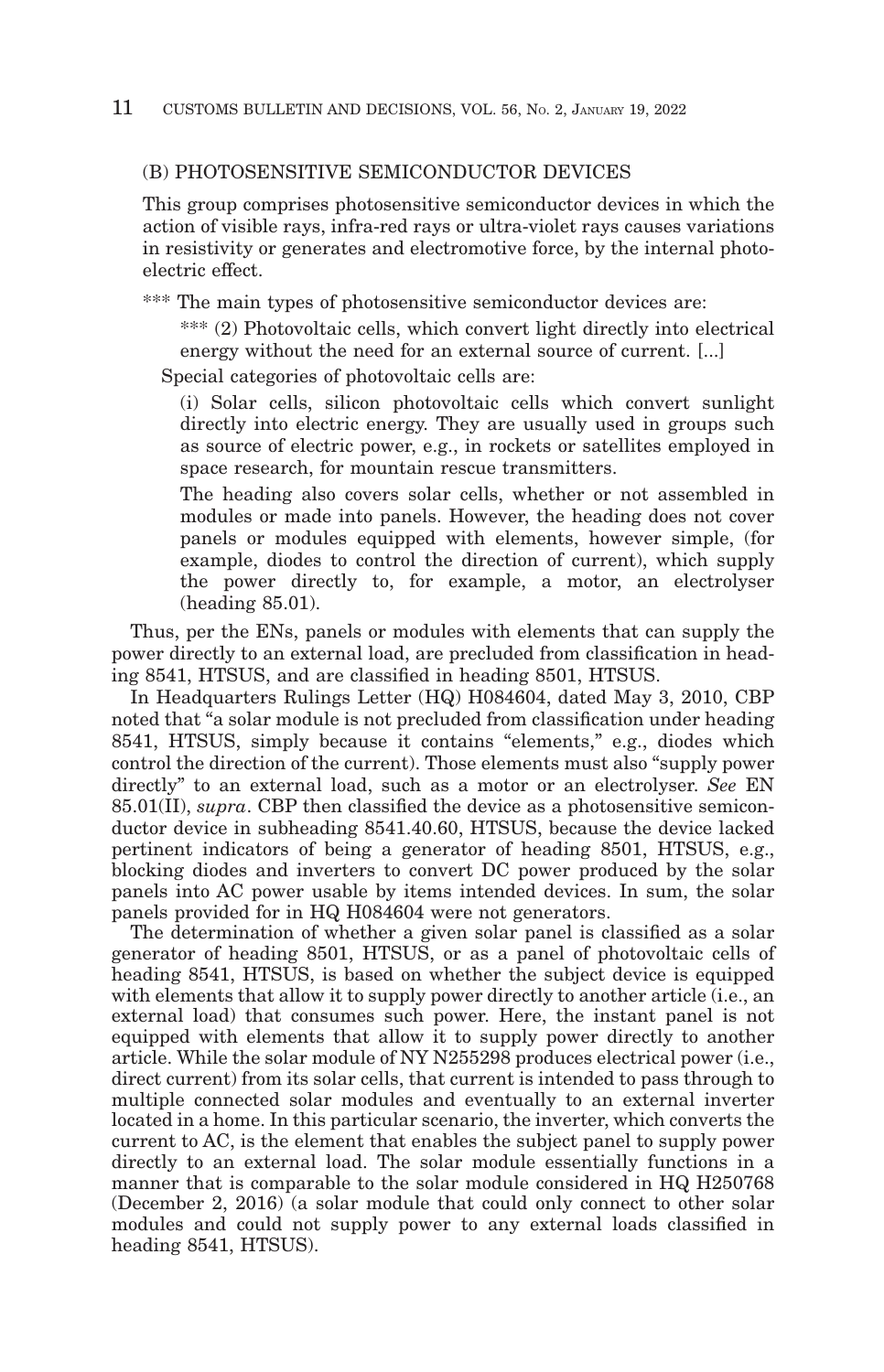For the reasons explained above, NY N255298 is revoked and the subject solar module is now classified in subheading 8541.40.60, HTSUS, which provides for "Diodes, transistors and similar semiconductor devices; photosensitive semiconductor devices, including photovoltaic cells whether or not assembled in modules or made up into panels; light-emitting diodes (LED); mounted piezoelectric crystals; parts thereof: Photosensitive semiconductor devices, including photovoltaic cells whether or not assembled in modules or made up into panels; light-emitting diodes (LED): Other diodes."

# **HOLDING:**

By application of GRI 1, the solar module is classifiable under heading 8541, HTSUS. Specifically, by application of GRI 6, it is classifiable subheading 8541.40.60, HTSUS, which provides for "Diodes, transistors and similar semiconductor devices; photosensitive semiconductor devices, including photovoltaic cells whether or not assembled in modules or made up into panels; light-emitting diodes (LED); mounted piezoelectric crystals; parts thereof: Photosensitive semiconductor devices, including photovoltaic cells whether or not assembled in modules or made up into panels; light-emitting diodes (LED): Other diodes."

The column one, general rate of duty is "Free." Duty rates are provided for your convenience and subject to change. The text of the most recent HTSUS and the accompanying duty rates are provided at www.usitc.gov.

On January 23, 2018, Presidential Proclamation 9693 imposed safeguard measures on imports of crystalline silicon photovoltaic (CSPV) cells and certain products incorporating CSPV cells in the form of additional tariffs or tariff rate quotas for a period of three years. Such products classified under subheading 8541.40.60, HTSUS, unless specifically excluded, are subject to the additional duties. *See* Note 18 to Chapter 99 and subheadings 9903.45.21 through 9903.45.25, HTSUS.

## **EFFECT ON OTHER RULINGS:**

NY N255298 (July 31, 2014) is hereby revoked.

*Sincerely,* CRAIG T. CLARK, *Director Commercial and Trade Facilitation Division*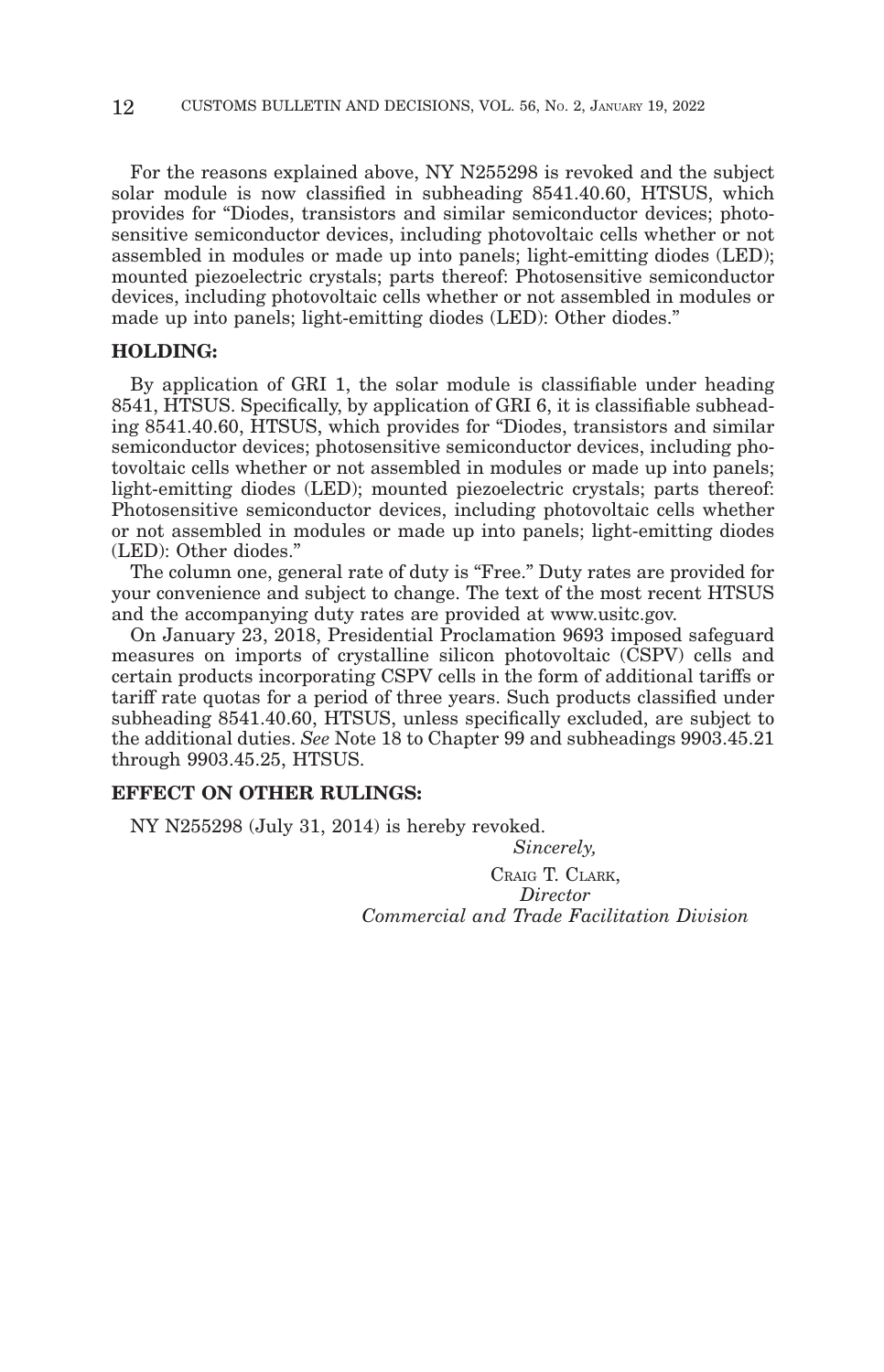# **19 CFR PART 177**

# **MODIFICATION OF TWO RULING LETTERS AND REVOCATION OF TREATMENT RELATING TO COUNTRY OF ORIGIN MARKING OF CERTAIN MIC PERCUTANEOUS PLACEMENT AND MEDICAL KITS**

**AGENCY:** U.S. Customs and Border Protection, Department of Homeland Security.

**ACTION:** Notice of modification of two ruling letters, and of revocation of treatment relating to the country of origin marking of certain MIC Percutaneous Placement and Medical Kits.

**SUMMARY:** Pursuant to section 625(c), Tariff Act of 1930 (19) U.S.C. § 1625(c)), as amended by section 623 of title VI (Customs Modernization) of the North American Free Trade Agreement Implementation Act (Pub. L. 103–182, 107 Stat. 2057), this notice advises interested parties that U.S. Customs and Border Protection (CBP) is modifying two ruling letters concerning the country of origin marking of certain MIC Percutaneous Placement and Medical Kits. Similarly, CBP is revoking any treatment previously accorded by CBP to substantially identical transactions. Notice of the proposed action was published in the *Customs Bulletin*, Vol. 55, No. 40, on October 13, 2021. Two comments were received in response to that notice.

**EFFECTIVE DATE:** This action is effective for merchandise entered or withdrawn from warehouse for consumption on or after March 20, 2022.

**FOR FURTHER INFORMATION CONTACT:** Tatiana Salnik Matherne, Food, Textiles, and Marking Branch, Regulations and Rulings, Office of Trade, at (202) 325–0351.

# **SUPPLEMENTARY INFORMATION:**

# **BACKGROUND**

Current customs law includes two key concepts: informed compliance and shared responsibility. Accordingly, the law imposes an obligation on CBP to provide the public with information concerning the trade community's responsibilities and rights under the customs and related laws. In addition, both the public and CBP share responsibility in carrying out import requirements. For example, under section 484 of the Tariff Act of 1930, as amended (19 U.S.C. § 1484), the importer of record is responsible for using reasonable care to enter, classify and value imported merchandise, and to provide any other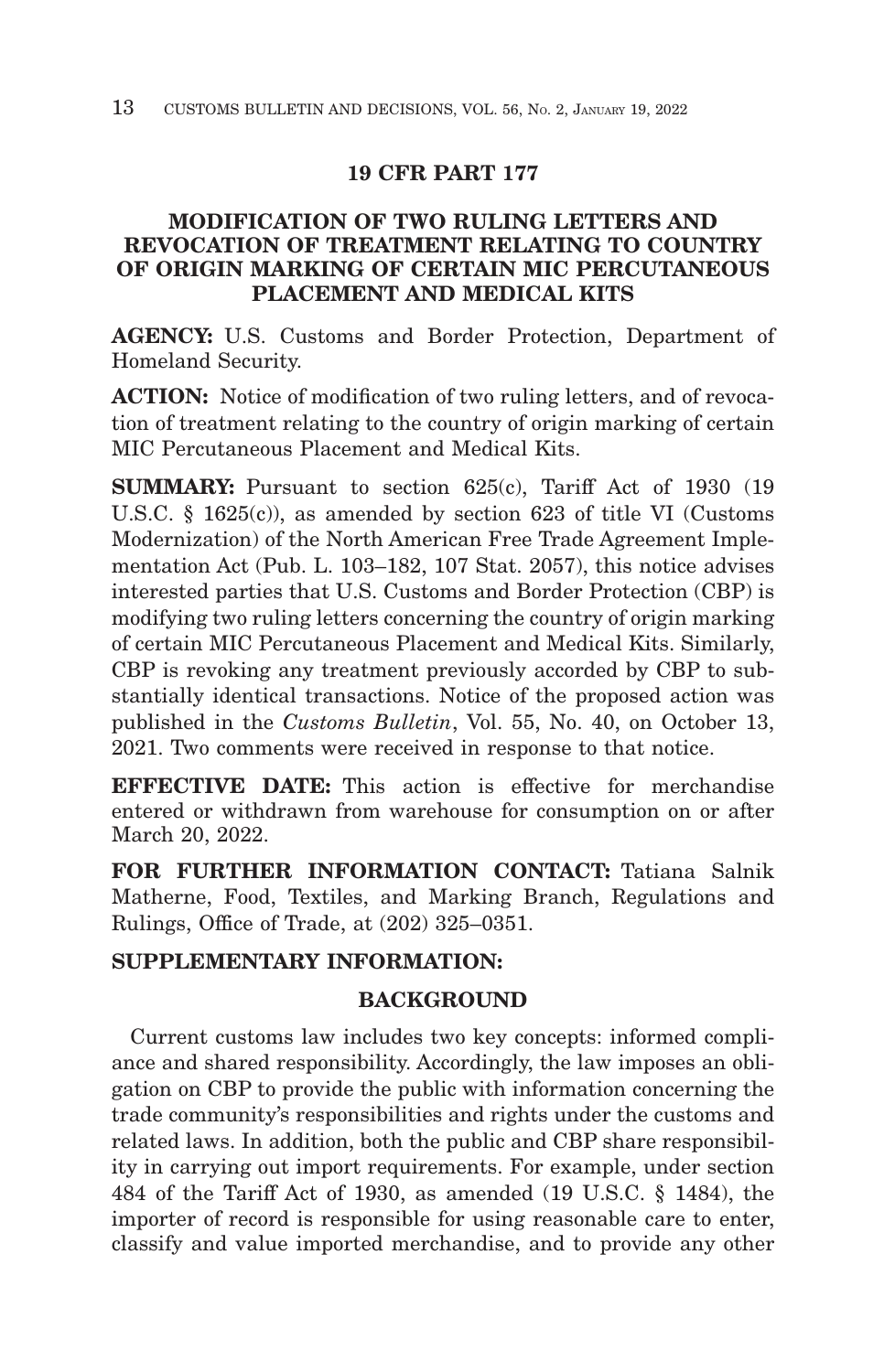information necessary to enable CBP to properly assess duties, collect accurate statistics, and determine whether any other applicable legal requirement is met.

Pursuant to 19 U.S.C. § 1625(c)(1), a notice was published in the *Customs Bulletin*, Vol. 55, No. 40, on October 13, 2021, proposing to modify two ruling letters pertaining to the country of origin marking of certain MIC Percutaneous Placement and Medical Kits. Any party who has received an interpretive ruling or decision (i.e., a ruling letter, internal advice memorandum or decision, or protest review decision) on the merchandise subject to this notice should have advised CBP during the comment period.

Similarly, pursuant to 19 U.S.C. § 1625(c)(2), CBP is revoking any treatment previously accorded by CBP to substantially identical transactions. Any person involved in substantially identical transactions should have advised CBP during the comment period. An importer's failure to advise CBP of substantially identical transactions or of a specific ruling not identified in this notice may raise issues of reasonable care on the part of the importer or its agents for importations of merchandise subsequent to the effective date of this notice.

In HQ H016800, dated December 10, 2007, and HQ H190655, dated July 14, 2014, CBP determined that the outer containers of the MIC Percutaneous Placement and Medical Kits must be marked with a list of countries of origin of all components contained within those containers, without reference to the country of origin of each individual component. CBP has reviewed HQ H016800 and HQ H190655 and has determined the ruling letters to be in error. It is now CBP's position that the MIC Percutaneous Placement and Medical Kits must be marked to specify the country of origin of each component.

In accordance with 19 U.S.C. § 1625(c), this ruling will become effective 60 days after publication in the *Customs Bulletin*. Dated:

*For*

CRAIG T. CLARK, *Director Commercial and Trade Facilitation Division*

*Attachment*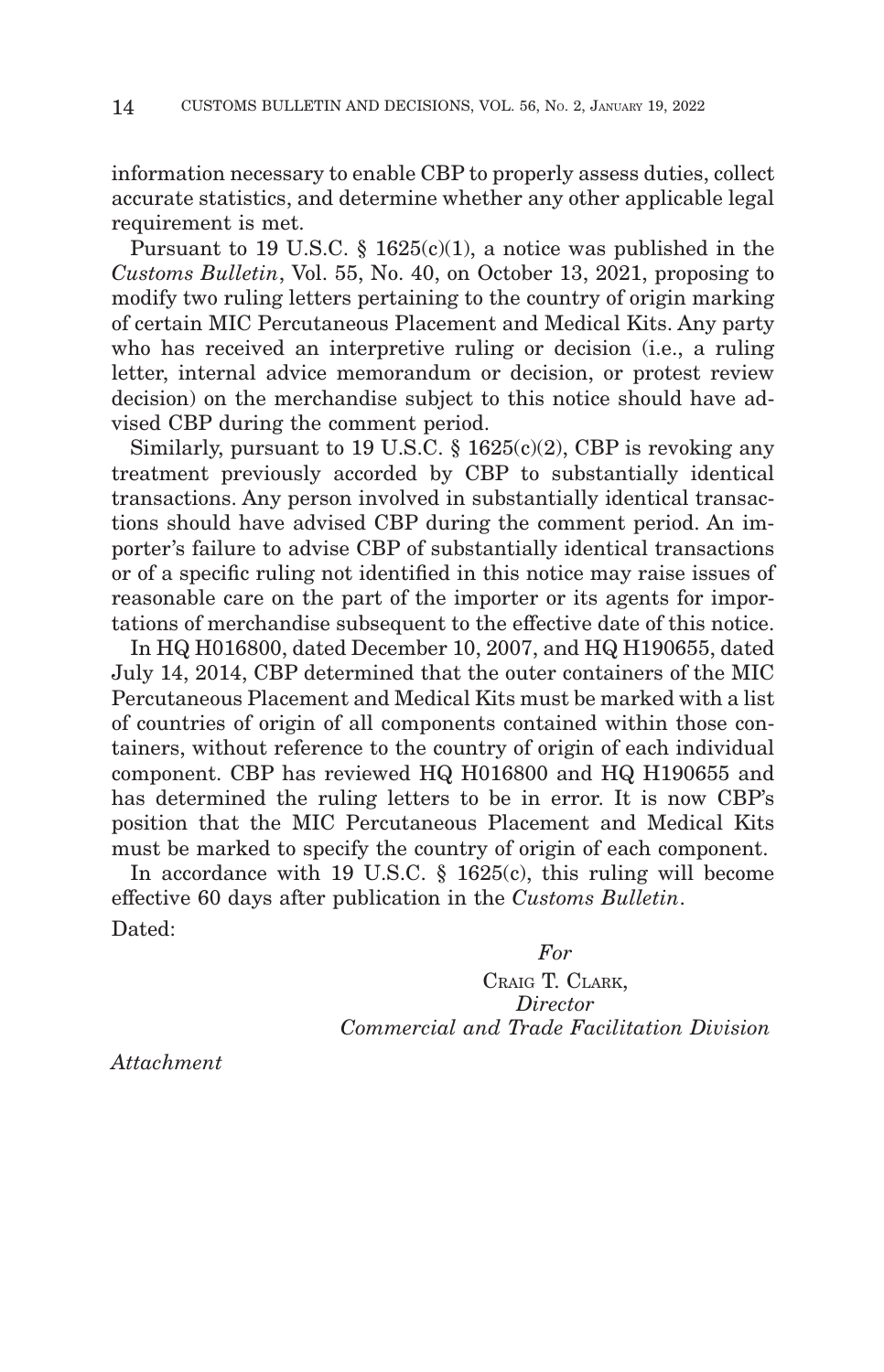HQ H265715

January 5, 2022 OT:RR:CTF:FTM H265715 TSM CATEGORY: Marking

DONALD S. STEIN, ESQ. GREENBERG TRAURIG, LLP *800 CONNECTICUT AVENUE N.W. SUITE 500 WASHINGTON, DC 20006*

RE: Modification of HQ H016800 and HQ H190655; Country of origin marking of a certain MIC Percutaneous Placement Kit and Medical Kits.

#### DEAR MR. STEIN:

This is in reference to Headquarters Ruling Letter ("HQ") H016800, issued to your client, Avent Inc., on December 10, 2007, concerning the country of origin marking of a certain MIC Percutaneous Placement Kit ("PKK.") In that ruling, U.S. Customs and Border Protection ("CBP") determined that all components of the PKK kit and their country of origin need not be listed on the PKK kit packaging. Rather, the PKK kit packaging may be marked "Product of USA, Ireland and Mexico" or other words of similar meaning.1 This is also in reference to HQ H190655, dated July 14, 2014, concerning the country of origin marking of certain medical kits. In that ruling, CBP determined that the containers of the imported medical kits must be marked with an accurate list of countries of origin of all the articles.<sup>2</sup> Upon additional review, we have found these determinations to be incorrect. For the reasons set forth below we hereby modify HQ H016800 and HQ H190655.

Pursuant to section  $625(c)(1)$ , Tariff Act of 1930 (19 U.S.C. 1625 (c)(1)), as amended by section 623 of Title VI (Customs Modernization) of the North American Free Trade Agreement Implementation Act (Pub. L. 103–182, 107 Stat. 2057), a notice was published in the *Customs Bulletin*, Volume 55, No. 40, on October 13, 2021, proposing to modify HQ H016800 and HQ H190655, and to revoke any treatment accorded to substantially identical transactions. Two comments generally supporting the proposed action were received on or before November 12, 2021.

#### **FACTS:**

HQ H016800, describes the subject merchandise as follows:

The merchandise at issue is identified as the "MIC Percutaneous Placement Kit." The PPK is a medical device to initially place balloon-retained enteral feeding catheters for gastrostomy feeding. The PPK will be marketed to and used in hospitals and clinics by healthcare professionals. The PPK consists of a stoma measuring device, two syringes, 24fr dilator, a gastroplexy assembly (package containing four devices), scalpel, introducer needle, hemostat, guidewire and catheter. The stoma measuring

<sup>&</sup>lt;sup>1</sup> HQ H016800 also determined the country of origin of the MIC Percutaneous Placement Kit, which is not at issue here.

<sup>2</sup> HQ H190655 also determined the country of origin of the medical kit and the sufficiency of marking of the outer container in lieu of marking the individual articles contained within the container. Those issues are not addressed here.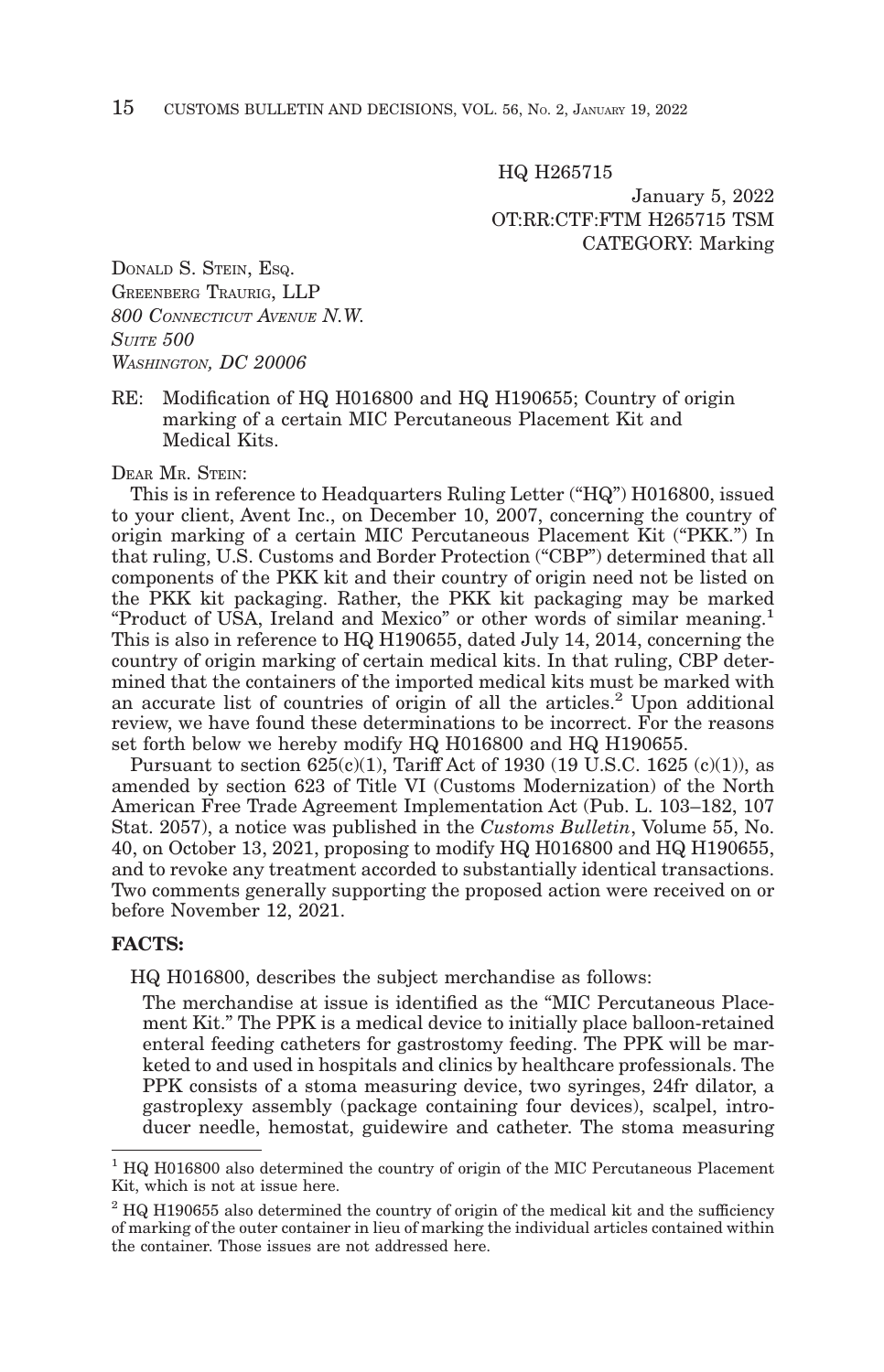device, 24fr dilator and catheter are from Mexico. The guidewire is from Ireland. The hemostat is from Pakistan. The syringes, gatroplexy assembly, scalpel and introducer needle are from the United States. The PPK is assembled in Mexico. The individual components of the PPK are not marked. The kit will be placed in a sealed package and sterilized. The sealed kit is then placed in individual shipping boxes.

In HQ H016800, CBP found that all components of the PPK and their country of origin need not be listed on the packaging. Rather, the packaging may be marked "Product of USA, Ireland and Mexico," "Components (or parts) produced in U.S., Ireland and Mexico" or other words of similar meaning.

HQ H190655, describes the subject merchandise as follows:

The instant merchandise consists of various medical kits, imported into the U.S. from Mexico. The kits contain numerous components, which are organized and packaged into sub-kits. The components include items such as needles, scissors, towels, catheters, sponges, scalpels, plastic bowls, forceps, gauzes, etc. The sub-kits group various components together into a single container—for example, a box with scissors of different sizes or a sealed bag with a catheter, needles, and blades. The components are sourced from various countries, including the U.S., Canada, Mexico, China, the Dominican Republic, South Korea, Thailand and Vietnam, are assembled into sub-kits by outside suppliers, and are packaged into a single container—the final medical kit—in Mexico. The components in the sub-kits may have different countries of origin. Upon importation into the U.S., some kits are sold directly to hospitals, and some are repacked, with additional components inserted into the finished kit.

The imported kits are marked on the outside container with the names of countries from which the subject merchandise may originate, for example "Products of the U.S., Mexico, China, Taiwan." The individual components are not marked.

In HQ H190655, CBP found that the outer containers of the imported medical kits must be marked with an accurate list of the countries of origin of all the articles.

#### **ISSUE:**

Whether the containers for the PKK and medical kits at issue are marked in accordance with the requirements of Treasury Decision ("T.D.") 91–7.

#### **LAW AND ANALYSIS:**

The marking statute, section 304 of the Tariff Act of 1930, as amended (19 U.S.C. § 1304) provides that, unless excepted, every article of foreign origin imported into the United States shall be marked in a conspicuous place as legibly, indelibly, and permanently as the nature of the article (or container) will permit, in such a manner as to indicate to the ultimate purchaser in the United States the English name of the country of origin of the article. Congressional intent in enacting 19 U.S.C. § 1304 was "that the ultimate purchaser should be able to know by an inspection of the marking on the imported goods the country of which the goods is the product. The evident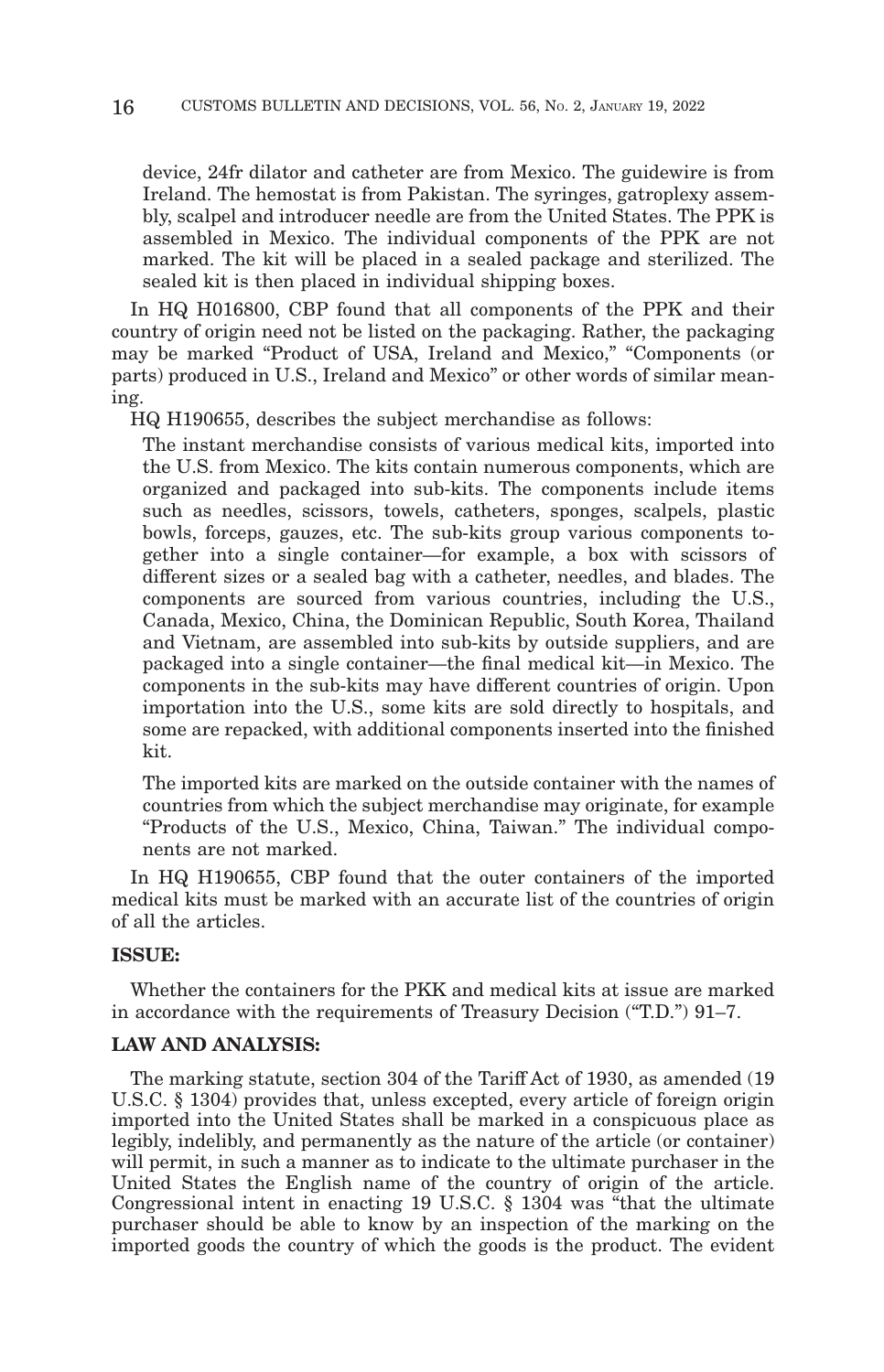purpose is to mark the goods so that at the time of purchase the ultimate purchaser may, by knowing where the goods were produced, be able to buy or refuse to buy them, if such marking should influence his will." *United States v. Friedlaender & Co. Inc.*, 27 C.C.P.A. 297, 302, C.A.D. 104 (1940).

The country of origin marking requirements and the exceptions of 19 U.S.C. § 1304 are set forth in Part 134, Customs Regulations (19 C.F.R. Part 134), which implements the country of origin marking requirements and exceptions of 19. U.S.C. § 1304. Section 134.41(b), Customs Regulations (19 C.F.R. § 134.41(b)), mandates that the ultimate purchaser in the United States must be able to find the marking easily and read it without strain. 19 C.F.R. § 134.1(d), defines the ultimate purchaser as generally the last person in the United States who will receive the article in the form in which it was imported. 19 C.F.R. § 134.32(d) provides that articles for which the marking of the containers will reasonably indicate the origin of the articles are excepted from marking requirements.

The principles governing the country of origin marking of sets, mixtures, and composite goods, were addressed by CBP in Treasury Decision ("T.D.") 91–7, 25 Cust. B. & Dec. 7 (January 8, 1991). In that decision, CBP determined in relevant part that for purposes of 19 U.S.C. § 1304, the relevant inquiry is whether the materials or components have been substantially transformed as a result of their inclusion in a set, mixture, or composite good. If the materials or components have not been substantially transformed, each component must be individually marked to indicate its own country of origin.

In HQ H016800 and HQ H190655, CBP determined that the components of the PKK and medical kits, such as stoma measuring devices, syringes, dilators, gastroplexy assemblies, scalpels, needles, hemostats, guidewires, catheters, scissors, towels, sponges, plastic bowls, forceps, gauzes, etc., retained their different countries of origin. CBP further determined that the outer containers of the imported kits must be marked with an accurate list of the countries of origin of all the articles, for example "Product of USA, Ireland and Mexico," "Products of the U.S., Mexico, China, Taiwan," or other words of similar meaning.

Upon review, we find that marking of the outer containers with a list of countries of origin of all articles contained within those containers, without reference to the country of origin of each individual article, is not consistent with T.D. 91–7. As discussed above, T.D. 91–7 requires each item, if not substantially transformed as a result of its inclusion in a set, to be individually marked to indicate its own country of origin. In HQ H016800 and HQ H190655, CBP determined that the components of the PKK and medical kits retained their individual countries of origin. Accordingly, consistent with the requirements of T.D. 91–7, the PKK and medical kits must be marked to specify the country of origin of each component, for example "Catheters made in Mexico, Hemostats made in Pakistan, etc.," or its equivalent. *See* HQ H009368, dated September 27, 2007, and HQ 954260, dated May 4, 1994 (finding that the Bondex Surface Preparation Kit and Child's Fishing Kit must be marked with the countries of origin of the individual components). To the extent such foreign materials/components are insignificant, or would have no influence on the purchasing decision, CBP applies a "common sense" approach to determine whether marking is required. *See* HQ H050245, dated February 9, 2009.

As noted above, we received two comments generally supporting the proposed modification of HQ H016800 and HQ H190655. However, both com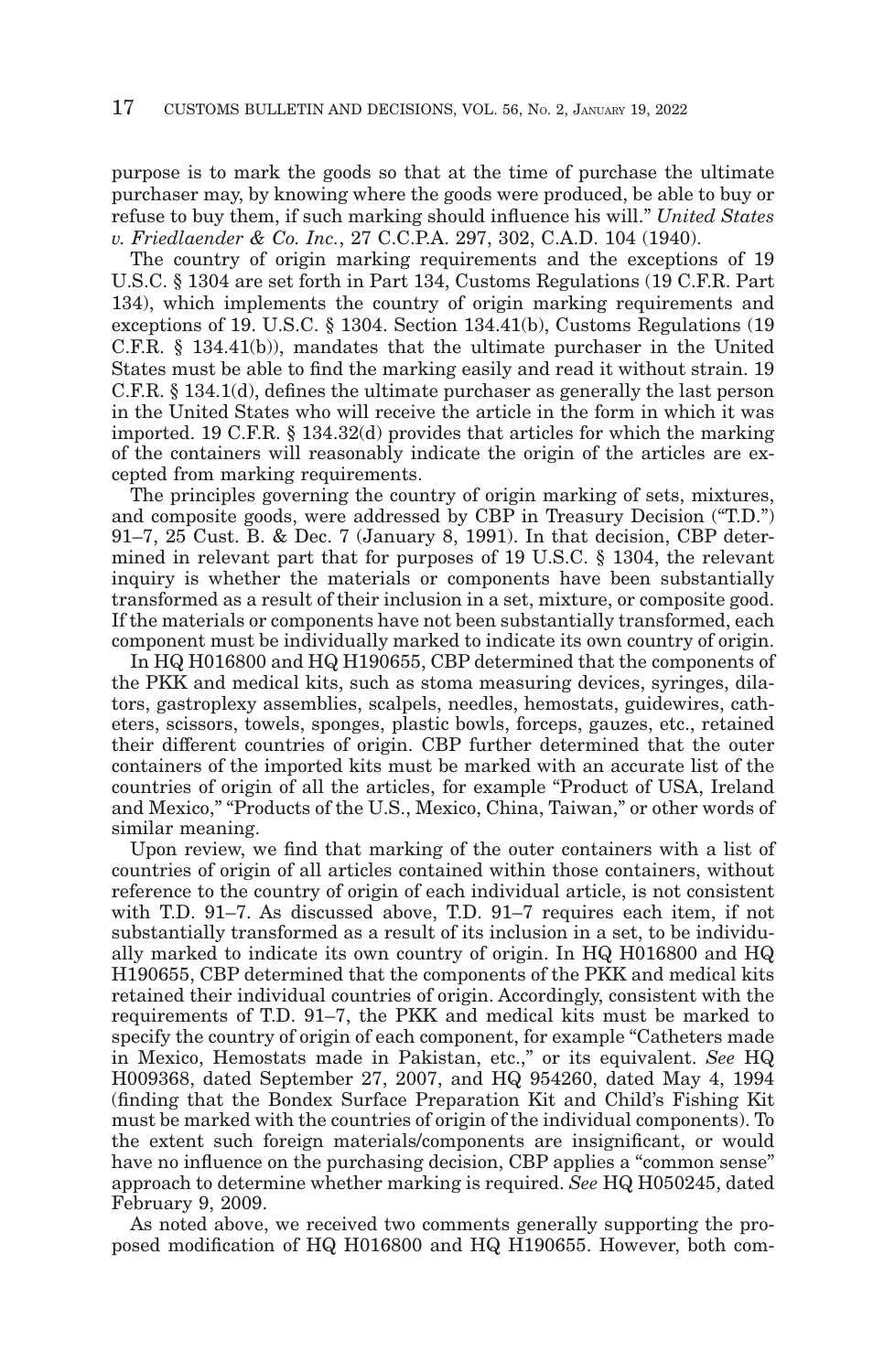menters requested an extension beyond the 60-day period following the publication in the Customs Bulletin, as required by 19 U.S.C. § 1625(c), for this ruling to becomes effective. The commenters argued that additional time would be necessary to comply with the T.D. 91–7 requirement that the PKK and medical kits must be marked to specify the country of origin of each component. In addition, one of the commenters stated that CBP's proposed decision provided little guidance regarding the formatting that CBP will require when reviewing a country of origin marking dealing with dozens to potentially over one hundred individual components. The commenter requested additional guidance as to the range of marking styles that will be deemed acceptable for country of origin marking purposes and provided certain examples of potentially accepted markings.

With regard to the request for an extension beyond the 60-day period following the publication in the Customs Bulletin for this ruling to become effective, we have no statutory authority to delay the effective date of the ruling. Accordingly, this ruling will become effective 60 days after its publication in the Customs Bulletin, in accordance with 19 U.S.C. § 1625 (c). With regard to the request for additional guidance concerning specific variations and acceptable marking styles for a country of origin marking addressing medical kits with dozens of individual components, we note that a separate request for a ruling concerning country of origin marking of medical kits containing numerous components may be filed in accordance with the requirements of 19 C.F.R § 177. However, as an example of acceptable marking, we note that the following country of origin marking of the Open Heart CDS-4 procedure kit, which contains around 70 items (it is one of the products in HQ H190655), as proposed by one commenter, is in compliance with T.D. 91–7: "Gauze, plastic bags, other packaging, tape, trays, cups, lids, pitcher, basins, bowls, other containers, stockinet, light handle cover, mayo stand, needle counter, suture boot, stop flag, gowns, mop head, certain drapes, certain table covers, OR towels laparotomy sponges, bulb syringes, Yankauer bulb tips, suction tubing, anesthesia mask, cautery pen, certain surgical blades, and decanter bag made in China; tubing made in the Dominican Republic; electrodes made in Korea; sutures, pouch, breathing bag, Foly tray, anesthesia circuit, oxygen sensor, ligature clip applier, ligature clips, and skin stapler made in Mexico; CSR wrap gowns, table cover, protective sheet, certain drapes, surgical blade made in Thailand."

#### **HOLDING:**

In accordance with T.D. 91–7, the PKK and medical kits at issue in HQ H016800 and HQ H190655, must be marked with the country of origin of each component contained within those kits.

#### **EFFECT ON OTHER RULINGS:**

HQ H016800, dated December 10, 2007, is hereby MODIFIED with regard to the country of origin marking of the MIC Percutaneous Placement Kit.

HQ H190655, dated July 16, 2014, is hereby MODIFIED with regard to the country of origin marking of the medical kits.

In accordance with 19 U.S.C. § 1625(c), this ruling will become effective 60 days after its publication in the Customs Bulletin.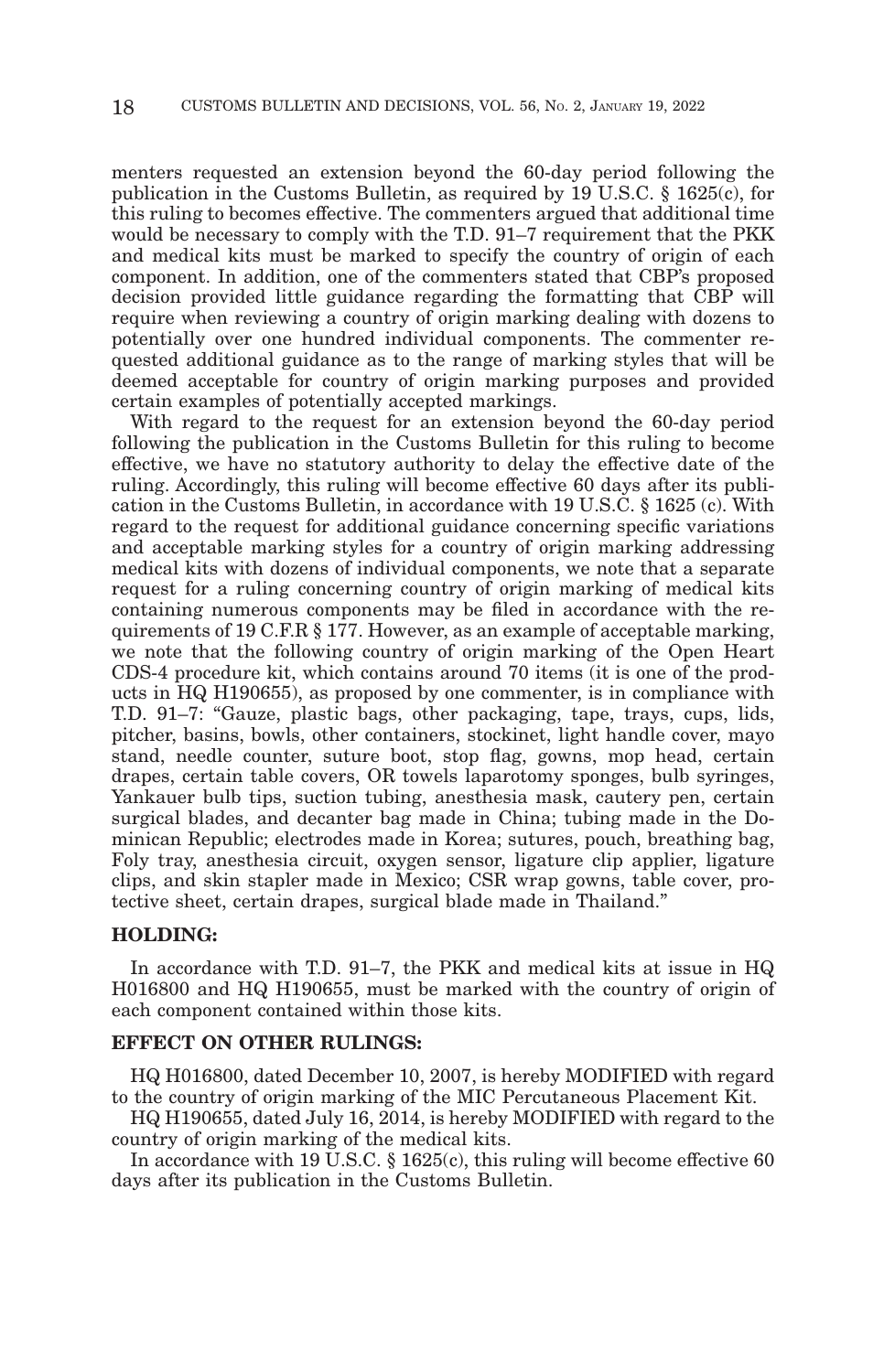*Sincerely, For* CRAIG T. CLARK, *Director Commercial and Trade Facilitation Division* CR<br>
Commercial and<br>
TION OF TW

# **PROPOSED REVOCATION OF TWO RULING LETTERS, PROPOSED MODIFICATION OF ONE RULING LETTER, AND PROPOSED REVOCATION OF TREATMENT RELATING TO THE TARIFF CLASSIFICATION OF BANDAGE SCISSORS**

**AGENCY:** U.S. Customs and Border Protection, Department of Homeland Security.

**ACTION:** Notice of proposed revocation of two ruling letters, proposed modification of one ruling letter, and proposed revocation of treatment relating to the tariff classification of bandage scissors.

**SUMMARY:** Pursuant to section 625(c), Tariff Act of 1930 (19) U.S.C. § 1625(c)), as amended by section 623 of title VI (Customs Modernization) of the North American Free Trade Agreement Implementation Act (Pub. L. 103–182, 107 Stat. 2057), this notice advises interested parties that U.S. Customs and Border Protection (CBP) intends to revoke two ruling letters and modify one ruling letter concerning tariff classification of bandage scissors under the Harmonized Tariff Schedule of the United States (HTSUS). Similarly, CBP intends to revoke any treatment previously accorded by CBP to substantially identical transactions. Comments on the correctness of the proposed actions are invited.

**DATE:** Comments must be received on or before February 18, 2022.

**ADDRESS:** Written comments are to be addressed to U.S. Customs and Border Protection, Office of Trade, Regulations and Rulings, Attention: Erin Frey, Commercial and Trade Facilitation Division, 90 K St. NE, 10th Floor, Washington, DC 20229–1177. Due to the COVID-19 pandemic, CBP is also allowing commenters to submit electronic comments to the following email address: 1625Comments@cbp.dhs.gov. All comments should reference the title of the proposed notice at issue and the *Customs Bulletin* volume, number and date of publication. Due to the relevant COVID-19-related restrictions, CBP has limited its on-site public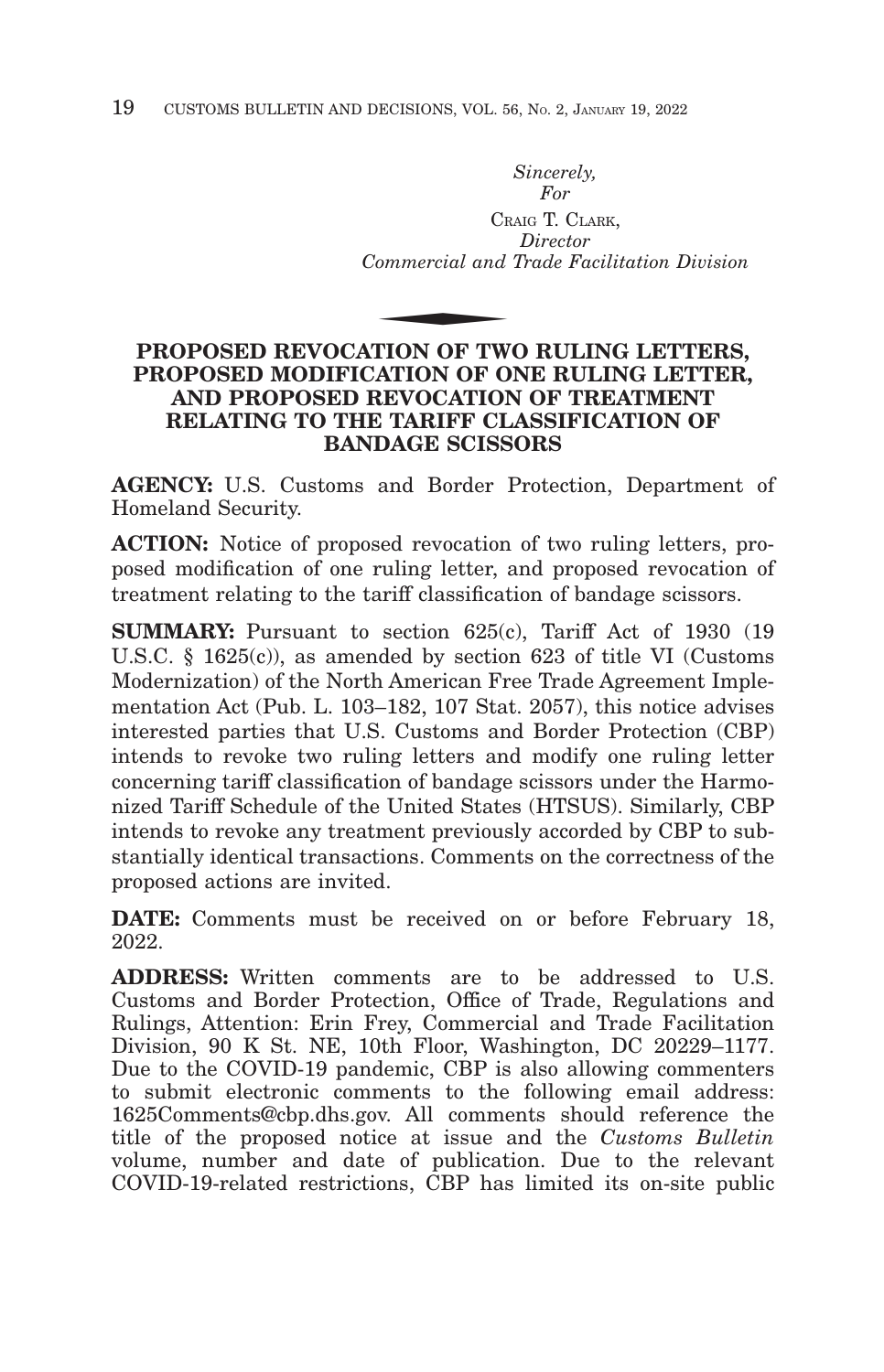inspection of public comments to 1625 notices. Arrangements to inspect submitted comments should be made in advance by calling Ms. Erin Frey at (202) 325–1757.

**FOR FURTHER INFORMATION CONTACT:** Nataline Viray-Fung, Electronics Machinery Automotive and International Nomenclature Branch, Regulations and Rulings, Office of Trade, at nataline.viray-fung@cbp.dhs.gov.

# **SUPPLEMENTARY INFORMATION:**

# **BACKGROUND**

Current customs law includes two key concepts: informed compliance and shared responsibility. Accordingly, the law imposes an obligation on CBP to provide the public with information concerning the trade community's responsibilities and rights under the customs and related laws. In addition, both the public and CBP share responsibility in carrying out import requirements. For example, under section 484 of the Tariff Act of 1930, as amended (19 U.S.C. § 1484), the importer of record is responsible for using reasonable care to enter, classify and value imported merchandise, and to provide any other information necessary to enable CBP to properly assess duties, collect accurate statistics, and determine whether any other applicable legal requirement is met.

Pursuant to 19 U.S.C. § 1625(c)(1), this notice advises interested parties that CBP is proposing to revoke two ruling letters and modify one ruling letter pertaining to the tariff classification of bandage scissors. Although in this notice, CBP is specifically referring to Headquarters Ruling Letter ("HQ") 957534 (August 7, 1995) (Attachment A), New York Ruling Letter ("NY") N014017 (July 25, 2007) (Attachment B), and NY 810138 (May 15, 1995) (Attachment C), this notice also covers any rulings on this merchandise which may exist but have not been specifically identified. CBP has undertaken reasonable efforts to search existing databases for rulings in addition to the three rulings identified. No further rulings have been found. Any party who has received an interpretive ruling or decision (i.e., a ruling letter, internal advice memorandum or decision, or protest review decision) on the merchandise subject to this notice should advise CBP during the comment period.

Similarly, pursuant to 19 U.S.C.  $\S$  1625(c)(2), CBP is proposing to revoke any treatment previously accorded by CBP to substantially identical transactions. Any person involved in substantially identical transactions should advise CBP during this comment period. An importer's failure to advise CBP of substantially identical transactions or of a specific ruling not identified in this notice may raise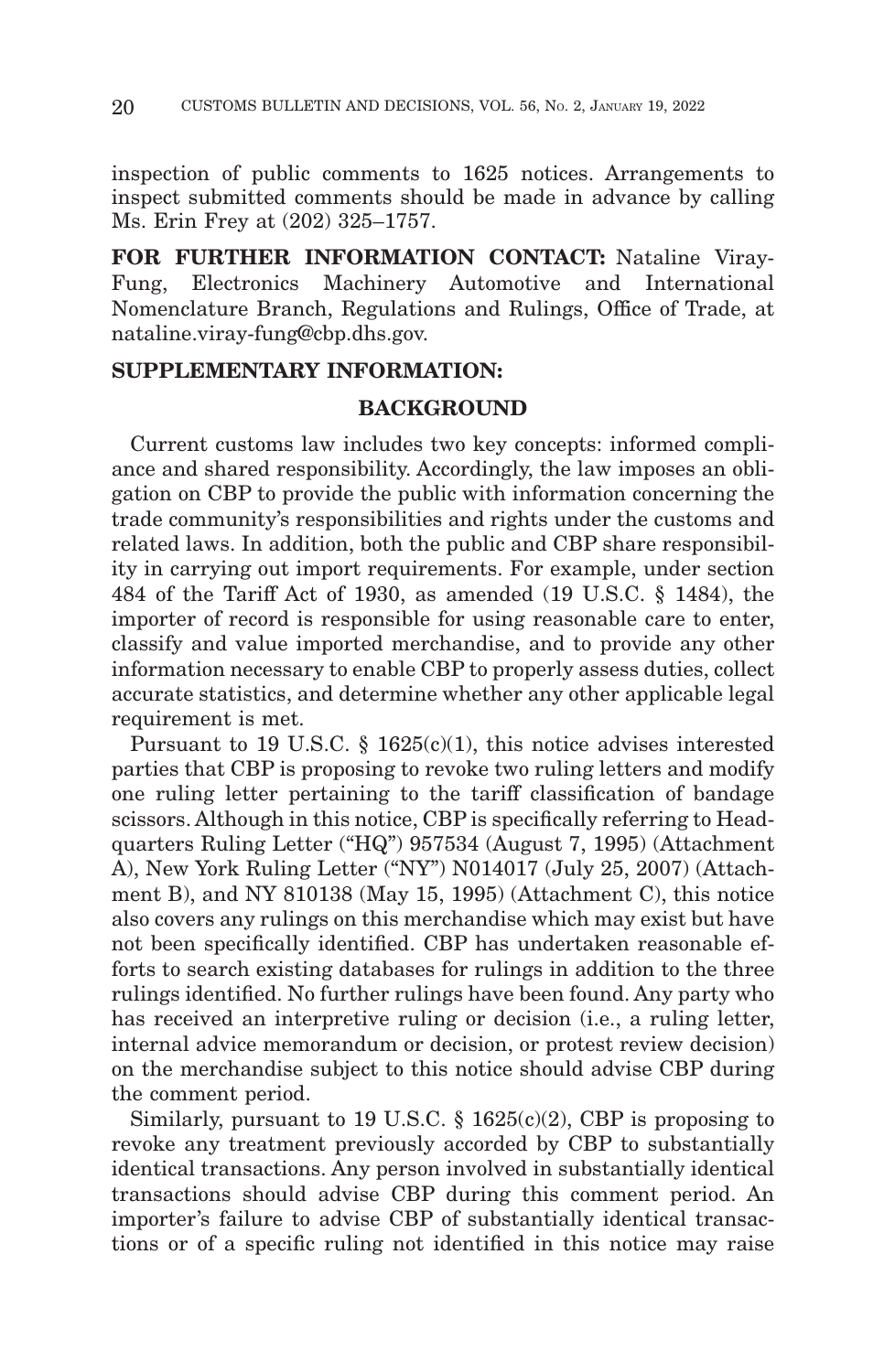issues of reasonable care on the part of the importer or its agents for importations of merchandise subsequent to the effective date of the final decision on this notice.

In HQ 957534, NY N014017, and NY 810138 CBP classified bandage scissors in heading 9018, HTSUS, specifically in subheading 9018.90.80, HTSUS, which provides for "Instruments and appliances used in medical, surgical, dental or veterinary sciences, including scintigraphic apparatus, other electro-medical apparatus and sighttesting instruments; parts and accessories thereof: Other instruments and appliances and parts and accessories thereof: Other: Other." CBP has reviewed these rulings and has determined them to be in error. It is now CBP's position that bandage scissors are properly classified, in heading 8213, HTSUS, specifically in subheading 8213.00.90, HTSUS, which provides for "Scissors, tailors' shears and similar shears, and blades and other base metal parts thereof: Valued over \$1.75/dozen: Other (including parts)."

Pursuant to 19 U.S.C. § 1625(c)(1), CBP is proposing to revoke HQ 957534, NY N014017 and modify NY 810138 and to revoke or modify any other ruling not specifically identified to reflect the analysis contained in the proposed HQ H318631, set forth as Attachment D to this notice. Additionally, pursuant to 19 U.S.C. § 1625(c)(2), CBP is proposing to revoke any treatment previously accorded by CBP to substantially identical transactions.

Before taking this action, consideration will be given to any written comments timely received.

Dated:

GREGORY CONNOR *for* CRAIG T. CLARK, *Director Commercial and Trade Facilitation Division*

Attachments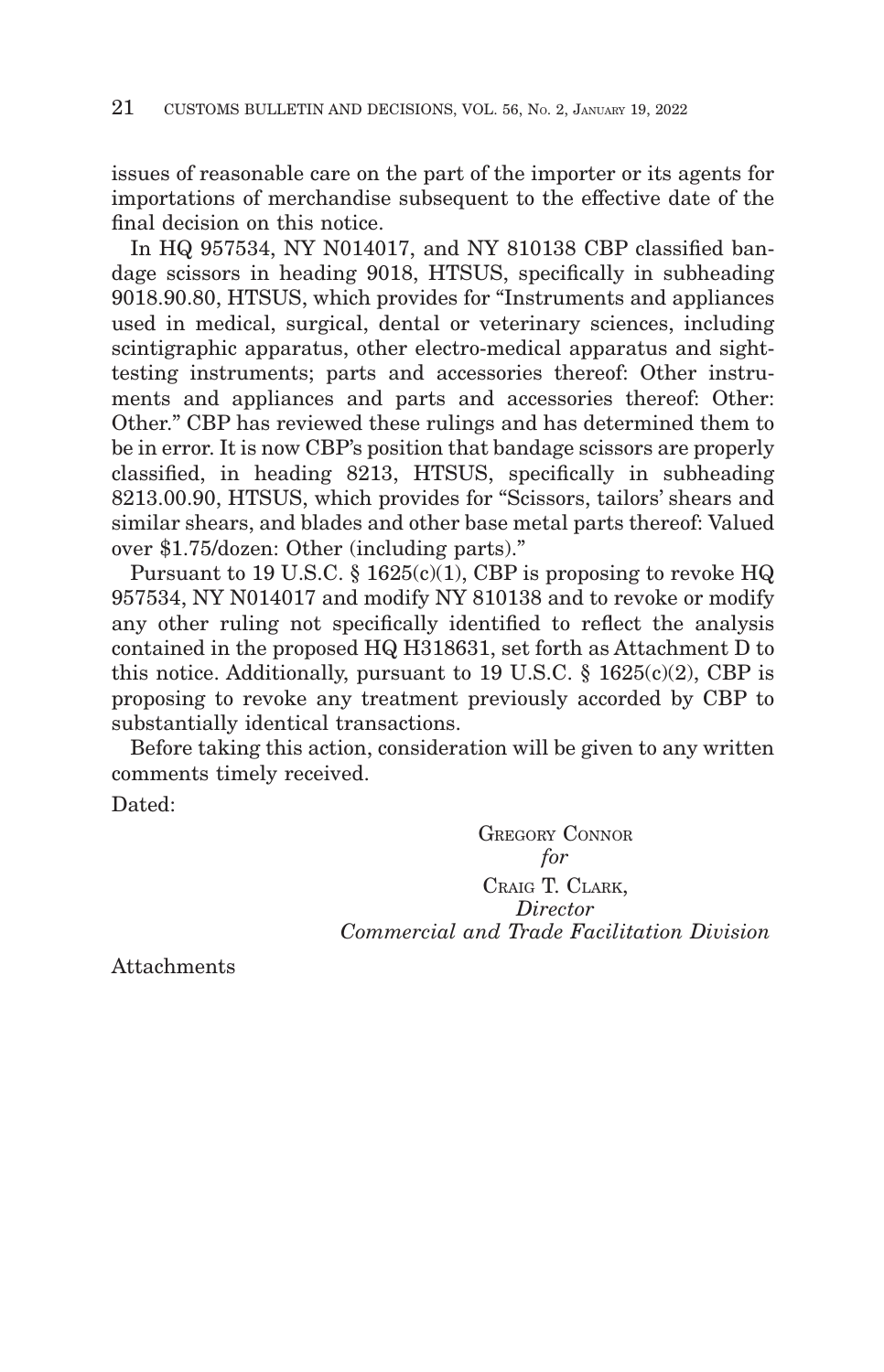HQ 957534

August 7, 1995 CLA-2 R:C:M 957534 LTO CATEGORY: Classification TARIFF NO.: 9018.90.80

REGIONAL COMMISSIONER OF CUSTOMS C/O PROTEST AND CONTROL SECTION *6 WORLD TRADE CENTER ROOM 761 NEW YORK, NEW YORK 10048–0945*

RE: Protest 1001–94–106187; Medicut Shears; scissors; Section XVIII, note 1(h); Additional Rule of Interpretation 1(a); HQ 088876, NY 810138; heading 8213; EN 90.18

DEAR REGIONAL COMMISSIONER:

The following is our decision regarding Protest 1001–94–106187, which concerns the classification of "Medicut Shears" under the Harmonized Tariff Schedule of the United States (HTSUS). The subject merchandise was entered on December 20, 1993, and the entry was liquidated on August 12, 1994. The protest was timely filed on September 6, 1994.

### **FACTS:**

The articles in question are referred to as "Medicut Shears," which are medical utility scissors. The Medicut Shears are 7 « inch scissors with offset stainless steel blades and plastic handles. One blade edge is serrated, the other sharpened. They feature a safety bandage tip on the longer blade, which the protestant states is designed to facilitate safe blade access between a bandage and the patient's skin. The plastic handle has one large ring to accommodate the third, fourth and fifth finger, and a smaller thumb ring.

The protestant states that the Medicut Shears are used by health care professionals in a variety of non-surgical applications, such as, cutting gauze and other bandage material, including casts. They can be used to cut wire or metal in instances where those materials are used, such as, in rigid splints. They are designed to withstand repeated autoclaving at temperatures of up to 290 degrees Fahrenheit for use in sterile environments.

The protestant states that the Medicut Shears are made from 420 surgical grade stainless steel (high chromium content). They have a blade rivet that is machine-affixed and is designed to withstand a pull force of 88kg. They have a Rockwell hardness of C58 and a sandblasted finish, which sets them apart from shears sold to consumer markets. The protestant further states that 99 percent of their products, including the Medicut Shears, are marketed to the health care industry.

The Medicut Shears were entered under subheading 9018.90.80, HTSUS, which provides for other instruments and appliances used in medical, surgical, dental or veterinary sciences. They were classified upon liquidation under subheading 8213.00.90, HTSUS, which provides for other scissors, tailors' shears and similar shears, valued over \$1.75/dozen.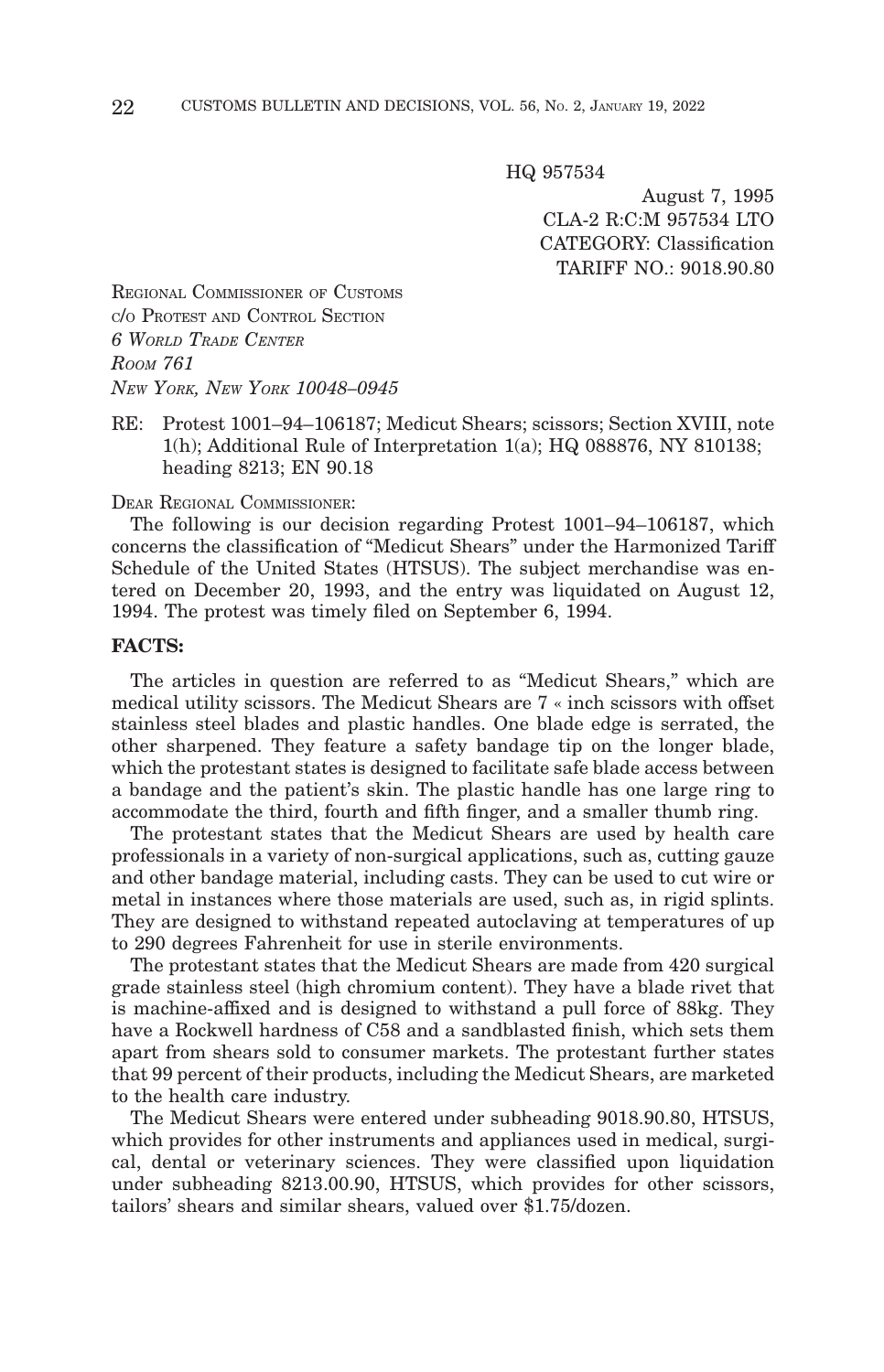# **ISSUE:**

Whether the Medicut Shears are classifiable as scissors, tailors' shears and similar shears, under heading 8213, HTSUS, or as instruments and appliances used in medical, surgical, dental or veterinary sciences, under heading 9018, HTSUS.

#### **LAW AND ANALYSIS:**

The General Rules of Interpretation (GRI's) to the HTSUS govern the classification of goods in the tariff schedule. GRI 1 states in pertinent part that "for legal purposes, classification shall be determined according to the terms of the headings and any relative section or chapter notes  $\dots$ .

The Harmonized Commodity Description and Coding System Explanatory Notes (ENs) constitute the official interpretation of the Harmonized System. While not legally binding, and therefore not dispositive, the ENs provide a commentary on the scope of each heading of the Harmonized System, and are generally indicative of the proper interpretation of these headings. See T.D. 89–80, 54 Fed. Reg. 35127, 35128 (August 23, 1989).

The headings under consideration are as follows:

- 8213 Scissors, tailors' shears and similar shears
- 9018 Instruments and appliances used in medical, surgical, dental or veterinary sciences

Note 1(h) to section XV, HTSUS, states that the section, which includes chapter 82, does not cover the "[i]nstruments or apparatus of section XVIII." Thus, if the Medicut Shears are classifiable under heading 9018, HTSUS, a section XVIII heading, they cannot be classified as scissors under heading 8213, HTSUS.

EN 90.18, pg. 1487, states that heading 9018, HTSUS, "covers a very wide range of instruments and appliances which, in the vast majority of cases, are used only in professional practice (e.g., by doctors, surgeons, dentists, veterinary surgeons, midwives), either to make a diagnosis, to prevent or treat an illness or to operate, etc." The note, pg. 1488, further points out that "a number of the instruments used in medicine or surgery (human or veterinary) are, in effect, tools (e.g., hammers, mallets, saws, chisels, gouges, forceps, pliers, spatulae, etc.), or articles of cutlery (scissors, knives, shears, etc.)." According to EN 90.18, articles like the Medicut Shears can only be classified under heading 9018, HTSUS, if "they are clearly identifiable as being for medical or surgical use by reason of their special shape, the ease with which they are dismantled for sterilisation, their better quality manufacture, the nature of the constituent metals or by their get-up . . . ."

The Medicut Shears are used by health care professionals in a variety of non-surgical applications, including cutting gauze and other bandage material, as well as, casts. While they are similar in shape to many consumer scissors, the Medicut Shears are in fact quite different. They have a safety bandage tip on the longer blade, which is designed to facilitate safe blade access between a bandage and the patient's skin (consumer scissors sometimes have safety tips). They are made from 420 surgical grade stainless steel (high chromium content), which has a higher heat-treated hardness, strength and wear resistance (consumer scissors are generally made from 410 stainless steel—much lower chromium content). They have a Rockwell hardness of C58 and a sandblasted finish, common to high-grade surgical instruments (consumer scissors are generally hardened to C45 and are not sandblasted).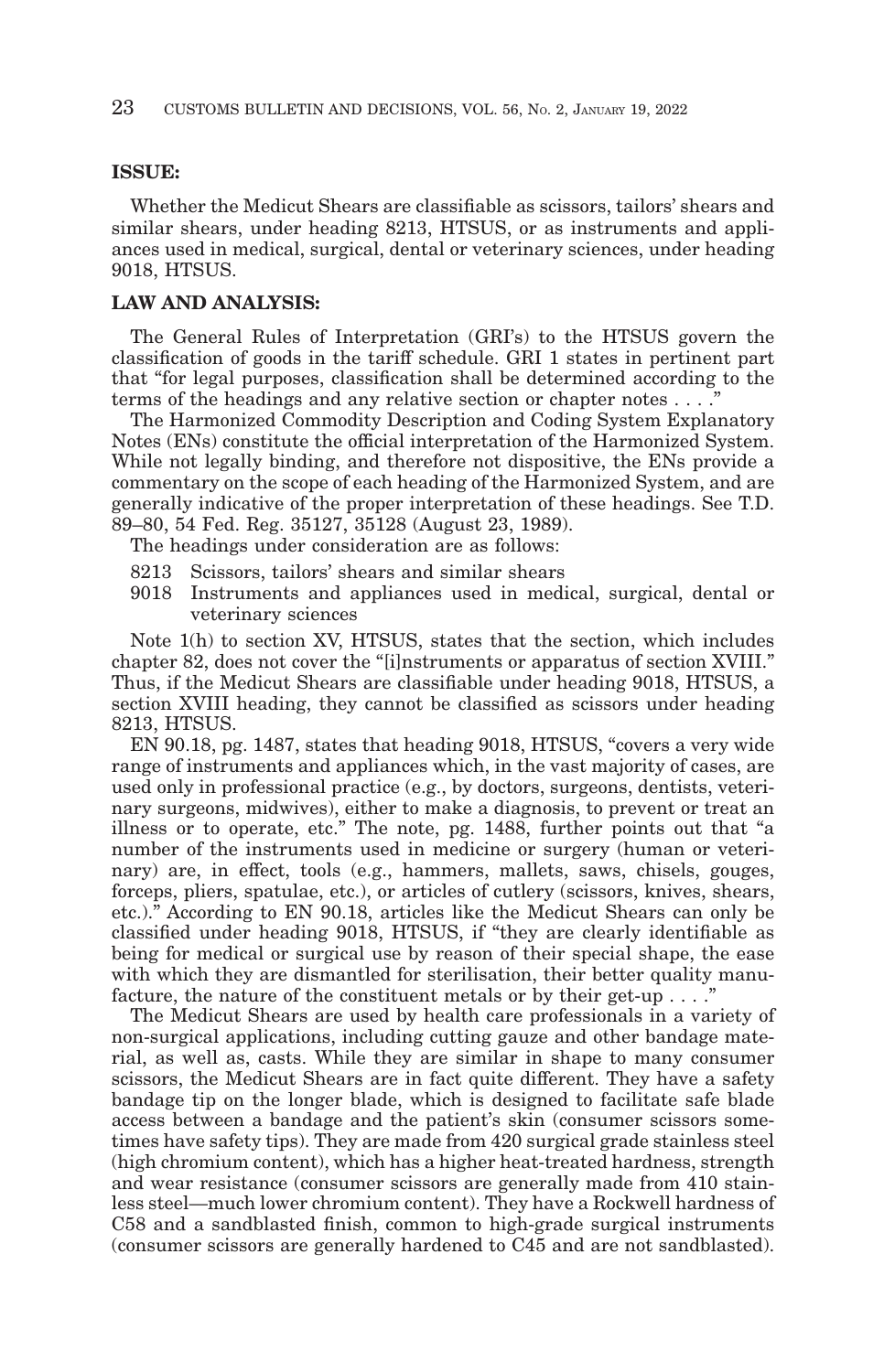They are designed to withstand repeated autoclaving at temperatures of up to 290 degrees Fahrenheit so that they can be used in sterile environments (consumer scissors are generally not autoclavable). Further, they have a blade rivet that is machine-affixed and designed to withstand a pull force of 88kg (consumer scissors generally have a rivet strength of 50kg). All of these factors make the Medicut Shears approximately twice the price of the similarly-shaped consumer scissors. Moreover, the protestant states that 99 percent of their products, including the Medicut Shears, are marketed to the health care industry.

In HQ 088876, dated February 3, 1992, Customs classified iris dissecting scissors and "Spencer" stitch scissors under subheading 9018.90.80, HTSUS. The scissors were specially shaped and made of 420 surgical grade stainless steel, and were marketed for medical or surgical use. Citing Additional U.S. Rule of Interpretation  $1(a)$ , HTSUS, we held that the scissors were "goods" which belong to the class of medical or surgical instruments."

It is our opinion that, based on the above-listed factors, the Medicut Shears belong to the broad "class of medical instruments" designed to "treat an illness . . ., etc." See EN 90.18; NY 810138, dated May 15, 1995 (wherein other bandage cutting scissors—"Lister Bandage Scissors"—were held to be classifiable under subheading 9018.90.80, HTSUS). They are therefore classifiable under heading 9018, HTSUS, specifically under subheading 9018.90.80, HTSUS.

# **HOLDING:**

The Medicut Shears are classifiable under subheading 9018.90.80, HTSUS. The protest should be GRANTED. In accordance with section 3A(11)(b) of Customs Directive 099 3550–065, dated August 4, 1993, Subject: Revised Protest Directive, this decision, together with the Customs Form 19, should be mailed by your office to the protestant no later than 60 days from the date of this letter. Any reliquidation of the entry in accordance with the decision must be accomplished prior to the mailing of the decision. Sixty days from the date of the decision the Office of Regulations and Rulings will take steps to make the decision available to Customs personnel via the Customs Rulings Module in ACS and the public via the Diskette Subscription Service, Freedom of Information Act and other public access channels.

> *Sincerely,* JOHN DURANT, *Director Commercial Rulings Division*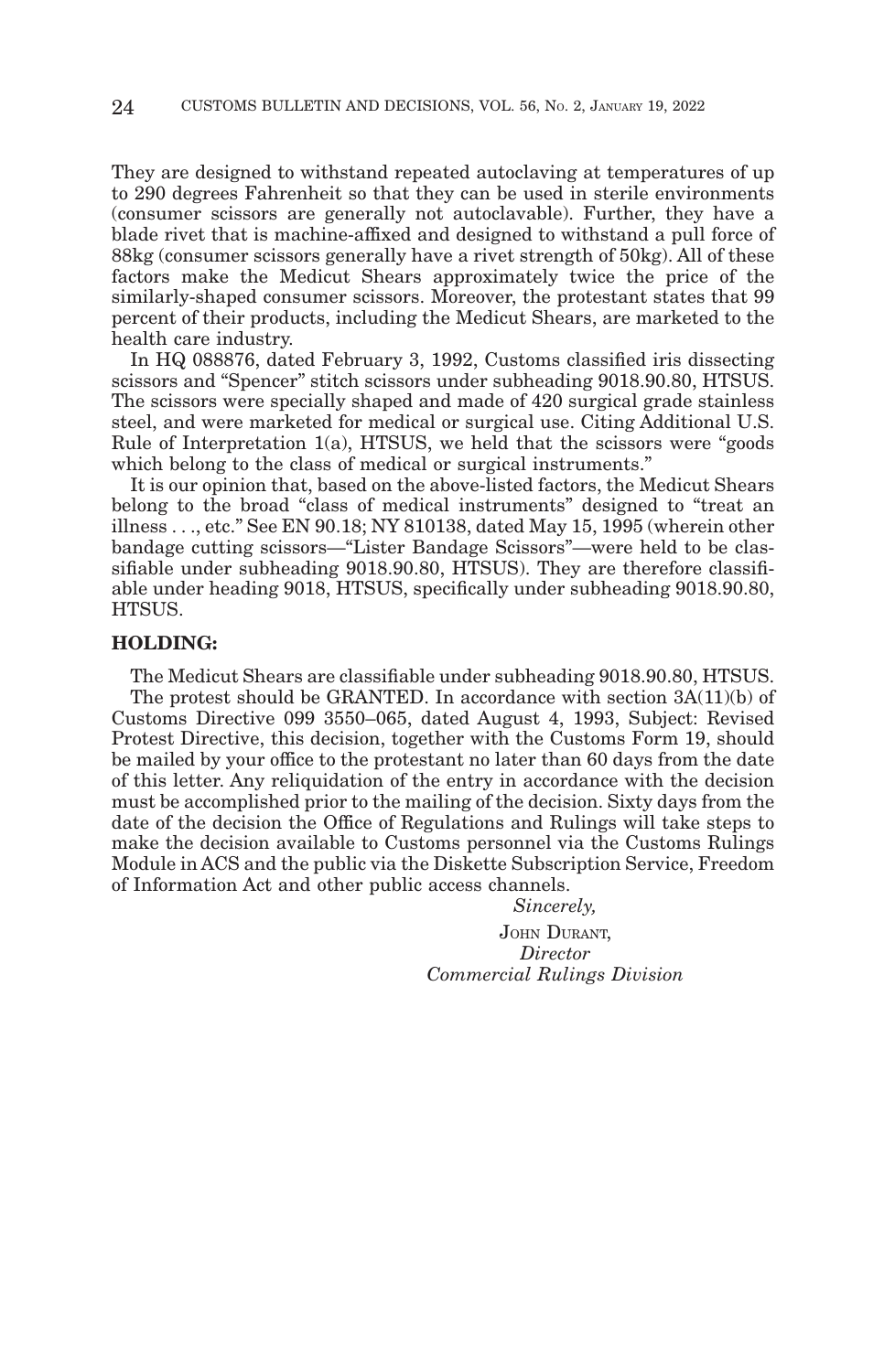N014017

July 25, 2007 CLA-2–90:RR:NC:N1:105 CATEGORY: Classification TARIFF NO.: 9018.90.8000

MR. JOSE MUNOZ DBA JOSE MUNOZ & ASSOCIATES *1717 S. 50TH STREET TAMPA, FL 33619–7507*

RE: The tariff classification of medical bandage scissors from Pakistan

DEAR MR. MUNOZ:

In your letter dated July 6, 2007, for Gripsors LLC, you requested a tariff classification ruling. Samples of the 3.5 and 5.5 inch versions were provided.

You state: "The subject merchandise are stainless steel scissors to be used by personnel in the nursing care profession specifically designed for removing and applying medical bandages with the additional feature of having grooves in the handles that can grip IV and G tubing, vials, etc. to safely facilitate opening..."

The retail packaging for each states that the fine grooves between the handles are used to grip IV and other tubing and refers to them as Gripsors. From the sample, both are angled at about 45 degrees and have a bulbous ending on the longer cutting blade.

The Harmonized System Explanatory Note to its 90.18 states:

It should also be noted that a number of the instruments used in medicine or surgery (human or veterinary) are, in effect, tools (e.g., hammers, mallets, saws, chisels, gouges, forceps, pliers, spatulae, etc.), or articles of cutlery (scissors, knives, shears, etc.). Such articles are classified in this heading **only** when they are clearly identifiable as being for medical or surgical use by reason of their special shape, the ease with which they are dismantled for sterilisation, their better quality manufacture, the nature of the constituent metals or by their get-up (frequently packed in cases or boxes containing a set of instruments for a particular treatment : childbirth, autopsies, gynaecology, eye or ear surgery, veterinary cases for parturition, etc.).

The applicable subheading for the Gripsors will be 9018.90.8000, Harmonized Tariff Schedule of the United States (HTSUS), which provides for "other" instruments and appliances used in the medical, surgical or veterinary sciences. The rate of duty will be free.

Duty rates are provided for your convenience and are subject to change. The text of the most recent HTSUS and the accompanying duty rates are provided on World Wide Web at http://www.usitc.gov/tata/hts/.

This ruling is being issued under the provisions of Part 177 of the Customs Regulations (19 C.F.R. 177).

A copy of the ruling or the control number indicated above should be provided with the entry documents filed at the time this merchandise is imported. If you have any questions regarding the ruling, contact National Import Specialist J. Sheridan at 646–733–3012.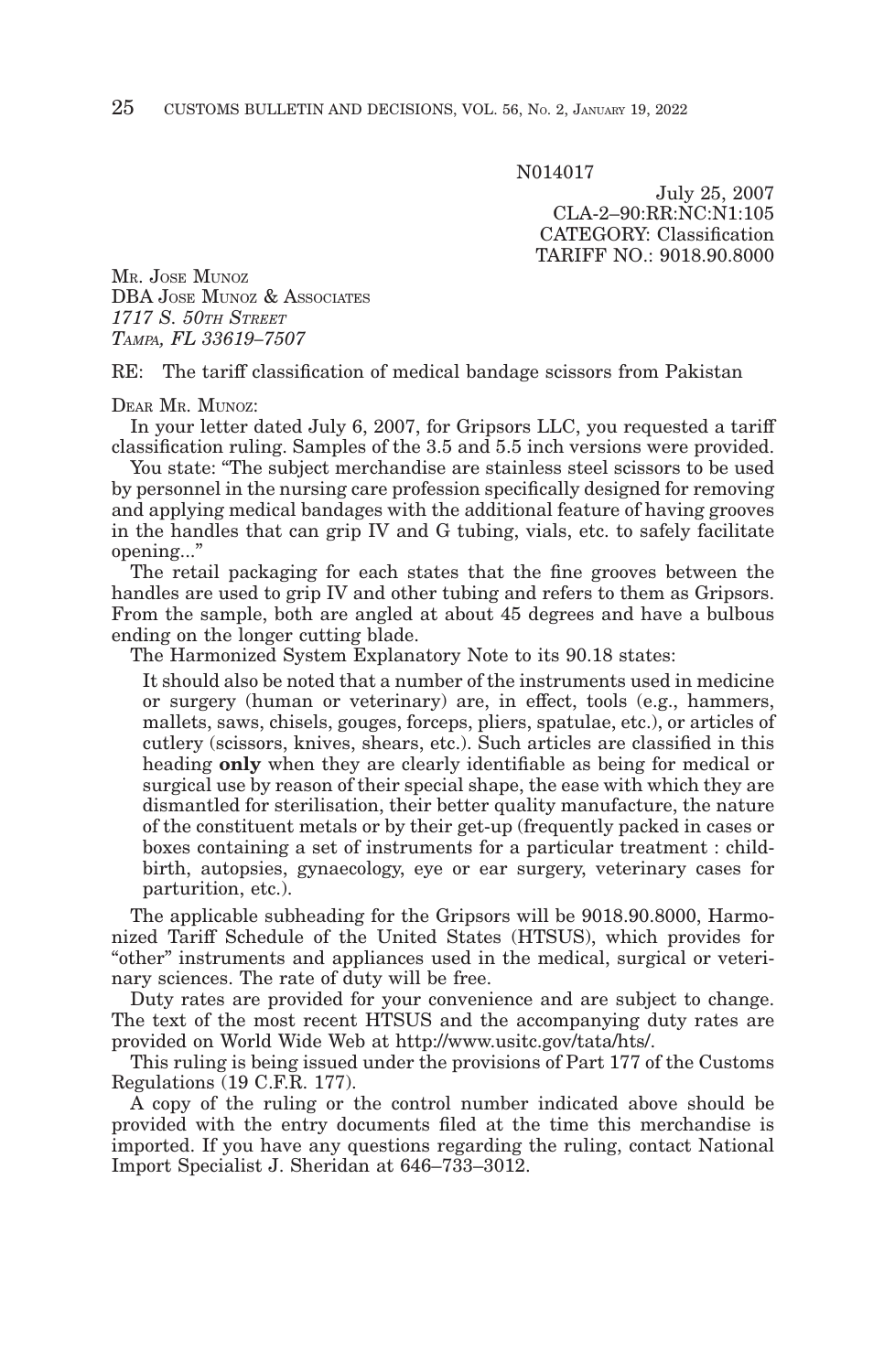*Sincerely,*

ROBERT B. SWIERUPSKI *Director, National Commodity Specialist Division*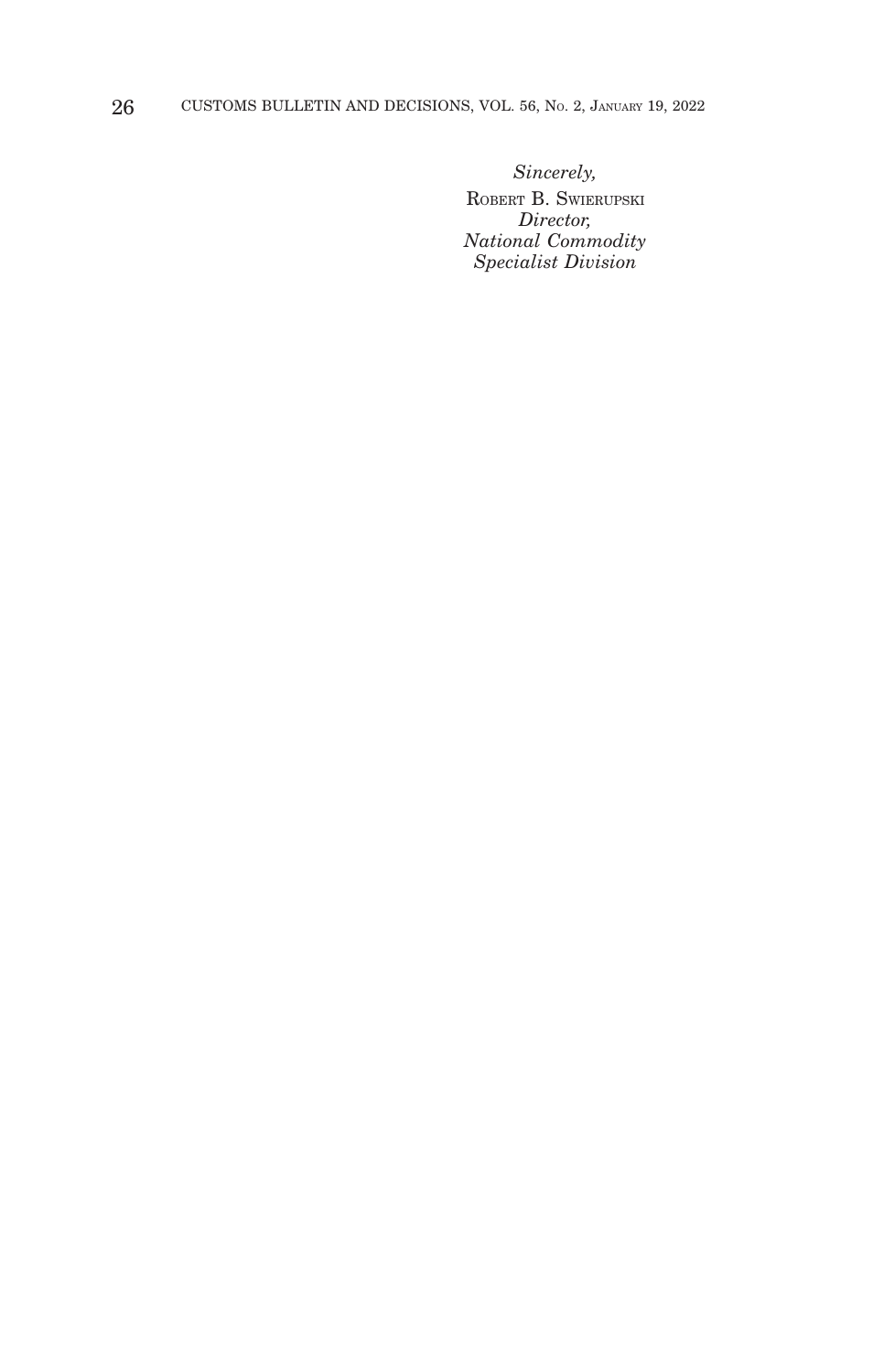NY 810138

May 15, 1995 CLA-2–90:S:N:N3:119 810138 CATEGORY: Classification TARIFF NO.: 9018.90.8000

MS. PAMELA PINTER BIG APPLE CUSTOMS BROKERS INC. *151–02 132ND AVENUE JAMAICA, NY 11434*

RE: The tariff classification of surgical scissors from Pakistan

DEAR MS. PINTER:

In your letter dated March 6, 1995, received May 2, 1995 by this office, you requested a tariff classification ruling on behalf of U.S. Surgical Supplies, Jersey City, NJ 07306.

The articles to be imported are the following:

7 1/2 inch Lister Bandage Scissors  $5 \frac{1}{2}$  inch " " "  $4 \frac{1}{2}$  inch "  $3 \frac{1}{2}$  inch " 5 1/2 inch Operating Scissors

The stainless steel instruments are all marked "Stainless" on one side and "Pakistan" on the other.

The applicable subheading for the surgical scissors will be 9018.90.8000, Harmonized Tariff Schedule of the United States (HTS), which provides for instruments and appliances used in medical, surgical, dental or veterinary sciences... other. The duty rate will be 6.3 percent.

Articles classifiable under subheading 9018.90.8000, HTS, which are products of Pakistan are entitled to duty free treatment under the Generalized System of Preferences (GSP) upon compliance with all applicable regulations.

This ruling is being issued under the provisions of Section 177 of the Customs Regulations (19 C.F.R. 177).

A copy of this ruling letter should be attached to the entry documents filed at the time this merchandise is imported. If the documents have been filed without a copy, this ruling should be brought to the attention of the Customs officer handling the transaction.

*Sincerely,*

JEAN F. MAGUIRE *Area Director New York Seaport*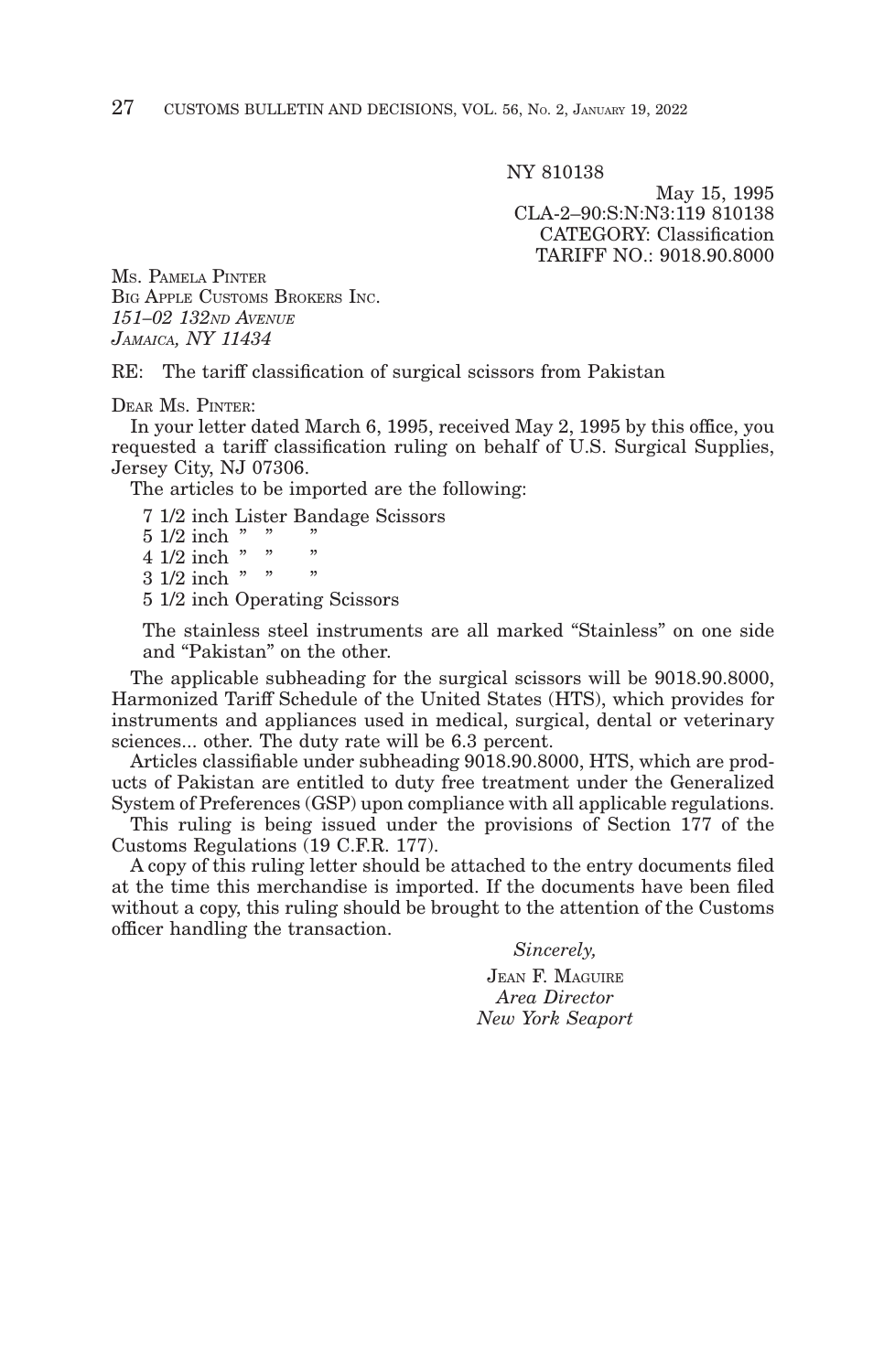HQ H318631 CLA-2 OT:RR:CTF:EMAIN H318631 NVF CATEGORY: Classification TARIFF NO.: 8213.00.90

PORT DIRECTOR. PORT OF NEW YORK *70 HAMILTON AVE BROOKLYN, NY 11231*

MS. PAMELA PINTER BIG APPLE CUSTOMS BROKERS INC. *151–02 132ND AVE JAMAICA, NY 11434*

MR JOSE MUNOZ JOSE MUNOZ & ASSOCIATES *1717 S. 50TH STREET TAMPA, FL 33619–7507*

# RE: Revocation of HQ 957534 and NY N014017; Modification of NY 810138; Medicut Shears; Lister Bandage Scissors; Gripsors Bandage Scissors

DEAR PORT DIRECTOR, MS. PINTER AND MR. MUNOZ:

This letter is in reference to Headquarters Ruling Letter ("HQ") 957534 (August 7, 1995), New York Ruling Letter ("NY") 81038 (May 15, 1995), and NY N014017 (July 25, 2007), regarding the classification of various bandage and fabric scissors under the Harmonized Tariff Schedule of the United States (HTSUS). In these rulings, U.S. Customs and Border Protection ("CBP") classified Medicut shears, Gripsors bandage scissors, and Lister bandage scissors in subheading 9018.90.80, HTSUS, which provides for, "Instruments and appliances used in medical, surgical, dental or veterinary sciences, including scintigraphic apparatus, other electro-medical apparatus and sight-testing instruments; parts and accessories thereof: Other instruments and appliances and parts and accessories thereof: Other: Other." Upon reconsideration, CBP has determined that HQ 957534 and NY N014017 are in error and is revoking these rulings in accordance with the reasoning below. CBP has also determined that NY 810138 is in error as pertains to Lister bandage scissors and is therefore modifying the ruling accordingly.

# **FACTS:**

In HQ 957534 the subject merchandise is described as Medicut brand shears, which are 7" scissors with offset stainless steel blades and plastic handles. One blade edge is serrated, the other sharpened. They feature a safety bandage tip on the longer blade, which is designed to facilitate safe blade access between a bandage and the patient's skin. The plastic handle has one large ring to accommodate the third, fourth and fifth finger, and a smaller thumb ring. Medicut Shears are used by health care professionals in a variety of non-surgical applications, such as, cutting gauze and other bandage material, including casts. They can be used to cut wire or metal in instances where those materials are used, such as, in rigid splints. They are designed to withstand repeated autoclaving at temperatures of up to 290 degrees Fahrenheit for use in sterile environments. The Medicut shears are made from 420 surgical grade stainless steel (high chromium content). They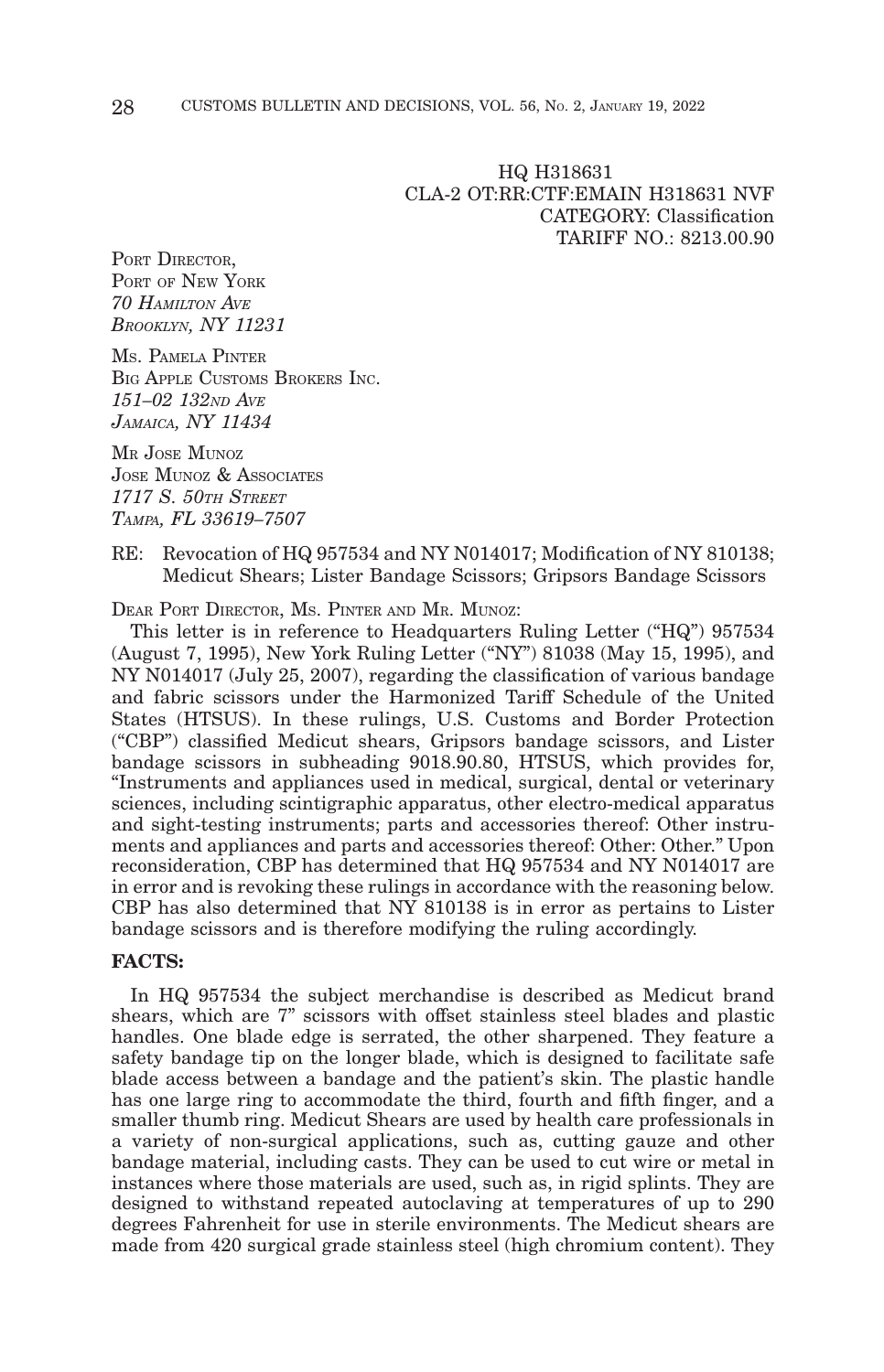have a blade rivet that is machine-affixed and is designed to withstand a pull force of 88kg. They have a Rockwell hardness of C58 and a sandblasted finish.

In NY N014017, the subject merchandise consists of various models of Gripsors brand scissors. They are stainless steel scissors to be used by personnel in the nursing care profession specifically designed for removing and applying medical bandages with the additional feature of having grooves in the handles that can grip IV and G tubing, vials, etc. They are angled at about 45 degrees and have a bulbous ending on the longer cutting blade

In NY 81038, the subject merchandise is described as Lister bandage scissors in lengths of 3.5", 4.5", 5.5" and 7.5". They are made of stainless steel.

#### **ISSUE:**

Whether scissors used for removing bandages are classified as instruments used in in medical, surgical, dental or veterinary sciences of heading 9018, HTSUS, or as scissors of heading 8213, HTSUS.

### **LAW AND ANALYSIS:**

Classification of goods under the HTSUS is governed by the General Rules of Interpretation (GRI). GRI 1 provides that classification shall be determined according to the terms of the headings of the tariff schedule and any relative section or chapter notes. In the event that the goods cannot be classified solely on the basis of GRI 1, and if the headings and legal notes do not otherwise require, the remaining GRIs 2 through 6 may then be applied in order.

The HTSUS subheadings under consideration are as follows:

- 8213 Scissors, tailors' shears and similar shears, and blades and other base metal parts thereof.
- 9018 Instruments and appliances used in medical, surgical, dental or veterinary sciences, including scintigraphic apparatus, other electro-medical apparatus and sight-testing instruments; parts and accessories thereof

Note 1(h) to Section XV, HTSUS states that Section XV, which includes Chapter 82, does not cover the "[i]nstruments or apparatus of section XVIII." Thus, if the subject scissors are classifiable under heading 9018, HTSUS, a Section XVIII heading, they cannot be classified as scissors under heading 8213, HTSUS.

The Harmonized Commodity Description and Coding System Explanatory Notes ("ENs") constitute the official interpretation of the HTSUS. While not legally binding or dispositive, the ENs provide a commentary on the scope of each heading of the HTSUS and are generally indicative of the proper interpretation of these headings at the international level. *See* T.D. 89–80, 54 Fed. Reg. 35127 (August 23, 1989).

EN 90.18 states that heading 9018 "covers a very wide range of instruments and appliances which, in the vast majority of cases, are used only in professional practice (e.g., by doctors, surgeons, dentists, veterinary surgeons, midwives), either to make a diagnosis, to prevent or treat an illness or to operate, etc." The EN further states that "a number of the instruments used in medicine or surgery (human or veterinary) are, in effect, tools (e.g., hammers, mallets, saws, chisels, gouges, forceps, pliers, spatulae, etc.), or articles of cutlery (scissors, knives, shears, etc.)." According to EN 90.18, articles can only be classified under heading 9018, HTSUS, if "they are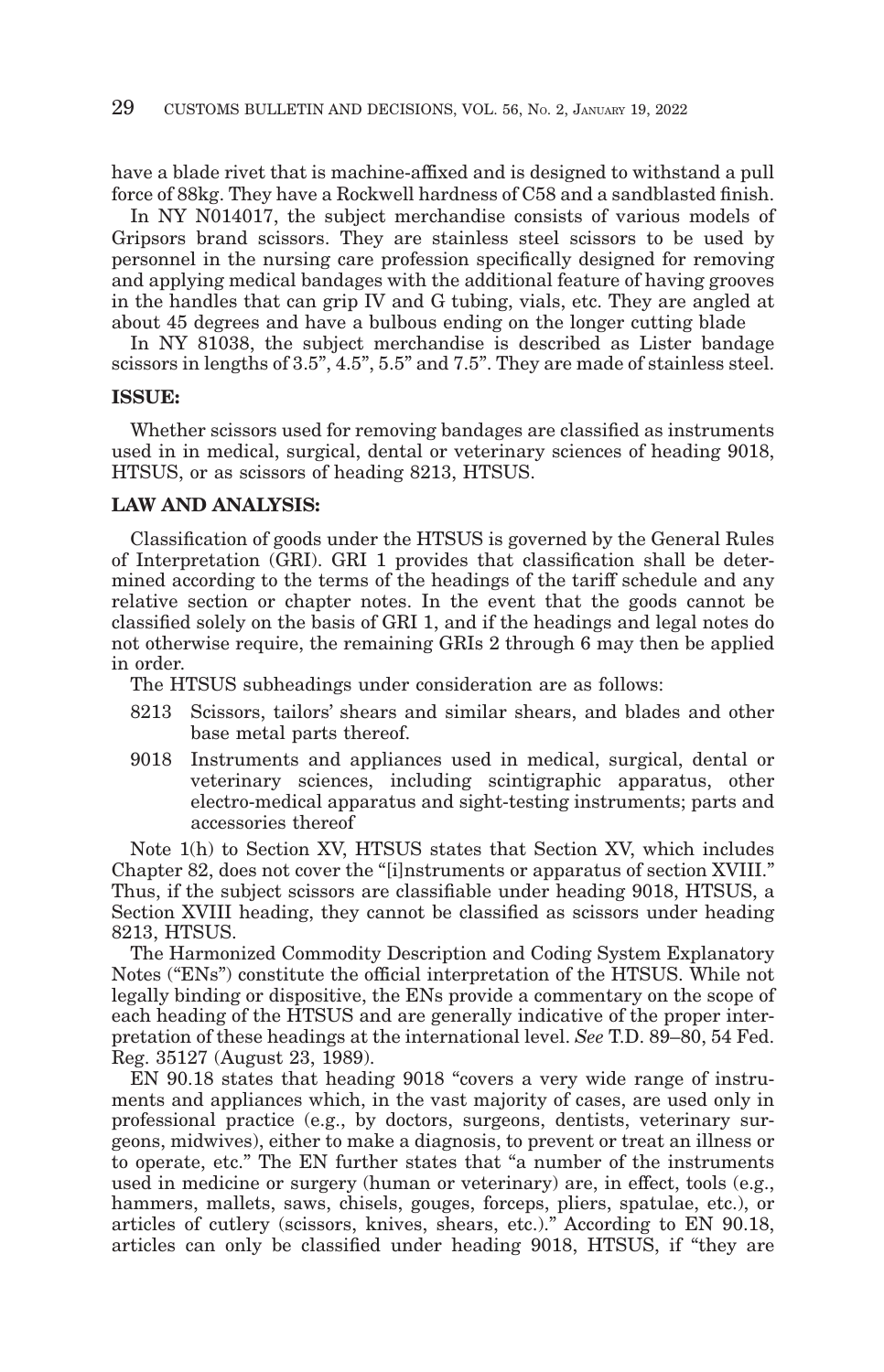clearly identifiable as being for medical or surgical use by reason of their special shape, the ease with which they are dismantled for sterilisation, their better quality manufacture, the nature of the constituent metals or by their get-up  $\ldots$  ."

In this case, we have various scissors that are used to remove bandages and other fabric. We observe that these scissors are very similar to scissors used by EMTs and first responders to cut off patients' clothing. Some of the scissors have offset blades and/or blunted safety tips. The scissors are used to remove bandages after a medical procedure has been completed. Thus, the scissors at issue are not used to diagnose or treat an illness, nor in a surgical setting, but rather after a medical procedure is performed when healing is underway or completed.

We are further convinced that these scissors are not medical or surgical instruments because they are used on fabric that is outside the human body and not actively used by a medical professional to diagnose or treat an illness, or perform surgery. Indeed, a search of the Unified Medical Language System, a database maintained by the National Institute for Health, yielded a long list of exemplars that more clearly fall under surgical or medical use, such as: Aebli corneal scissors, Craig brain scissors, hysterectomy scissors, microsurgery scissors, and Ragnell undermining scissors. These exemplars suggest the existence of a wide variety of specialized medical instruments that are used by doctors or surgeons during a medical procedure, and generally used to cut human tissue rather than fabric bandages after the procedure is completed. Indeed, Customs (now CBP) has previously classified iris dissecting scissors in heading 9018 because they are specially designed and manufactured for eye surgery. HQ 088876 (Feb. 3, 1992); *see also* NY D83744 (Nov. 9, 1998) (classifying surgical scissors in heading 9018, HTSUS). By contrast, Customs has also previously recognized that various tactical shears designed to cut clothing or seat belts in an emergency setting do not rise to the level of medical or surgical instruments. NY N271492 (Jan. 7, 2016).

Finally, we observe that the subject scissors are not sufficiently specialized to be considered instruments used in medical or surgical sciences. While they have offset blades and blunted safety tips, we observe that many consumer fabric scissors have offset blades and that all child safety scissors have blunted safety tips. The serration in the Medicut shears and the grooved edges of the Gripsors are features that are not integral to the function of the scissors, and thus do not render these ordinary scissors into specialized medical instruments. Although the Medicut shears are said to withstand heat of autoclaving, the same could be said of virtually all scissors made from stainless steel; there is no indication that the Medicut shears can be dismantled for sterilization.

In light of the foregoing, we find that the subject scissors used to cut bandages are classified under heading 8213 as scissors.

# **HOLDING:**

By application of GRIs 1 and 6, bandage scissors are classified in heading 8213, specifically subheading 8213.00.90, HTSUS which provides for "Scissors, tailors' shears and similar shears, and blades and other base metal parts thereof: Valued over \$1.75/dozen: Other (including parts)." The column one, general rate of duty is 3¢ each + 3% *ad valorem*.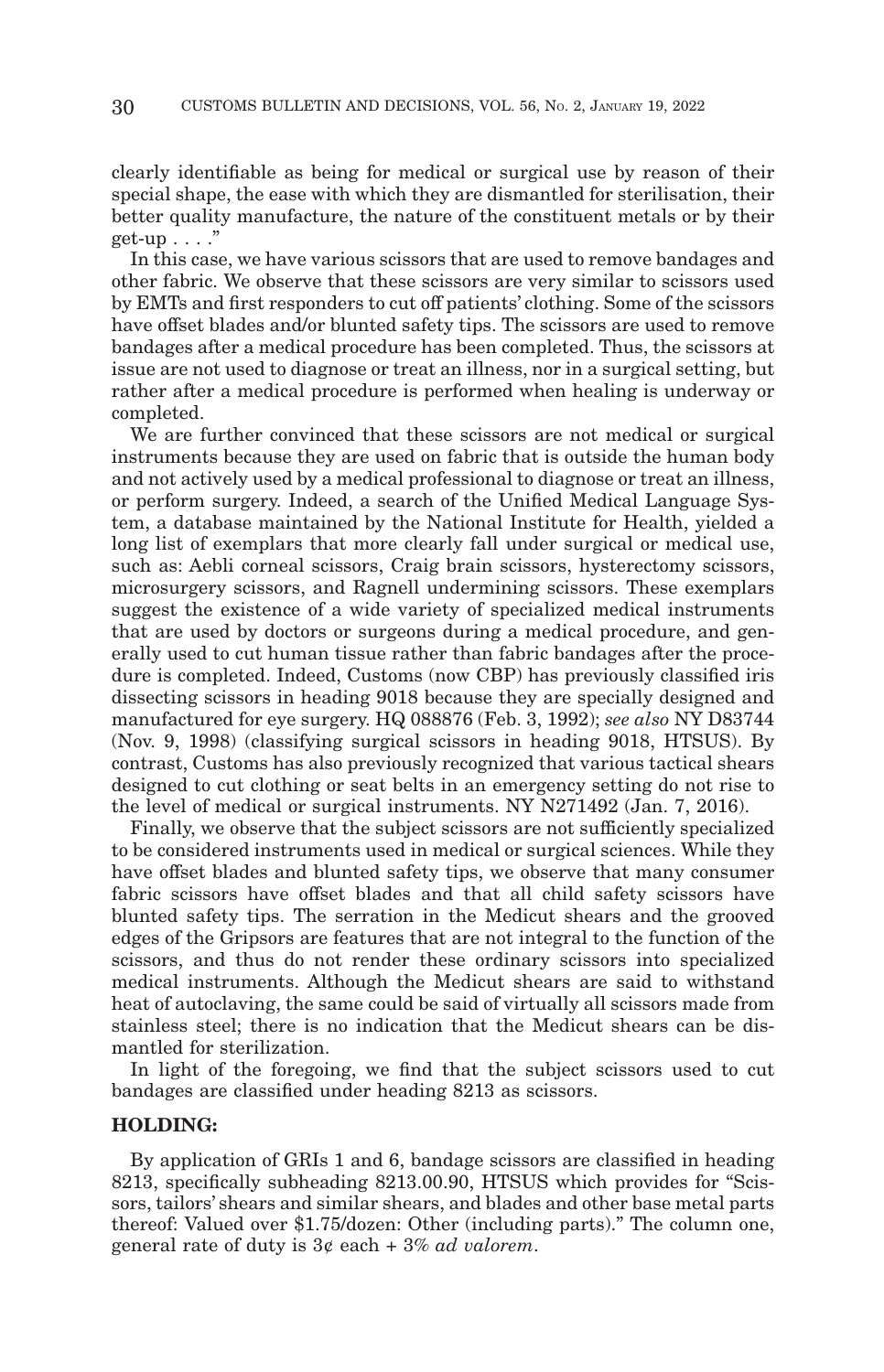Duty rates are provided for your convenience and subject to change. The text of the most recent HTSUS and the accompanying duty rates are provided on the World Wide Web at www.usitc.gov/tata/hts/.

In accordance with 19 U.S.C. 1625(c), this ruling will become effective 60 days after its publication in the Customs Bulletin.

*Sincerely,*

CRAIG T. CLARK, *Director Commercial and Trade Facilitation Division*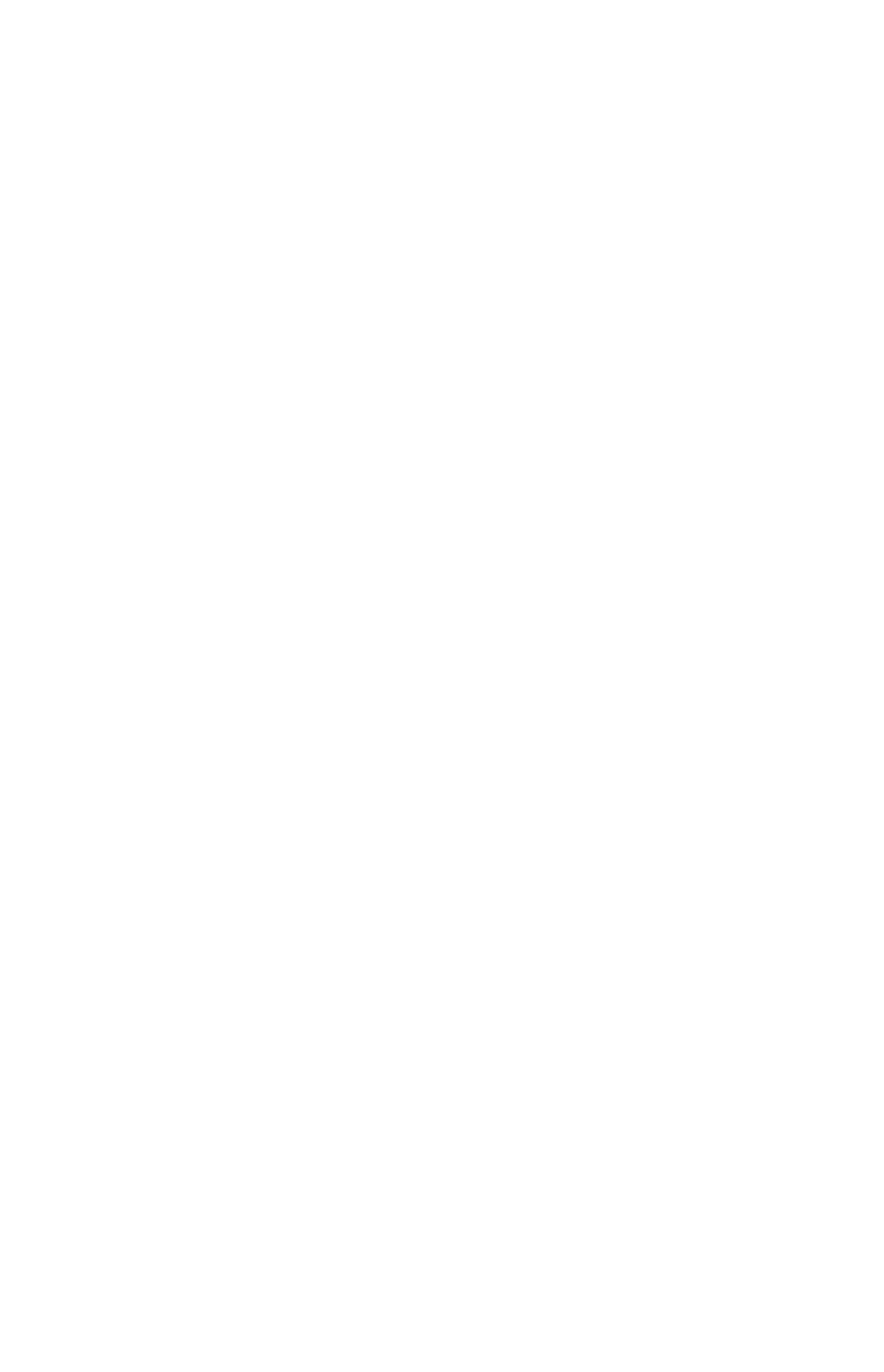# U.S. Court of International Trade f Interna

Slip Op. 21–176

PORSCHE MOTORSPORT NORTH AMERICA, INC., Plaintiff, v. UNITED STATES, Defendant.

> Before: Stephen Alexander Vaden, Judge Court No. 16–00182

[Granting Defendant's Cross Motion for Summary Judgment and denying Plaintiff's Motion for Summary Judgment.]

Dated: December 30, 2021

*George R. Tuttle, III*, Law Offices of George R. Tuttle of San Rafael, CA, for Plaintiff. *Beverly A. Farrell*, Senior Trial Attorney, Commercial Litigation Branch, Civil Division, U.S. Department of Justice, of Washington, D.C., for Defendant United States. With her on the brief were *Brian M. Boynton*, Acting Assistant Attorney General; *Jeanne E. Davidson*, Director, Commercial Litigation Branch; *Justin R. Miller*, Attorney-in-Charge, International Trade Field Office; and *Valerie A. Sorensen-Clark*, Office of Assistant Chief Counsel, U.S. Customs and Border Protection.

# *OPINION*

## **Vaden, Judge:**

As the curtain rises on Act III of Georges Bizet's masterpiece *Carmen*, Don José has joined with his lover and a band of smugglers as they seek to secrete goods across the frontier without paying the applicable duties. Nearly 150 years later, another European seeks to achieve that same goal — this time legally — by bringing a series of novel interpretations of American customs law before the Court. With recourse to a duty-free provision, the protagonist here, like the eponymous operatic character, has repeatedly tried to reshuffle the deck dealt to it to avoid an outcome foretold. As with *Carmen*'s final denouement, however, it cannot escape fate.

# **BACKGROUND**

Following the submission of an Amended Joint Statement of Uncontested Material Facts (AJSUMF), Plaintiff and Defendant submitted a second set of cross-motions for summary judgment regarding the repeated exportation and return of a trailer stocked with automotive parts. The three entries at issue pertain to approximately 10,000 articles brought by Plaintiff Porsche Motorsport North America, Inc. (PMNA) across the border to Canada and re-imported to the United States in 2014. Plaintiff contends the articles should be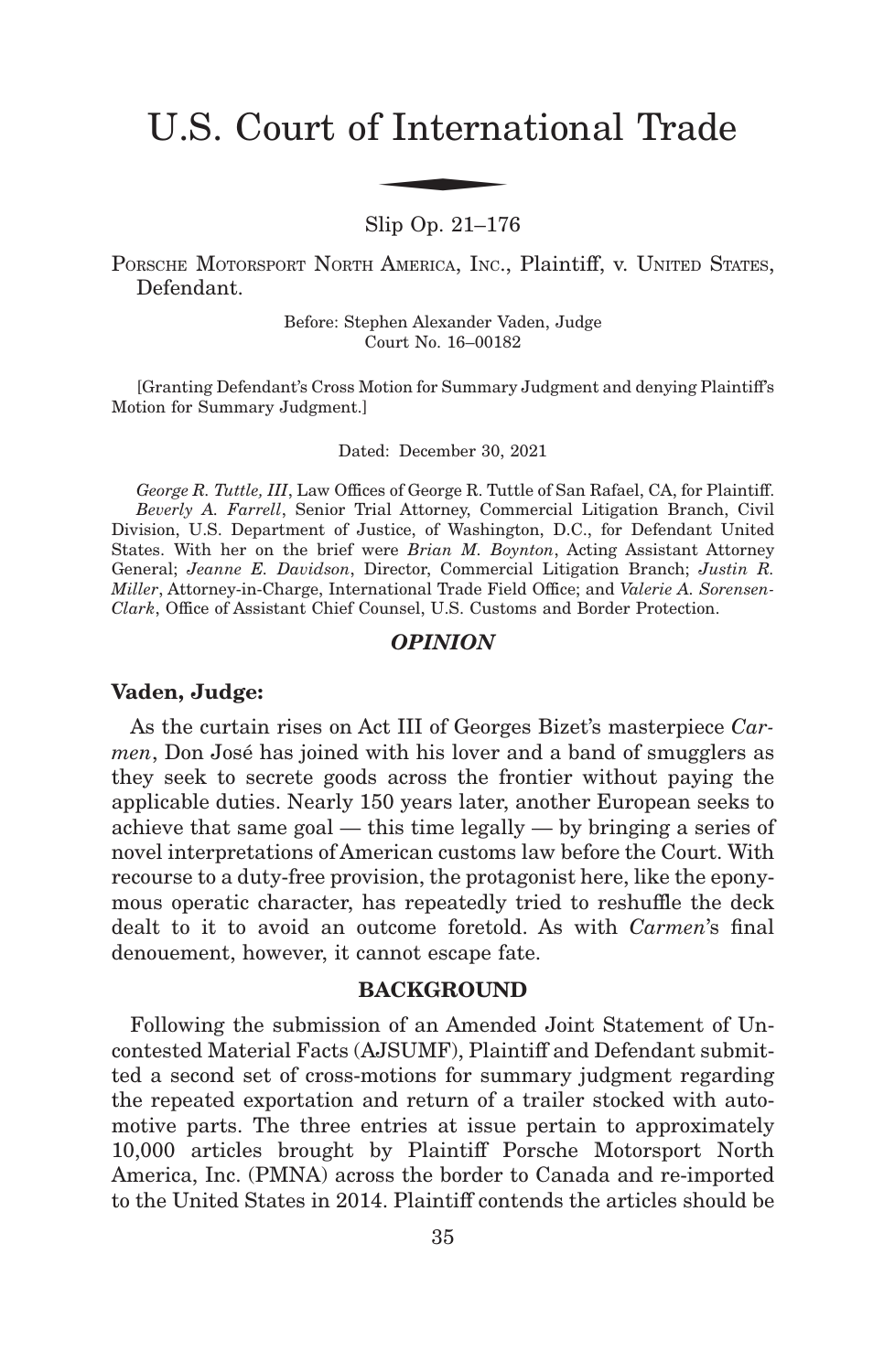classified under subheading 9801.00.85.00 of the Harmonized Tariff Schedule of the United States (HTSUS), which provides for duty-free treatment of "[p]rofessional books, implements, instruments, and tools of trade, occupation, or employment, when returned to the United States after having been exported for use temporarily abroad, if imported by or for the account of the person who exported such items." Finding this provision inapplicable, U.S. Customs and Border Protection (CBP) instead classified the articles under multiple dutiable tariff provisions of the HTSUS. Compl. ¶ 15, ECF No. 6. At oral argument, PMNA dropped Count Two of its Amended Complaint regarding non-receipt of notices of extension for liquidation sent by CBP. The present briefings dispose of the remainder of the case. For the reasons set forth below, the Court finds that CBP's determinations regarding classification of PMNA's "inventory" items were correct, and the Court **GRANTS** Defendant's Cross Motion for Summary Judgment on that issue and **DENIES** Plaintiff's Motion.

# **I. Facts**

PMNA claims its exportation and return of a trailer containing parts and tools allowed it to "promote the Porsche brand" through the provision of "emergency" support at racing events in Canada. AJSUMF ¶ 6, Ex. 5 ¶ 5, ECF No. 81. Plaintiff further attests that providing trackside access to parts and tools constituted a form of assistance for teams at 2014 Porsche GT3 Cup Challenge races that took place in Canada. Access to these articles allowed the competitors to repair their Porsche automobiles in the event of accidents or unexpected breakdowns. *See, e.g.*, Pl.'s Resp. at 10, ECF No. 85; Pl.'s Mot. Summ. J. (Pl.'s Br.) at Ex. 17 (Declaration of Robert Resetar), ¶¶ 11–14, ECF No. 83–2. The 2014 races addressed in this Complaint were the (1) 2014 Porsche GT3 Cup Challenge Race at Canadian Tire Motorsport Park in Bowmanville, Ontario (Entry KB5–5376882–5 dated 05/30/2014); (2) 2014 Porsche GT3 Cup at Calabogie Motorsports Park in Calabogie, Ontario (Entry KB5–5378599–3 dated 06/ 23/2014); and (3) 2014 Porsche GT3 Cup Challenge Canada, in Bowmanville, Ontario (Entry KB5 5381385–2 dated 09/01/2014). While providing access to purchasable parts at these GT3 Cup races, the trailer was open for business solely with racing teams. PMNA did not sell parts to the general public during the races. Parts sold to the racing teams were not returned to PMNA. AJSUMF ¶ 15, ECF No. 81.

PMNA's trailer functioned as a roving emporium. Representatives from Porsche racing teams visited the trailer to obtain parts. PMNA's employees kept track of parts purchased through a system of order sheets for each racing team. AJSUMF ¶¶ 26–27, ECF No. 81. After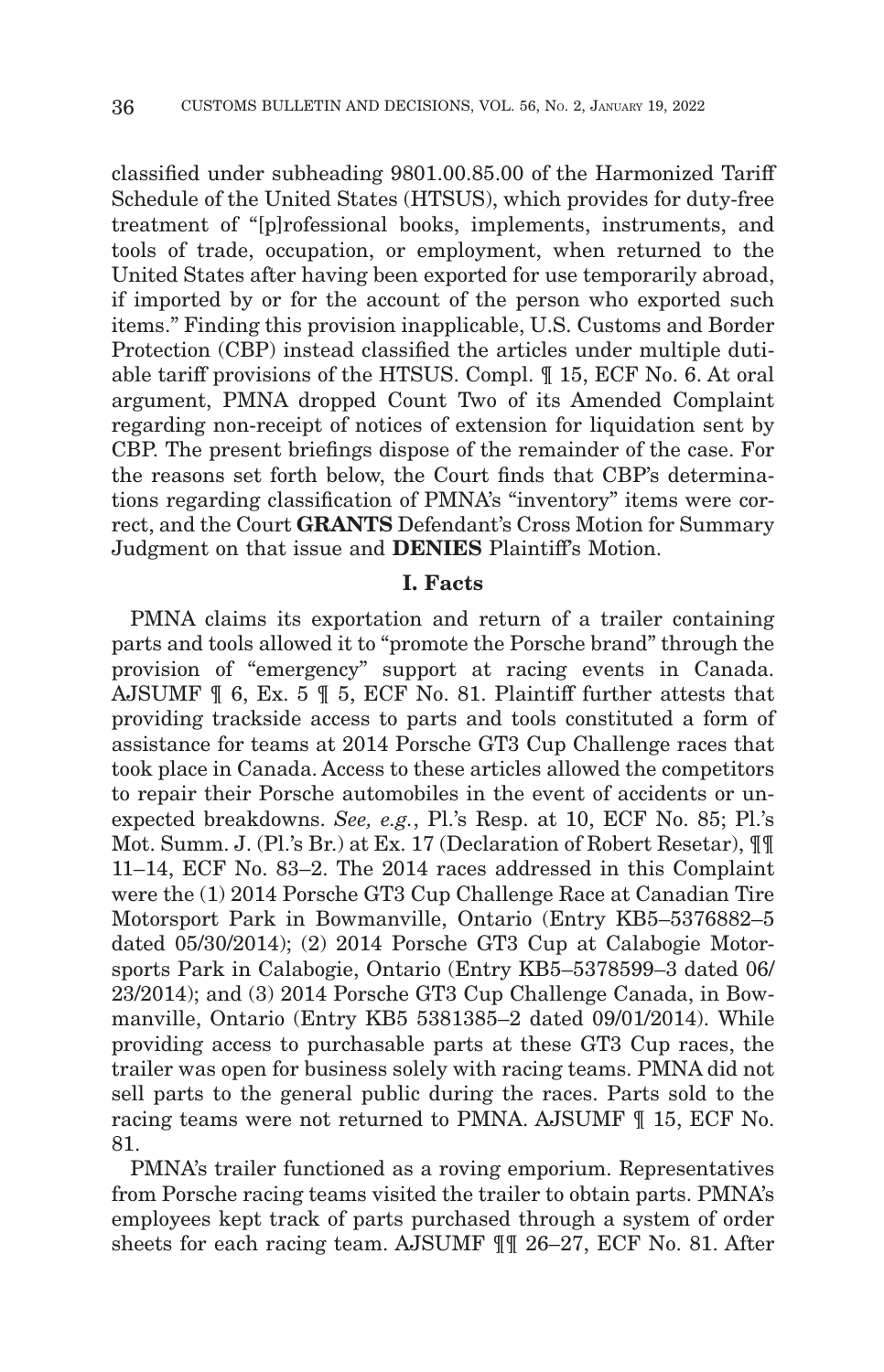the race, when the trailer had reentered the United States, the record of transactions from these sheets was transmitted to PMNA's accounting system. PMNA's office in Carson, California, then sent invoices to race teams for the car parts they had purchased. AJSUMF ¶ 29, ECF No. 81.

For each exportation to Canada and entry into the United States, PMNA filed "Certificates of Registration" (CBP Form 4455) with CBP. On each submission, PMNA indicated its intention to provide support for a particular GT3 race. *See, e.g.*, Pl.'s Br. at 32, ECF No. 83. It further provided manifests listing quantities, descriptions, and values of each of the various automotive and non-automotive parts in the trailer. The forms also listed the total respective values and quantities exported for each race, and they were later appended as declarations of the automotive parts re-entered into the United States. *See* KB5–5376882–5 dated 05/22/2014, KB5–5378599–3 dated 06/23/2014, and KB5–5381385–2 dated 09/01/2014.

At each entry, PMNA's broker classified the tools and automotive repair parts under subheading 9801.00.85 of the HTSUS. Under this provision, they would be duty-free. In its filings to CBP, PMNA did not make any adjustments to the quantities it returned to the United States. Compl., Entry Papers in Court File, Exs. 1, 2, and 3, ECF No. 6. For 2014's first race, the Porsche GT3 Cup Challenge Race at the Canadian Tire Motorsport Park in Bowmanville, the trailer's inventory report at the time of export identified 1,562 unique items in its inventory, a total parts count of 9,921 with a total value of \$1,442,775. AJSUMF ¶ 37, ECF No. 81. Seventy-one other items with an approximated value of \$13,140 were classified as "[n]on-inventory items PMNA support truck" on the submitted Form 4455 and the export manifest of parts. AJSUMF ¶ 38, Ex. 19, ECF No. 81. Although these items were included in the trailer in the subsequent two exports and entries, they were not reported on the relevant forms by PMNA. AJSUMF ¶¶ 60, 70, ECF No. 81. For the second race that year, the Porsche GT3 Cup at Calabogie Motorsports Park, the inventory report at the time of export for trailer 4HH42354 identified 1,576 unique items in inventory, a quantity parts count of 10,322 with a total value of \$1,483,795.32. AJSUMF ¶ 51, ECF No. 81. For the third and final race, the Porsche GT3 Cup Challenge Canada in Bowmanville, the inventory report at the time of export for trailer 4HH42354 identified 1,605 unique items in inventory and a quantity parts count of 10,426 with a total value of \$1,518,553.74. AJSUMF ¶ 64, ECF No. 81.

The sale of parts at the three races resulted in differences between the total number of automotive repair parts exported to Canada in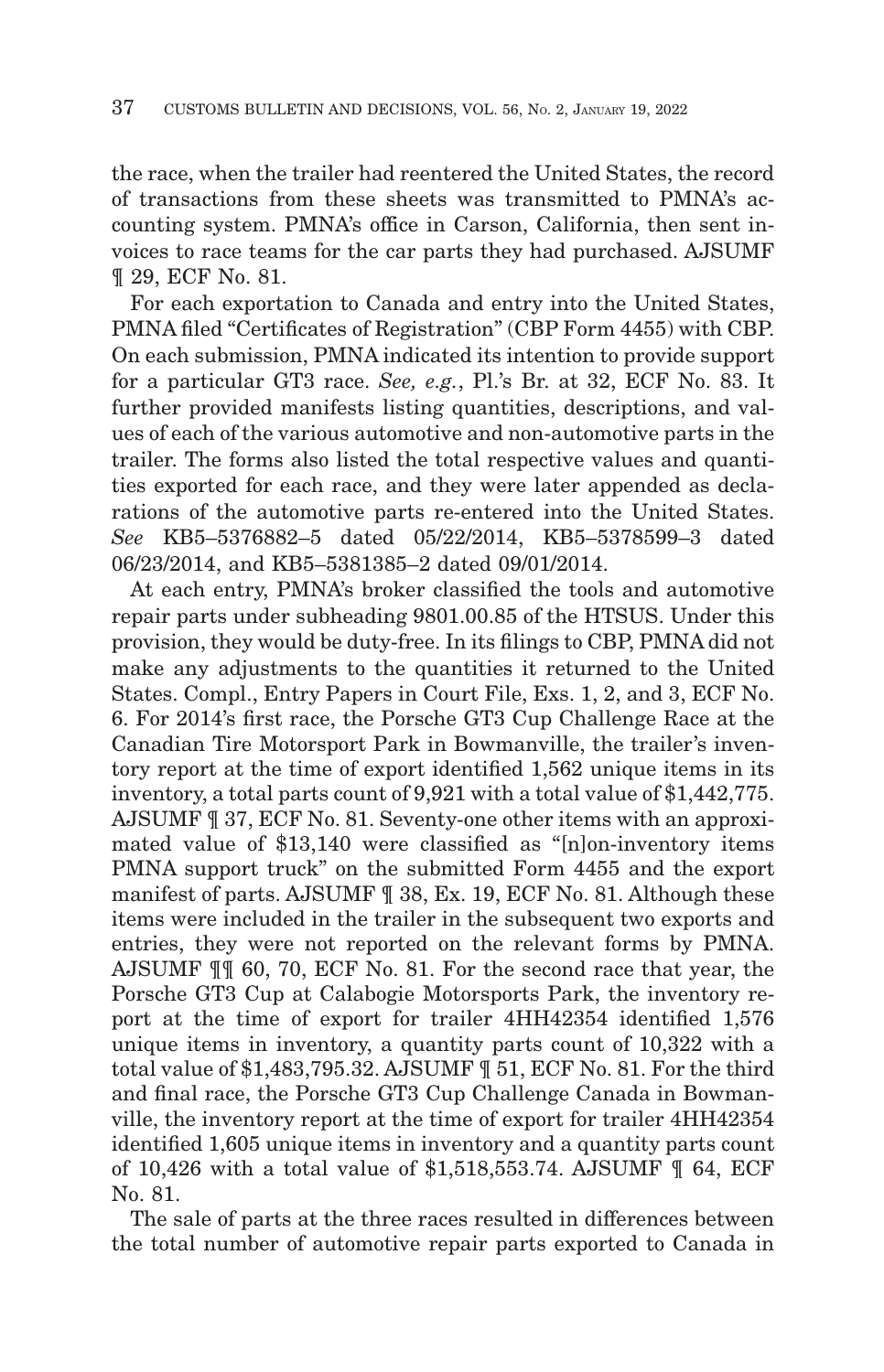the trailer and the total returned to the United States on each trip. Following the first and second races in 2014, PNMA also replenished the inventory while in Canada, resulting in further changes to the inventory of reimported parts. At the first race, teams purchased 146 parts, netting PMNA \$34,009.61. While still in Canada, PMNA acquired additional inventory of 537 parts, valued at \$11,507.09. AJSUMF ¶ 41, ECF No. 81. Less than half of the total number of replenished parts, 207 individual items, were exported from the United States. The other 330 originated in Germany. AJSUMF ¶ 41, ECF No. 81. At re-entry, PMNA's customs broker failed to declare any changes in the export manifest, attesting that the total remained identical to the inventory initially exported to Canada. AJSUMF ¶ 44, ECF No. 81. The replenished parts received from Germany while the trailer was in Canada were declared and entered into the United States under a separate customs entry. AJSUMF ¶ 45, ECF No. 81. The additional replenished parts from the United States acquired while the trailer was in Canada were separately reported to CBP via a Prior Disclosure. AJSUMF ¶ 46, ECF No. 81.

At the second race (Entry KB5–5378599–3), PMNA sold 106 parts with a total sales price of \$31,850.37. AJSUMF ¶ 52, ECF No. 81. PMNA then replenished the trailer's inventory in Canada with 148 parts with a value of \$14,853.18. AJSUMF ¶ 53, ECF No. 81. Sixtyfive of these parts were exported to Canada from Germany, and the other eighty-three were exported from the United States. AJSUMF ¶ 54, ECF No. 81. As in the first re-entry, the replenished parts from Germany were declared and entered under a separate customs entry, and the replenished parts from the United States were separately reported to CBP via a Prior Disclosure. AJSUMF ¶ 58, ECF No. 81.

For the third race (Entry KB5–5381385–2), Porsche race car teams purchased 206 parts with a sales value of \$69,069.93. AJSUMF ¶ 65, ECF No. 81. The trailer's stock was not replenished while the trailer was in Canada for the third race. AJSUMF ¶ 66, ECF No. 81.

After classifying the merchandise under various HTSUS provisions, CBP assessed duties, fees, and interest. For the first entry, PMNA faced a total duty of \$36,930.40, plus interest and fees of \$2,592.65, for a total payment of \$39,523.05. For the second entry, PMNA faced a total duty of \$40,488.92, plus interest and fees of \$2,629.78, for a total payment of \$43,118.70. For the third and final entry in question, PMNA faced a total duty of \$38,675.28, plus interest and fees of \$1,288.09, for a total payment of \$39,963.37. Altogether, the claimed liquidated duties, fees, and interest amounted to \$122,605.12. PMNA filed two protests regarding the three entries. CBP denied the protests; and PMNA paid CBP the assessed and the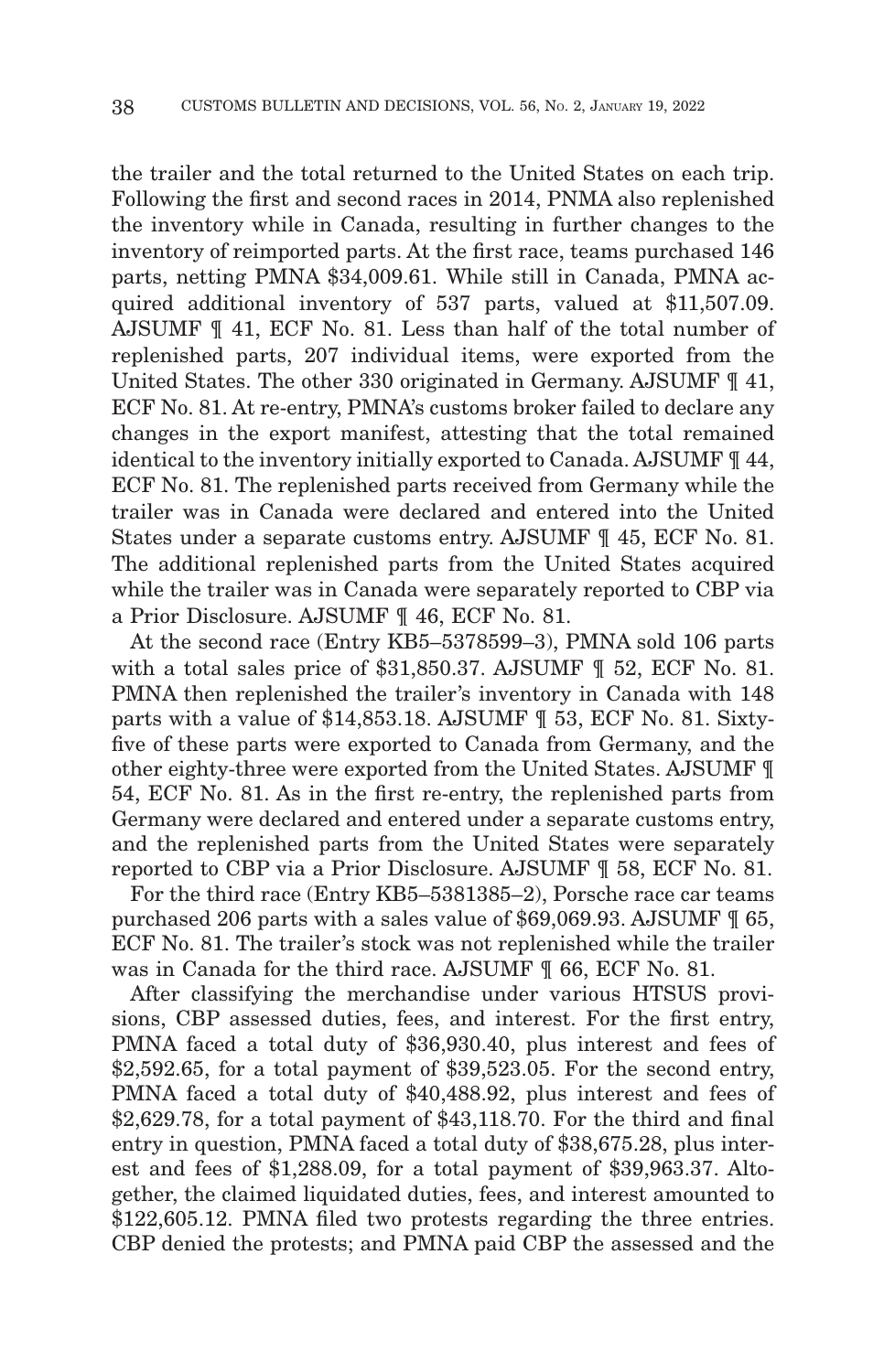claimed liquidated duties, fees, and interest. Am. Compl. ¶ 6; Am. Answer ¶ 4; Pl.'s Mot. Summ. J. Ex. 6 (Dep. of Def.'s Rule 30(b)(6) Witness, Mr. Christopher Kinner) at 41–42, ECF No. 23.

# **II. Procedural History**

The parties have previously submitted cross-motions for summary judgment. Pl's Mot. Summ. J. at 2, ECF No. 23; Def.'s Mot. Summ. J. at 2, ECF No. 26. The Court<sup>1</sup> has already considered whether the imported merchandise qualifies for duty free treatment by operation of classification under subheading 9801.00.85. *See Porsche Motorsport N. Am., Inc.*, Slip Op. 18–105, 2018 WL 4029172 (CIT Aug. 22, 2018). However, after considering the parties' cross-motions, the Court did not determine whether the subject entries qualify for dutyfree treatment under subheading 9801.00.85 of the HTSUS. *Id.* at \*5. The Court requested further information from both parties about the nature of the parts in question and the applicability of the discussed provision. *Id.* at \*10. The Court did, in part, address CBP's notices for extension of liquidation. *Id.* at \*5. Following the submission of the AJSUMF, the Court has received new cross-motions for summary judgment. Pl.'s Mot. Summ. J. at 2, ECF No. 83; Def.'s Mot. Summ. J. (Def.'s Br.) at 2, ECF No. 84.

# **JURISDICTION AND STARDARDS OF REVIEW**

The parties have not disputed PMNA's fulfillment of the prerequisites for initiating this action. *See* 28 U.S.C. § 2637(a). Because Plaintiff contests the denial of its protests by CBP against the tariff classification of its returning automotive repair parts, jurisdiction is proper pursuant to 28 U.S.C. § 1581(a) ("The Court of International Trade shall have exclusive jurisdiction of any civil action commenced to contest the denial of a protest, in whole or in part .... ").

The Court reviews CBP's denial of Plaintiff's protests *de novo. See Rheem Metalurgica S/A v. United States*, 951 F.Supp. 241, 246 (CIT 1996), *aff'd*, 160 F.3d 1357 (Fed. Cir. 1998). Although the decision of CBP is presumed correct and "[t]he burden of proving otherwise shall rest upon the party challenging such decision," the Court's "duty is to find the *correct* result." 28 U.S.C. § 2639(a)(1); *see also Jarvis Clark Co. v. United States*, 733 F.2d 873, 878 (Fed. Cir. 1984) (Wisdom, J.).

<sup>&</sup>lt;sup>1</sup> This case was originally assigned to The Honorable R. Kenton Musgrave on February 7, 2017, Order, ECF No. 15, who ruled on the original Motions for Summary Judgment. Following Judge Musgrave's retirement, the case was reassigned to then-Chief Judge Timothy C. Stanceu on February 7, 2019. *See* Order, ECF No. 38. On January 8, 2021, the case was reassigned once again from then-Chief Judge Stanceu to Judge Vaden. Order, ECF No. 74. Shortly thereafter, the Court held a teleconference with the parties that launched the present round of dispositive briefing.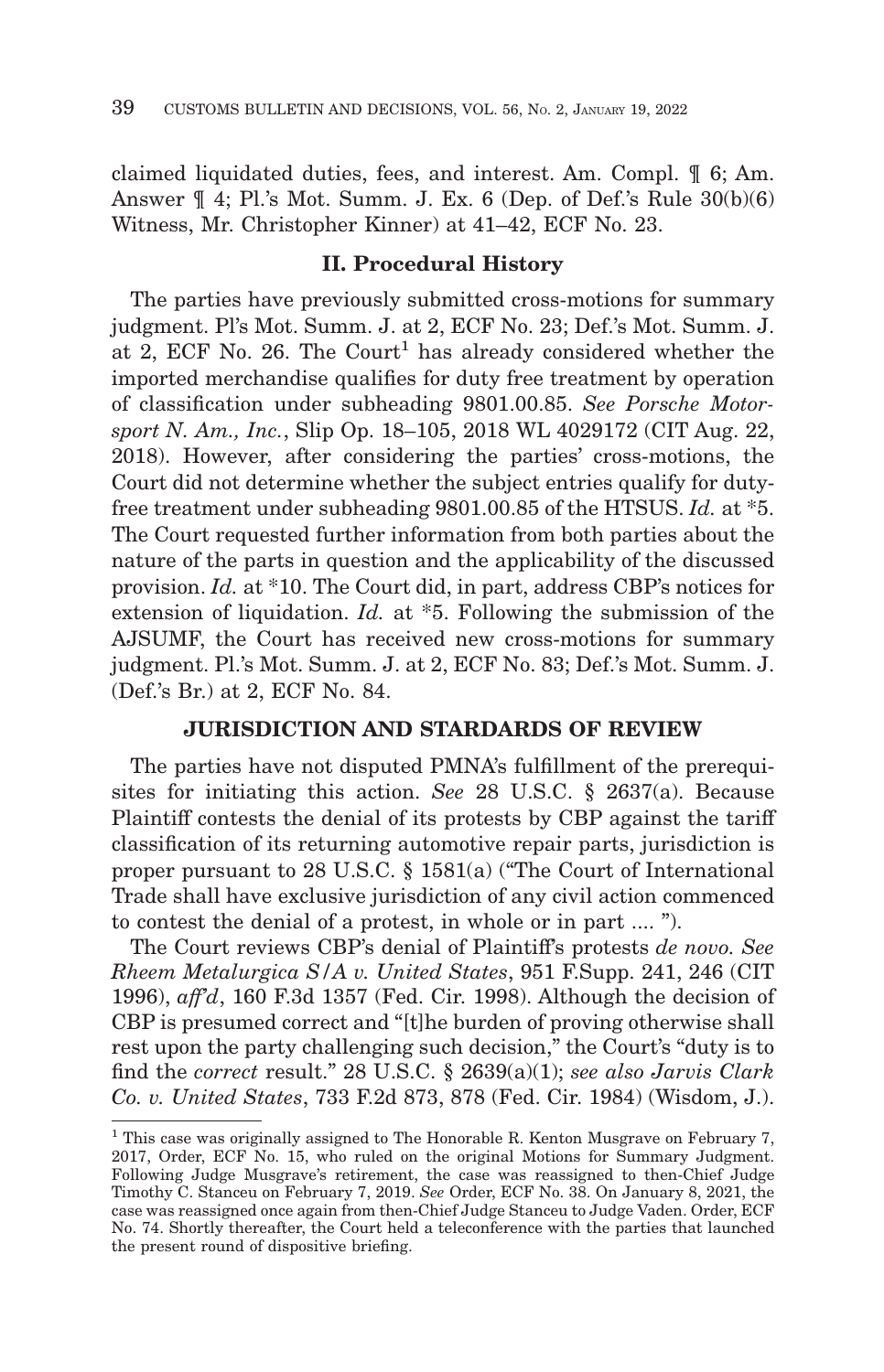Rule 56 of the United States Court of International Trade (USCIT) provides that summary judgment may be granted "if the pleadings, depositions, answers to interrogatories, and admissions on file, together with the affidavits, if any, show that there is no genuine issue as to any material fact and that the moving party is entitled to judgment as a matter of law." USCIT Rule 56(c); *see also Celotex Corp. v. Catrett*, 477 U.S. 317, 322 (1986) (interpreting the analogous provision of the Federal Rules of Civil Procedure). To reach this determination, the Court must decide "whether there are any factual disputes that are material to the resolution of the action." *Texas Apparel Co. v. United States*, 698 F.Supp. 932, 934 (CIT 1988), *aff'd*, 883 F.2d 66 (Fed. Cir. 1989), *cert. denied*, 493 U.S. 1024 (1990); *see also Anderson v. Liberty Lobby, Inc.*, 477 U.S. 242, 247–48 (1986). In ascertaining whether a genuine, material issue of fact exists, a Court reviews evidence submitted, in this case primarily from the AJSUMF, drawing all inferences against the moving party. *See Matsushita Elecs. Indus. Co. v. Zenith Radio Corp.*, 475 U.S. 574, 587 (1986). The movant bears the burden of demonstrating that there exists no genuine issue of material fact that would warrant a trial. *See, e.g.*, *Adickes v. S.H. Kress & Co.*, 398 U.S. 144, 157 (1970). At summary judgment, "the judge's function is not himself to weigh the evidence and determine the truth of the matter but to determine whether there is a genuine issue for trial." *Anderson*, 477 U.S. at 249; *see also Ford Motor Co. v. United States*, 157 F.3d 849, 854 (Fed. Cir. 1998).

### **DISCUSSION**

By this action, PMNA seeks a refund of the total amount cited above, \$122,605.12. PMNA now only disputes the customs duty classifications of its automobile parts and accessories that PMNA exported to Canada and returned to the United States in 2014. Though PMNA initially had also disputed receipt of notices for extension of liquidation deadlines, at oral argument on November 10, 2021, PM-NA's counsel Mr. George R. Tuttle, III, accompanied by Ms. Paula Kelly, PMNA's Deputy General Counsel, informed the Court that PMNA had decided to "drop" its claims regarding non-receipt of notices for extension of liquidation deadlines.<sup>2</sup> For that reason, the Court **DISMISSES** Count Two of PMNA's Amended Complaint despite its being further briefed by both parties in their latest Motions.

<sup>&</sup>lt;sup>2</sup> Mr. Tuttle stated, "I spoke with my client and we agreed to abandon that claim [regarding] non-receipt of notices of extension of liquidation] in the case." Oral Arg. Tr. 8:17, ECF No. 94.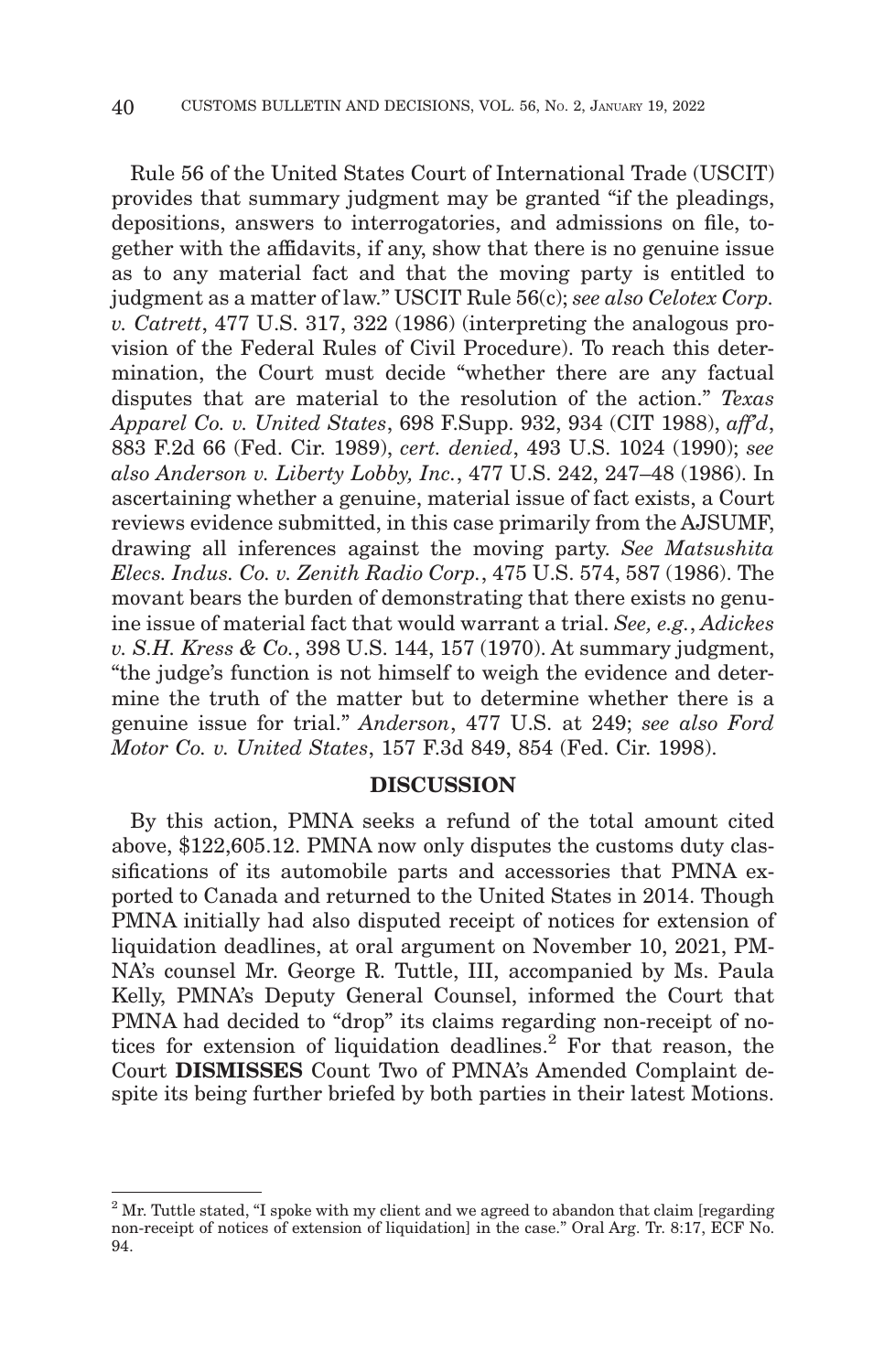# **I. Classification under Subheading 9801.00.85.00**

# **A. Legal Framework**

In its Motion for Summary Judgment, Plaintiff maintains that the parts it exported to Canada and returned to the United States on three separate occasions should be properly classified under subheading 9801.00.85.00. Loosely paraphrasing this provision, the Court noted agreement among the parties in 2018 that:

[T]he parties agree that for articles to be classifiable under subheading 9801.00.85.00 they must be (1) professional implements, instruments, or tools of a (2) trade, occupation, or employment (3) returned to the United States after having been exported for use temporarily abroad and (4) imported by or for the account of the person who exported such items.

*Porsche Motorsport N. Am., Inc.*, 2018 WL 4029172, at \*5.

The Court notes there remains a dearth of prior caselaw addressing subheading 9801.00.85.00, yet it finds reason to dispute the construction previously promulgated by the parties. The text of the provision reads in full:

Professional books, implements, instruments, and tools of trade, occupation, or employment, when returned to the United States after having been exported for use temporarily abroad, if imported by or for the account of the person who exported such items.

In its 2018 opinion, the Court inserted "or" rather than "and" between "instruments" and "tools." It also inserted "a" between "of" and "trade, occupation, or employment." *See Porsche Motorsport N. Am., Inc.*, 2018 WL 4029172, at \*5. This articulation of the elements of the provision suggests that "tools," "books, implements, instruments" may be "of [a] trade, occupation, or employment." Instead, the appropriate construction, given the bare "and" following the first two nouns in the series, would be to read "tools of trade, occupation, or employment" as the final component of the series. Under this construction, "books, implements, [and] instruments" are not tethered, grammatically, to "trade, occupation, or employment." This simplifies the analysis to three elements, rather than four: (1) "[p]rofessional books, implements, instruments, and tools of trade, occupation, or employment," (2) "when returned to the United States after having been exported for use temporarily abroad," (3) "imported by or for the account of the person who exported such items."

In addition, it is important to raise another grammatical feature of subheading 9801.00.85.00, previously implied by Defendant, that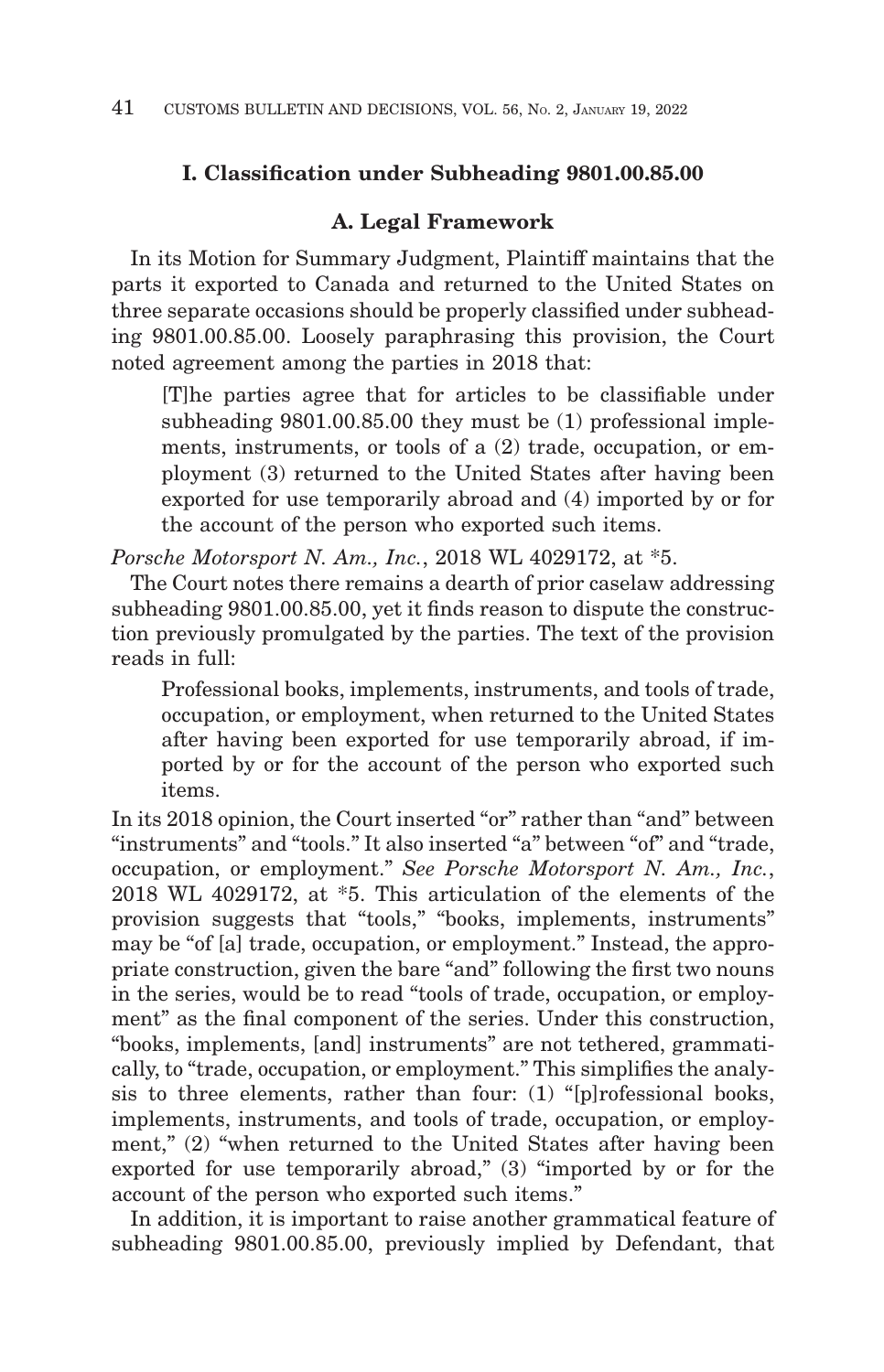should be made explicit. Subheading 9801.00.85.00 requires that all elements, numbered above, be met. The use of a disjunction — in the phrase "trade, occupation, or employment" — does not alter the meaning of the commas placed after "employment" and "abroad." This punctuation makes all three elements a conjunctive series, indicating that each of the three elements must be fulfilled in order for merchandise to be classified under the subheading. This interpretation coheres with U.S. Note 1 of HTSUS Chapter 98, which states:

The provisions of this chapter are not subject to the rule of relative specificity in general rule of interpretation 3(a). Any article described in any provision in this chapter is classifiable in said provision if the conditions and requirements thereof and any regulations are met.

The straightforward meaning of the phrases constituting subheading 9801.00.85.00 is to provide duty free treatment to articles that meet all three elements articulated in the provision. If a re-importer can prove that its merchandise meets only two of the three elements, it still fails to meet the subheading's requirements; and the items will be dutiable.

The brief discussions of the legislative history of the subheading by both parties provides little aid in deciphering which merchandise qualifies for duty free treatment. Pl.'s Resp. at 9–10, ECF No. 85; Def. Resp. at 11–12, ECF No. 89. Instead, it simply chronicles the evolution of the phrasing of the provision and how corporations became eligible to apply the subheading to their merchandise in appropriate circumstances<sup>3</sup>

*Explanation of provision*

<sup>&</sup>lt;sup>3</sup> In full, the relevant subsection of the Senate Report reads: *Current law*

Under HTS heading 9804.00.10, tools of trade, occupation, or employment that have been taken abroad by a person returning to the United States from a foreign country are considered a personal exemption and enter the United States duty free.

This section amends Chapter 98, subchapter I of the HTS by adding a new heading to permit the duty-free entry of ''tools of the trade'' by corporations as well as individuals.

*Reason for change*

Under the Customs Service's interpretation of current law, goods used by technicians and engineers to provide repair services abroad may be brought in duty-free under the personal-allowance exemption, but only if the same individual that took the goods abroad accompanies them on their return. By allowing for duty-free re-entry for such goods, the provision would simplify the customs procedures for U.S. companies that provide such services and are unable to avail themselves of the personal-allowance exemption.

S. Rep. 104–393, Sec. 44 (*Articles Used to Provide Repair and Maintenance Services*) at 24–25. This recapitulation of the simple statutory alteration undertaken by Congress does not resolve the issue raised by PMNA's conduct: Whether a trailer full of parts intended for sale should or should not be considered dutiable under the provision.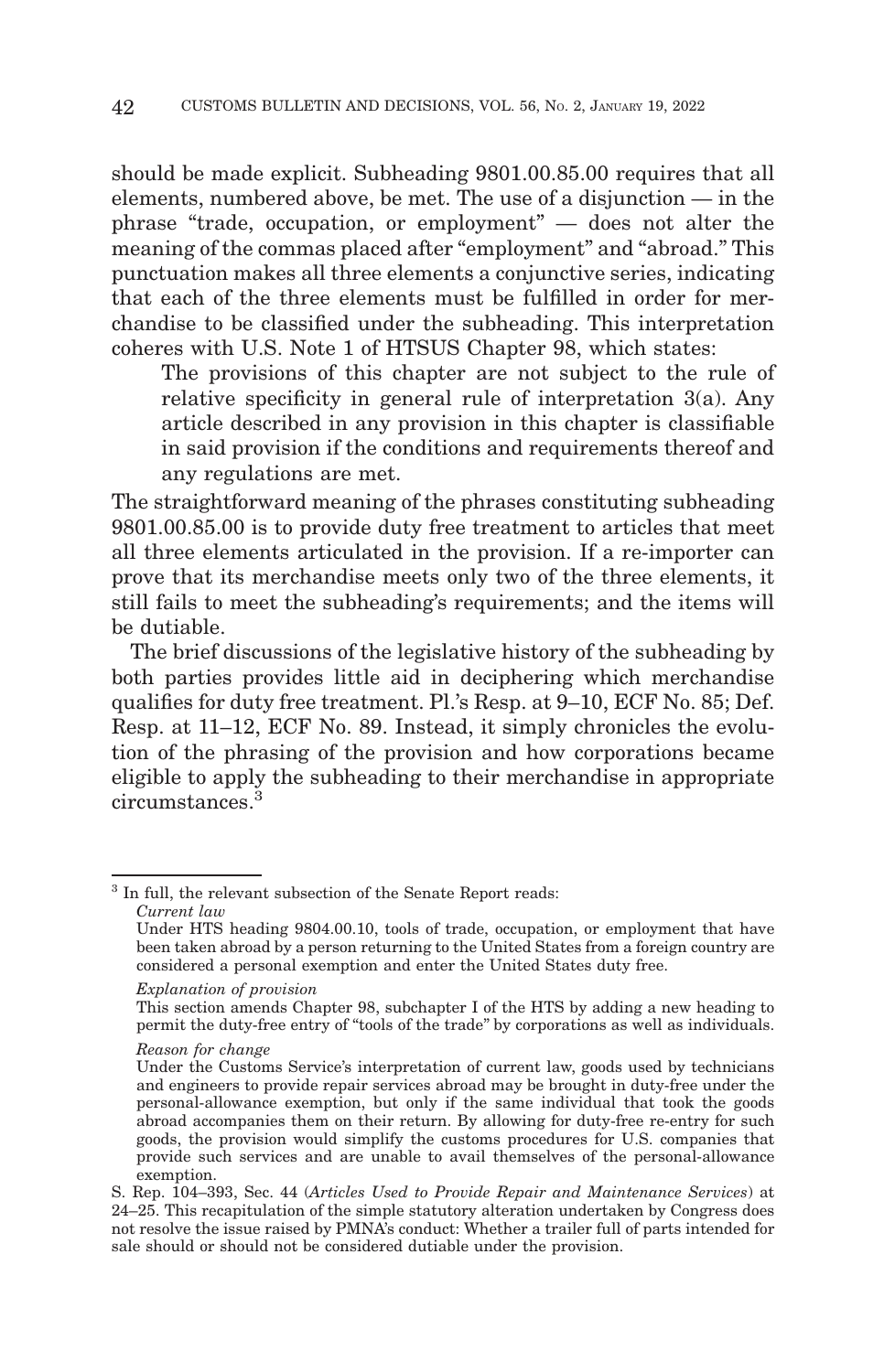### **B. Analysis**

#### **i. Summary**

In denying the parties' previous cross-motions for summary judgment, the Court noted that their briefings "reveal fundamental disagreement over not only the proper delineation of the ambit of subheading 9801.00.85.00, but also over the 'nature' of the article(s) claimed for classification in that tariff provision, *i.e.*, the ultimate question of fact." *Porsche Motorsport N. Am., Inc.*, 2018 WL 4029172, at \*5. Having assembled an AJSUMF, the parties have provided sufficient additional undisputed facts for the Court to render judgment in favor of the Government on the issue of classification.

After consulting authoritative definitions of key terms, the Court finds the trailer full of automobile parts that PMNA exported to Canada and re-entered into the United States fails to meet at least one, if not two, of the three elements within subheading 9801.00.85.00. As a special, duty-free provision, it should be strictly construed. *See Atlas Copco, Inc. v. United States*, 651 F. Supp. 1446, 1448 (CIT 1986). The "inventory" items were not "[p]rofessional books, implements, instruments, and tools of trade, occupation, or employment." There is considerable evidence against the proposition that the "inventory" items were "returned to the United States after having been exported for use temporarily abroad." However, the Court, at this time, refrains from entering into the legal morass in this case surrounding the second element. CBP's repeated reinterpretation of that subsection of the provision and its relationship to key facts has introduced uncertainty that this opinion need not resolve. As noted above, failure to meet any one of the three elements is fatal to Plaintiff's claim. For that reason, a sequential analysis of the elements need not advance once a single element — here, the first is found not to be met. It is undisputed that PMNA's inventory was "imported by or for the account of the person who exported such items," thereby satisfying the third element. Pl. Br. at 15, ECF No. 83.

Before performing the analysis, it is appropriate to note that, regarding the value of a small proportion of the items on PMNA's trailer, namely its "non-inventory" and "Workshop Tool Inventory" items, CBP applied no duty. In the first entry, PMNA cited seventyone items under this heading on the submitted Form 4455 and the export manifest of parts. These items had an approximated value of \$13,140. They included everything from "trashcans" to a limited number of hand tools. AJSUMF ¶ 38, Ex. 19, ECF No. 81. As noted in the "Background" section of this opinion, these items were not declared in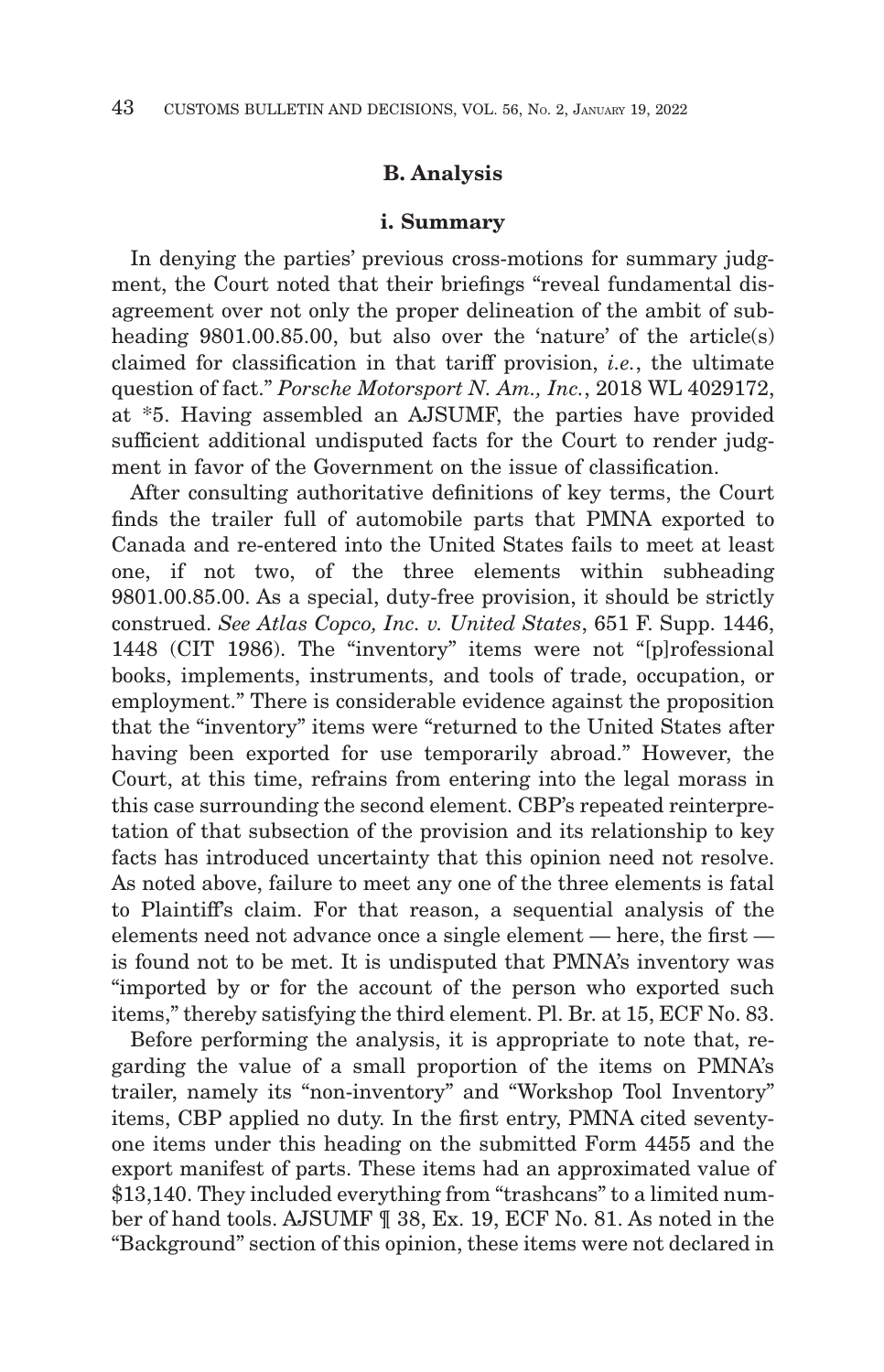the second and third entries. In Defendant's Additional Statement of Material Facts, it notes with regard to these items:

... PMNA also exported various hand tools from the United States to Canada. Def. Ex. 2 at ¶¶ 1.A, 1.B. ... The[se] hand tools ... were not made available for sale, but race teams were permitted to borrow them. Def. Ex. 1 at 29:08–29:12 ... Any race team that borrowed one of the[se] hand tools ... was required to return it to PMNA. Def. Ex. 4 (Pl. Resp. to First Set of Interrogatories) at  $\parallel 6$  ... After a race, PMNA would reimport the [se] hand tools ... to the United States but did not individually declare any of them on its entry forms. Def. Ex. 2 at ¶ 1.B; Def. Ex. 1 at 48:04–48:07 ... PMNA did not declare the[se] hand tools ... because it considered them to be part of its truck. Def. Ex. 2 at ¶ 1.B; Def. Ex. 1 at 48:08–48:10 ... Because PMNA did not individually report the[se] ... on its entry forms, CBP did not classify the items or assess duties on them.

Def. Additional Statement of Material Facts (DASMF) ¶¶ 7–12, ECF No. 84.

In its written Response to these facts, Plaintiff attempted to deny the validity of CBP's elaboration of the record, which indicates that the non-inventory items were not dutied. Relying on its inconsistent delineation of exported and reimported goods on later entries, Plaintiff asserted that "the non-inventory items would not be included ... on CBP Form 7501." Resp. to Def.'s Rule 56.3 Statement of Additional Uncontested Material Facts ¶ 7, ECF No. 87. Plaintiff then reiterated the following statement that appears in the AJSUMF: "The total quantity and value reported on the CBP form 4455, Certificate of Registration is a quantity of 9,992 and \$1,455,915.89, which is the combined quantity and value of the parts inventory, *plus the 'Noninventory items*.'" *Id.* (emphasis added).

The parties definitively resolved this issue at oral argument. Both acknowledged, on the record, that PMNA did not dispute that CBP treated all "Workshop Tool Inventory" and "non-inventory" items as nondutiable in its calculations. Oral Arg. Tr. 6:16, ECF No. 94; *see also* Oral Arg. Tr. 6:22. The process of assembling the AJSUMF thereby disposed of the dispute over what had and had *not* been assessed duties. The parties' statements on the record narrowed the dispute solely to "inventory items." Confusion over whether noninventory items had been dutied, in part, prevented the Court's determination about the propriety of CBP's classification in its 2018 opinion. *Porsche Motorsport N. Am., Inc.*, 2018 WL 4029172, at \*11, n.5.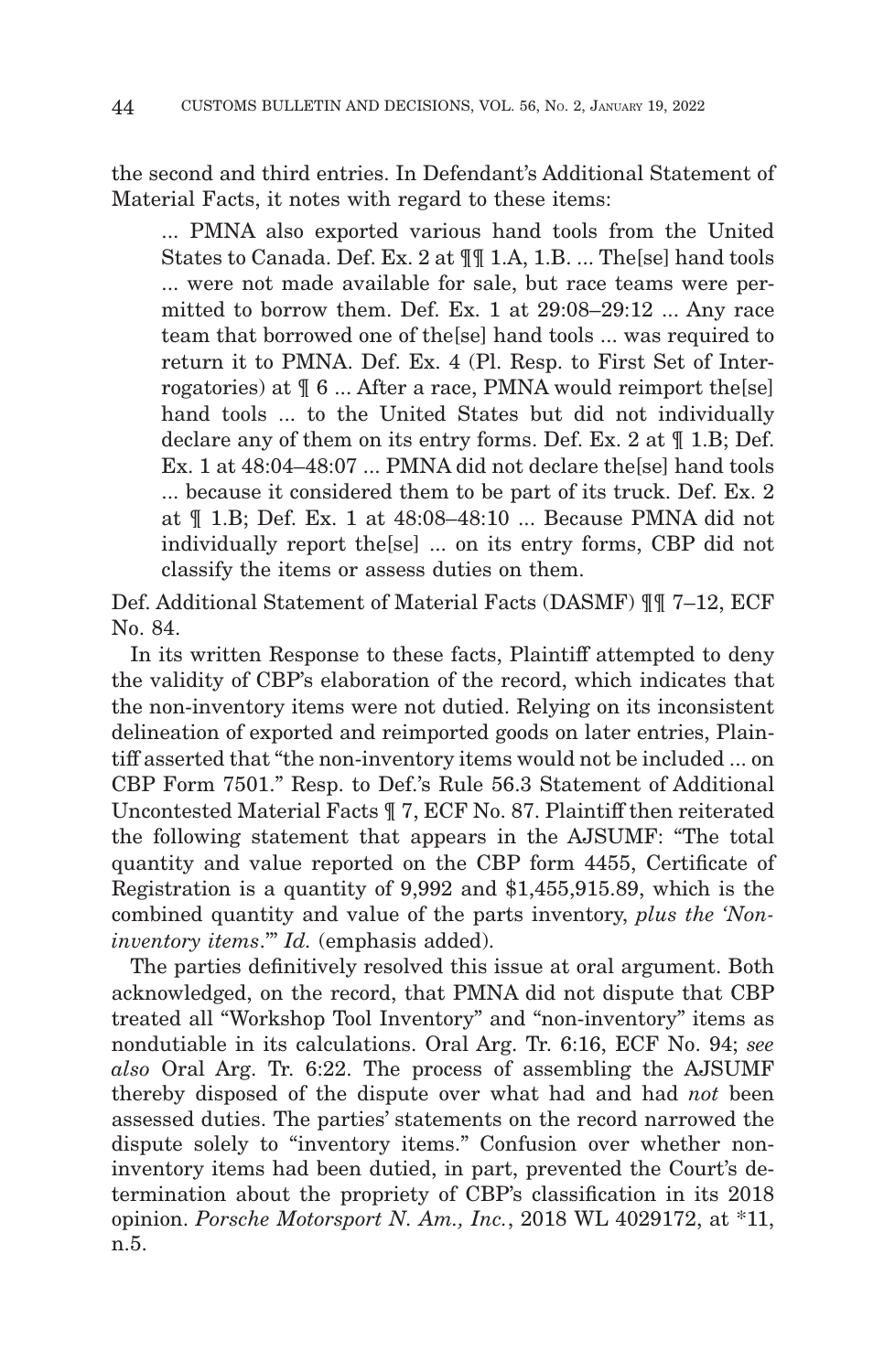In a larger sense, resolution of this relatively minor dispute provides an important factual backdrop. Through their actions in the series of instant entries, both PMNA and CBP treated certain articles on the trailer, which fell under subheading 9801.00.85.00, as duty free. In the wake of PMNA's subsequent non-declarations of the seventy-one non-inventory items in its second and third entries, CBP did not attempt to apply a duty based on their value. These facts provide context and a point of contrast for the much larger quantity of "inventory" items that PMNA provided for purchase at the Canadian races for which it also seeks duty free treatment.

# **ii. PMNA's "Inventory" Under the First Element of Subheading 9801.00.85.00**

The inventory included in PMNA's three entries, which it has variously described as "automotive replacement and repair tools," "parts," and "accessories," did not include books. *See* AJSUMF Exs. 12, 13, and 14, ECF No. 81. By putting forward capacious definitions for other terms in the opening clauses of subheading 9801.00.85.00, PMNA claims its inventory fulfills the first element of the provision. These claims are unavailing.

Although the parties have largely ignored the first word in the subheading, "professional," its placement in the statute's text is consequential. PMNA's counsel suggested at oral argument that the word applied only to "books" but provided no textual basis for this interpretation. Oral Arg. Tr. 14:25, ECF No. 94. In fact, the phrasing of the first element of the subheading cuts against any such limiting of the term's application: Subsequent nouns — for example, "implements" and "instruments" — lack preceding, modifying adjectives of their own. The adjective that precedes the entire series therefore most likely applies to all of the nouns listed, including "tools." *Lockhart v. United States*, 577 U.S. 347, 364 (2016) (Kagan & Breyer, JJ., dissenting) (The "interpretive practice of applying [a] modifier to the whole list boasts a fancy name—the 'series-qualifier canon,' see Black's Law Dictionary 1574 (10th ed. 2014)—but ... it reflects the completely ordinary way that people speak and listen, write and read."); *see also Thomas v. Bryant*, 938 F.3d 134, 146 (5th Cir. 2019) ("A modifier ordinarily applies to an entire series of parallel terms."). "When there is a straightforward, parallel construction that involves all nouns or verbs in a series, a prepositive or postpositive modifier normally applies to the entire series." ANTONIN SCALIA & BRYAN A. GARNER*, Reading Law: The Interpretation of Legal Texts* 147 (2012).

Authoritative definitions of "professional" elucidate an underlying distinction made by the provision in question. Under the heading "4.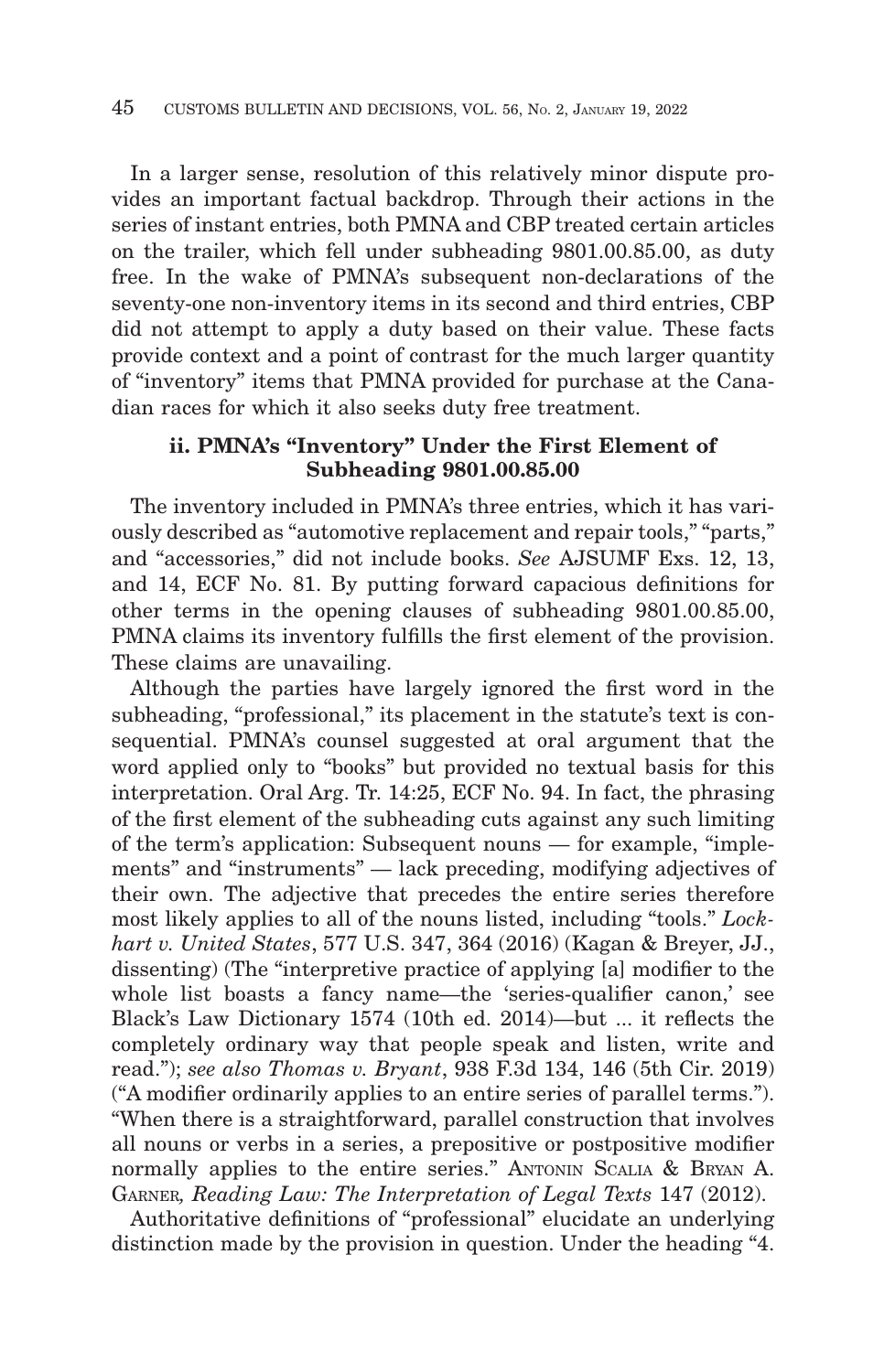[o]f, belonging to, or proper to a profession," the definition reads: "a. [r]elating to, connected with, or befitting a (particular) profession or calling; preliminary or necessary to the practice of a profession." *Professional, Oxford English Dictionary* (2nd ed. 1989); *see also Professional*, Merriam-Webster.com, https://www.merriam-webster.com/ dictionary/professional (last visited December 30, 2021)) ("1: b: engaged in one of the learned professions[;] c: (1): characterized by or conforming to the technical or ethical standards of a profession"); *Professional*, *Collins English Dictionary* (10th ed. 2010) ("[p]rofessional means relating to a person's work, especially work that requires special training"). The *Oxford English Dictionary* defines "profession," under the subheading "II. [s]enses relating to professional occupation," as "7. a. [a]n occupation in which a professed knowledge of some subject, field, or science is applied; a vocation or career, especially one that involves prolonged training and a formal qualification ...." *Profession, Oxford English Dictionary* (2nd ed. 1989); *see also Profession*, Merriam-Webster.com, https://www.merriamwebster.com/dictionary/profession (last visited December 30, 2021) ("4: a: a calling requiring specialized knowledge and often long and intensive academic preparation"; "4: b: a principal calling, vocation, or employment"); *Profession*, *Collins English Dictionary* (10th ed. 2010) ("A profession is a type of job that requires advanced education or training.").

Applicable definitions of the first two nouns in subheading 9801.00.85.00 similarly clarify the provision's meaning. The *Oxford English Dictionary* defines "implements" as "2. a. [i]n plural[,] [t]he apparatus, set of utensils, instruments, etc., employed in any trade, or in executing any piece of work." *Implements, Oxford English Dictionary* (2nd ed. 1989); *see also Implement*, Merriam-Webster.com, https://www.merriam-webster.com/dictionary/implement (last visited December 30, 2021) ("a device used in the performance of a task"; "serves as an instrument or tool."); *Implement*, *Collins English Dictionary* (10th ed. 2010) ("An implement is a tool or other piece of equipment."). "Instrument" has a similar definition: "1. b. [a] tool, implement, or utensil used to execute a piece of work; (now) *esp.*one used in delicate, precise, or skilled work, or for artistic, medical, or scientific purposes," noting "6. [w]ith singular or plural agreement. Tools, weapons, or other devices collectively; equipment, gear." *Instruments, Oxford English Dictionary* (2nd ed. 1989); *see also Instrument*, Merriam-Webster.com, https://www.merriam-webster.com/ dictionary/instrument (last visited December 30, 2021) ("used by another as a means or aid"; "instrument especially: one designed for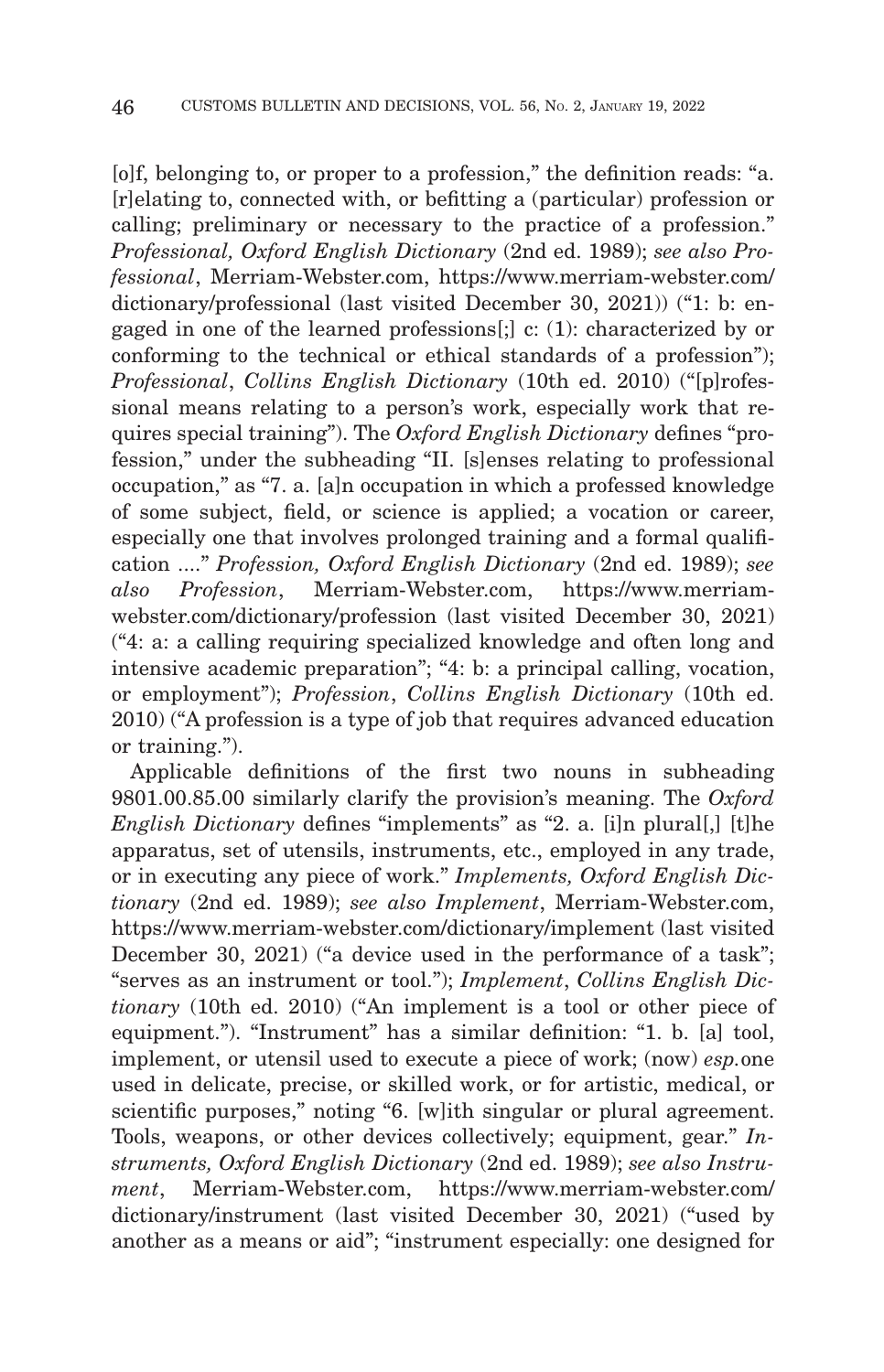precision work."); *Instrument*, *Collins English Dictionary* (10th ed. 2010) ("a tool or device that is used to do a particular task, especially a scientific task"; "a device that is used for making measurements of something such as speed, height, or sound, for example, on a ship or plane or in a car"; [s]omething ... for achieving a particular aim [that] is used by people to achieve that aim."). Although the similarity in the meaning of these latter two words is evident in their appearance in each other's definitions, "instruments" and "implements" bear slightly different connotations. One clear commonality, however, is that the objects entailed by their definitions are fashioned for a specific purpose for which they are used.

PMNA's declared inventory items do not fall within these common, authoritative definitions. The parties submitted as undisputed fact that "Porsche Cars NA is in the business of importing and selling high-performance sports cars, SUVs, sedans, and parts and accessories for these vehicles to Porsche dealers throughout the United States and Canada, and to promote the Porsche brand." AJSUMF ¶ 6, ECF No. 81. They further concur that "PMNA is in the business of importing and selling high-performance race cars, parts, and tools for use therewith, and to promote the Porsche brand." AJSUMF ¶ 6, ECF No. 81. Selling cars and their parts is not a "professional" pursuit within the meaning of subheading 9801.00.85.00. It does not require "professed knowledge of some subject" or "prolonged training and a formal qualification." Because the items were brought to the racetracks merely for the purpose of sales, they are indistinguishable, under subheading 9801.00.85.00, from other goods related to racing that may be desired by drivers and mechanics but have nothing to do with professional services.

PMNA brought its inventory items, in this case parts, to Canada and sold them under the auspices of a business operation. PMNA knew these items would have a market among the enthusiasts who had purchased its cars. Plaintiff claims that "it is not the intention of PMNA to send the support trailers ... to Canada to 'make money' or to 'sell parts' like a mobile Kiosk or food truck." Pl.'s Br. at 6, ECF No. 83. However, an international venture's unprofitability does not render the re-entry of unsold merchandise duty-free. Moreover, PMNA derived commercial benefits from the trackside sales beyond their immediate value, ensuring that the purchase of high-priced cars would remain "attractive." Pl.'s Br. at 6, ECF No. 83; AJSUMF ¶¶ 11, 20, ECF No. 81. Throughout years of litigation, Plaintiff has repeatedly failed to show that it did anything other than "sell parts," despite its protracted disavowal of Defendant's analogies applied to the trailer.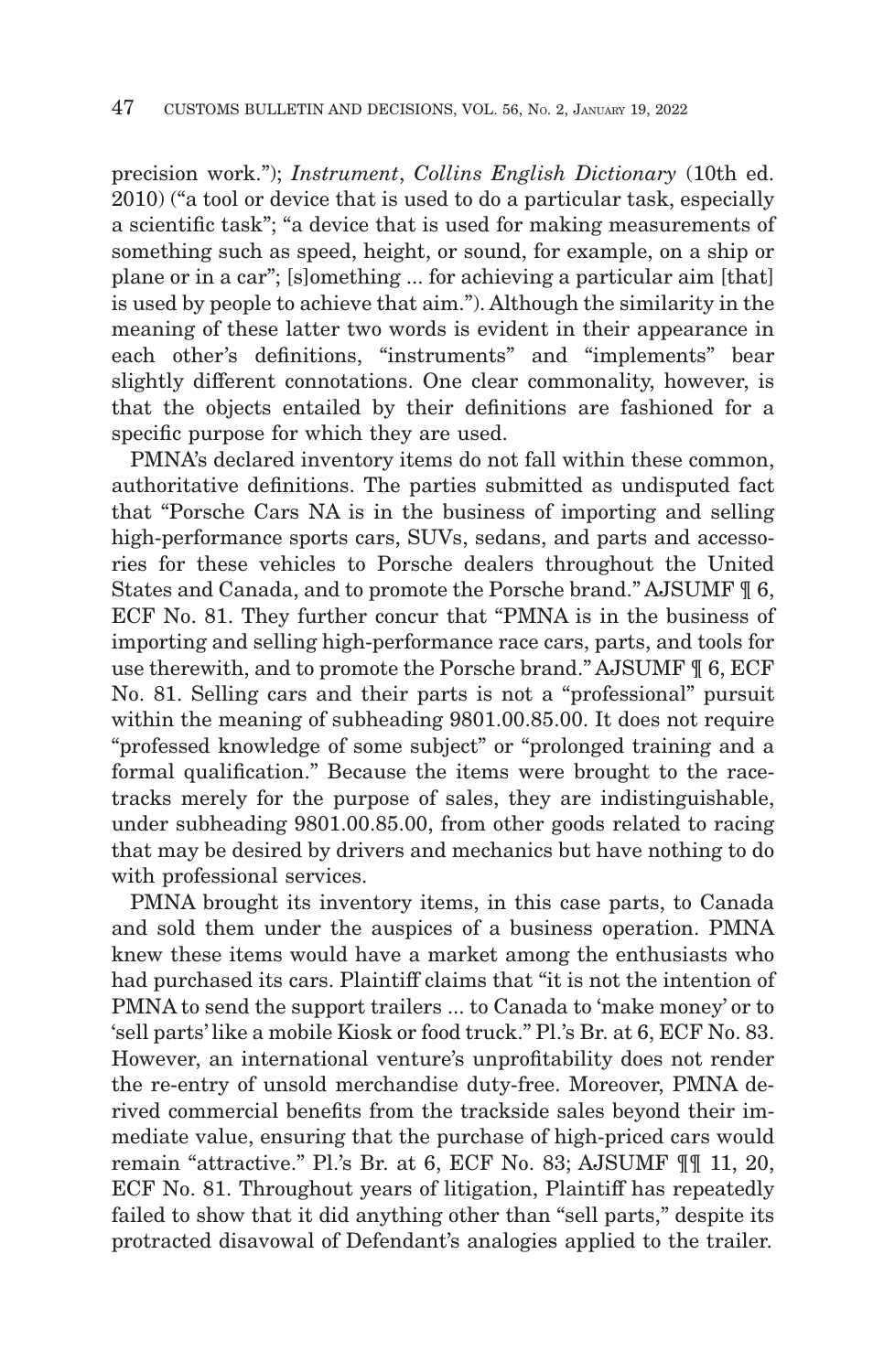Even a cursory review of the supplies, parts, and accessories that made up PMNA's inventory suggests they were neither "implements" nor "instruments." The overwhelming majority of unique products were consumables to be purchased in the event of wear and tear suffered by cars on the racetrack. *See* AJSUMF Exs. 12, 13, 14, ECF No. 81. For example, oil, brake fluid, washers, hoses, radiator supports, head lamp trays, grommets, nuts, bolts, O-rings, screws, clamps, mirror glass, mirror housings, transmission brackets, and engine mounts had no specific purpose for PMNA if they are not sold to and used by others. *See* AJSUMF Exs. 12, 13, 14, ECF No. 81. Before purchase, these products had no use; there was no task to which PMNA was putting them. They were placed in the trailer for PMNA to garner sales resulting from the occasional need of race teams — not PMNA — to maintain their cars. Parts that did find a specific use were permanently — not temporarily — used. *Cf.* HTSUS, 9801.00.85.00 (" ... when returned to the United States after having been exported for use temporarily abroad ... "). They remained in Canada with the racing teams. AJSUMF ¶ 30, Ex. 6 ¶¶ 8, 13, 18, ECF No. 81. The dutiable "inventory" returned to the United States had never been put to a specific use, as evidenced by the fact that it was not sold.

PMNA's inventory items are also not "tools of trade, occupation, or employment." From the outset, it is appropriate to address the possibility that "tools of trade," "tools of occupation," or "tools of employment" might together or separately be terms of art, which have a specialized meaning that is well accepted in a particular subfield, in this case administrative or international trade law. Absent previous judicial decisions invoking this phrase in the context of subheading 9801.00.85.00, the Court notes Defendant's statement that "CBP has defined 'tools of trade' generally to include those items necessary for the exercise of the trade or profession of the individual." Def.'s Br. at 14, ECF No. 84; *see also* Def. Ex. 7 (HQ H013537). Beyond this brief summary, there appears to be little in the record to support the conclusion that "tools of trade" (or other iterations of that phrase implied by the statutory text) is a term of art with an established meaning. Plaintiff's provision of *The Free Dictionary*'s definition of "tools of trade" — "the things that are needed in order to do a job" is both imprecise and does little to clarify the term's meaning in this context. *Tools of Trade*, *The Free Dictionary* (2021). Pl.'s Br. at 18, ECF No. 83.

Uses of the phrase "tools of trade" in learned treatises and other bodies of law suggest that, as a term of art in other contexts, it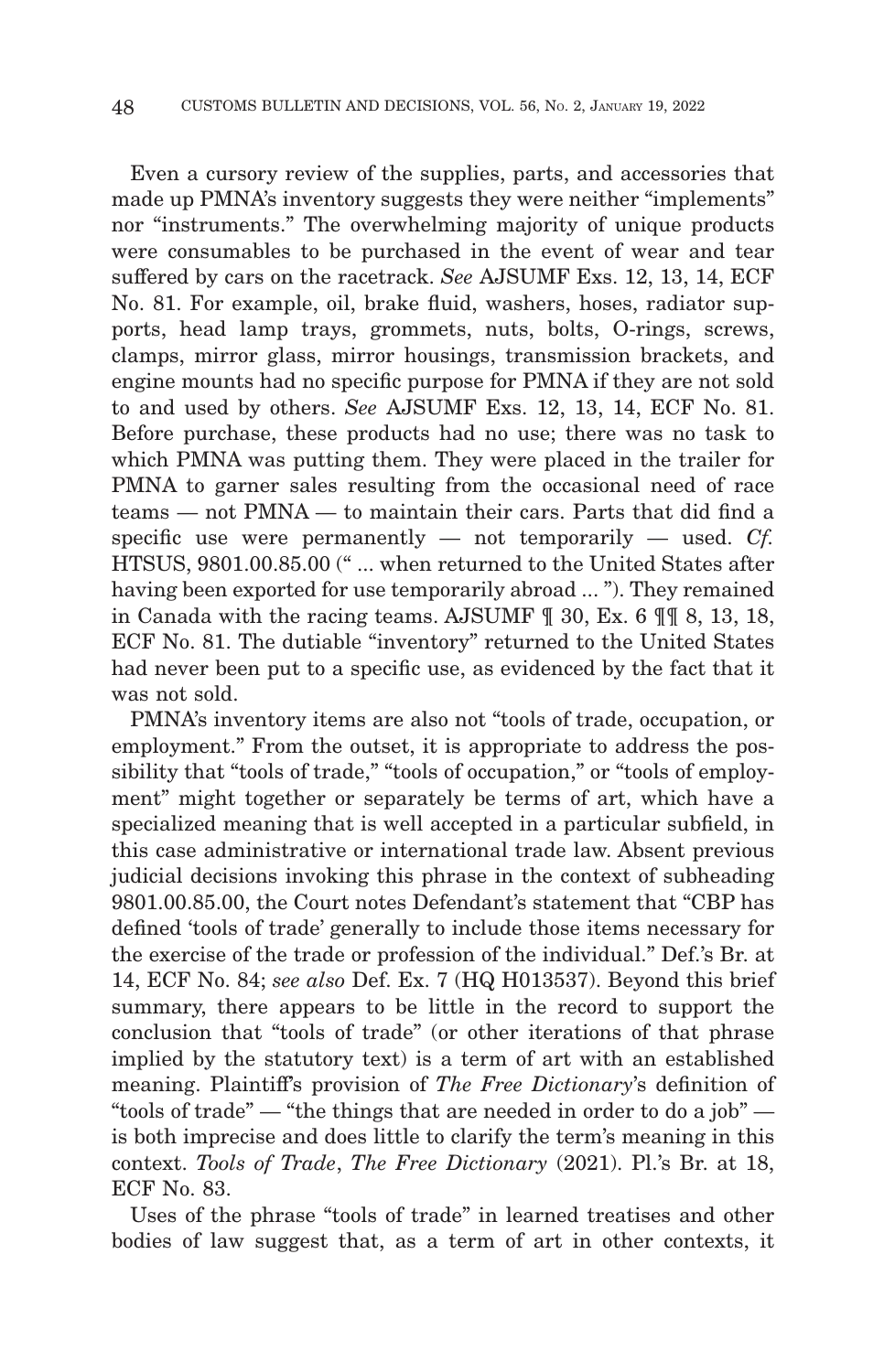specifically excludes goods that are meant for sale. For example, the American Bar Association's discussion of "temporary importation under bond" (TIB) notes:

TIB allows merchandise to be entered into the United States for certain specific purposes temporarily free of duty by posting a bond ... *Merchandise imported under a TIB may not be imported for sale or for sale on approval*. Specific purposes for which merchandise may be imported under a TIB include repair, alteration, or processing (including manufacture), testing or use for experimental purposes, use by nonresidents as *tools of trade*, as well as other more limited purposes.

BARTON LEGUM ET AL., INTERNATIONAL PRACTITIONER'S DESKBOOK SERIES: U.S. CUSTOMS: A PRACTITIONER'S GUIDE TO PRINCIPLES, PROCESS, AND PRO-CEDURES, Ch. 6 *Duty Savings Opportunities: Introduction to Trade Agreements, Unilateral Preference Programs, & Other Duty Savings Mechanisms* (ABA Section of International Law, 2nd ed. 2011) (emphasis added). In its footnotes, this discussion by the ABA's International Law Section cites HTSUS subheadings 9813.00.05 through 9813.00.75. *Id.* This analysis suggests that "tools of trade" are not typically considered to include items for sale, either when they are inbound to or outbound from the United States. Suggesting that "tools of trade" can be saleable merchandise in one context, to the benefit of American-based importers, and not saleable merchandise in another context, when the term is applied to goods brought by foreign exporters to the United States, would be anomalous.

A treatise on bankruptcy provides further support from a body of federal law to distinguish "tools of [the] trade" from items that may be sold as merchandise. The Bankruptcy Code provides an exemption for "[t]he debtor's aggregate interest, not to exceed \$2,525 in value, in any implements, professional books, or tools, of the trade of the debtor or the trade of a dependent of the debtor." 11 U.S.C.  $\S$  522(d)(6). Recent surveys of this provision's application indicate a majority interpretation has emerged that clarifies the meaning of "tools of [the] trade":

Several courts have considered whether automobiles constitute tools of the trade ... and have reached different conclusions. The majority view is that automobiles may constitute tools of the trade under certain circumstances. Courts adopting the majority view have generally held that an automobile can be considered a tool of the trade if the vehicle *'is necessary to, and is used by, the debtor to carry on his or her trade.'* This conclusion is consistent with the Code's goal of providing the debtor with his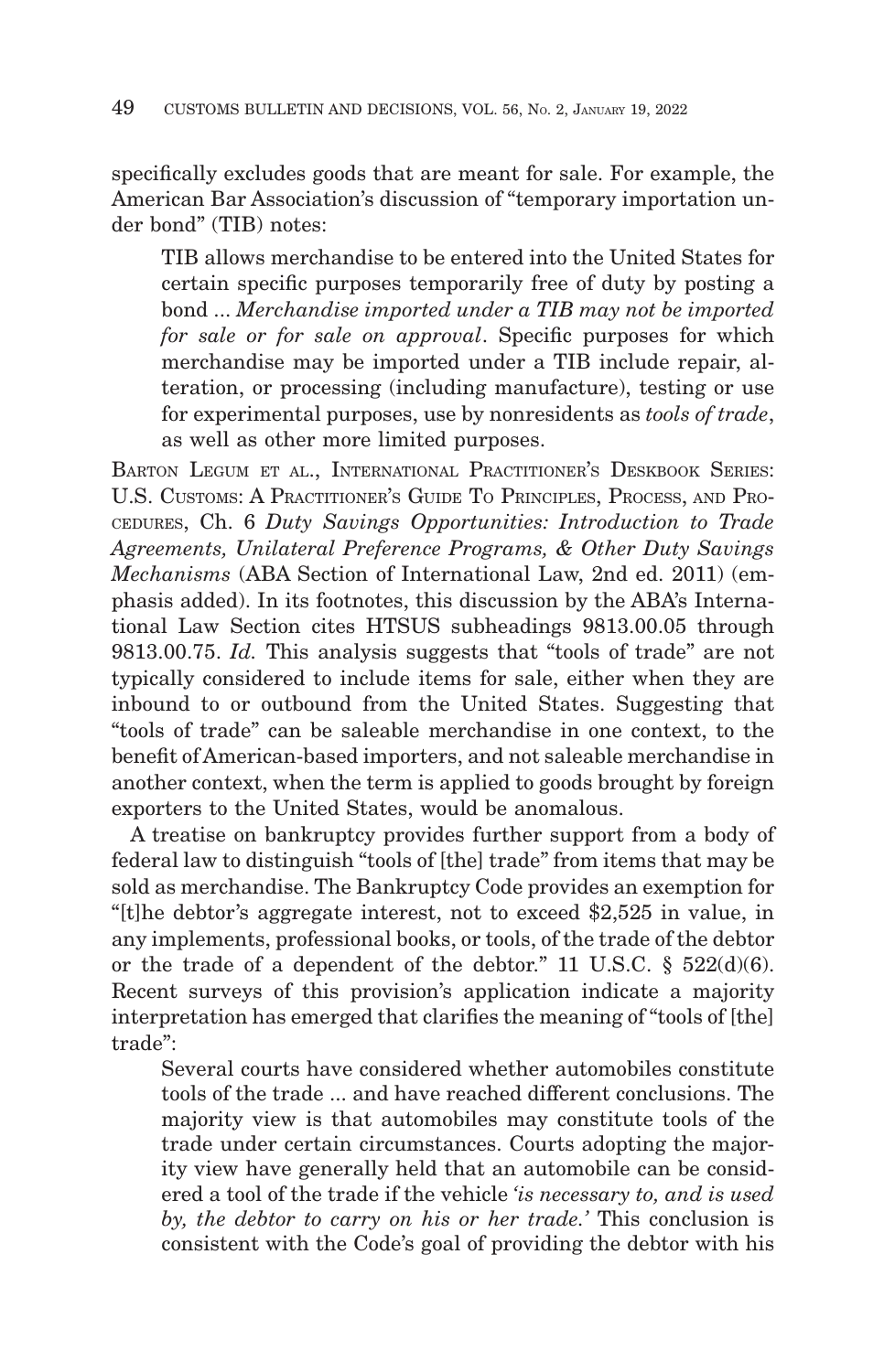or her fresh start by allowing the debtor to continue to make a living pursuing his or her prepetition occupation.

BLOOMBERG LAW BANKRUPTCY TREATISE, Part II: Creditors, the Debtor and the Estate, Chapter 62: Bankruptcy Code § 522 – Exemptions (Charles J. Tabb ed., 2018). Here again, courts have noted the particular attributes of "tools of trade." In bankruptcy, these items are used to support the performance of a livelihood. They are not typically understood as merchandise to be sold freely by a debtor, even if the debtor's livelihood is the sale of those goods. The Bankruptcy Code's careful attention to avoiding unnecessary exemptions that prevent the satisfaction of debts has led this term to be more clearly defined in relation "to carry[ing]" on an occupation. *See id.*

Similarly, in state law governing civil litigation, "tools of trade" are often excluded from sale or liquidation to satisfy judgements or debts owed to creditors. For example, New York's Civil Practice Law & Rules describe the term as follows:

7. tools of trade, necessary working tools and implements, including those of a mechanic, farm machinery, team, professional instruments, furniture and library, not exceeding three thousand dollars in value, together with the necessary food for the team for one hundred twenty days, provided, however, that the articles specified in this paragraph are necessary to the carrying on of the judgment debtor's profession or calling;

New York Consolidated Laws, N.Y. CPLR § 5205, Personal property exempt from application to the satisfaction of money judgments. Where most saleable goods that are not put to a specific employmentrelated use by their owner may be liquidated to satisfy judgements, items needed to sustain their possessor's occupation may not. The underlying principle at play relates to the special status of goods that are necessary for an individual to be a productive service-provider. Goods that do not meet this threshold of immediate or essential utility may be liquidated to satisfy judgments because doing so would not prevent their possessor from earning a living.

Credible definitions of the constituent words of "tools of trade, occupation, or employment" bolster the propositions proffered by these scholarly and juridical sources. Individually and collectively, relevant dictionary entries indicate PMNA's inventory does not fall under the phrase's ambit. The *Oxford English Dictionary* provides a useful definition of "tool":

1. a. 'Any instrument of manual operation' (Johnson); a mechanical implement for working upon something, as by cutting, striking, rubbing, or other process, in any manual art or industry; usually, one held in and operated directly by the hand (or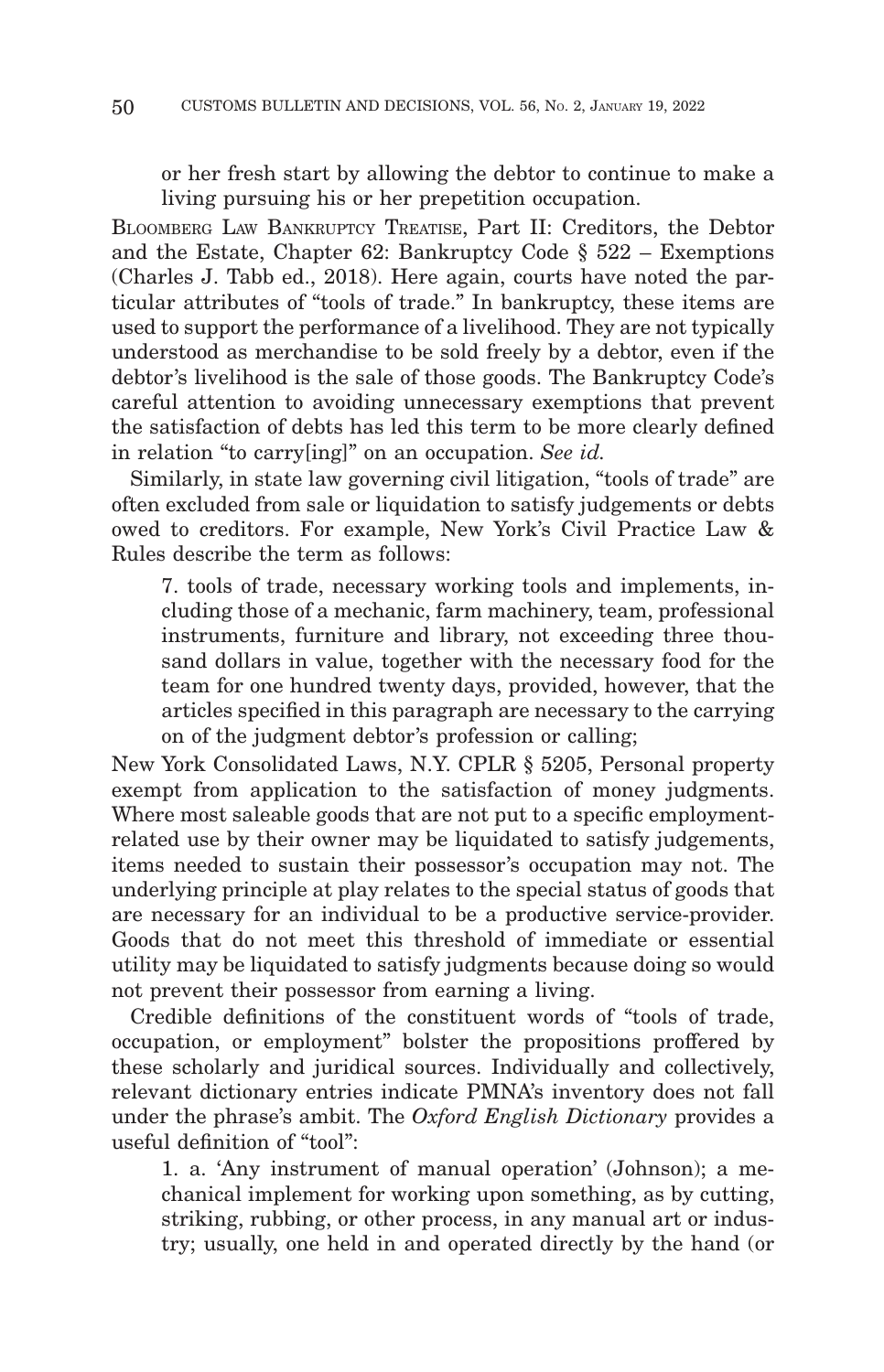fixed in position, as in a lathe), but also including certain simple machines, as the lathe; sometimes extended to simple instruments of other kinds[.]

*Tool, Oxford English Dictionary* (2nd ed. 1989); *see also Tool*, Merriam-Webster.com, https://www.merriam-webster.com/dictionary/ tool (last visited December 30, 2021) ("a handheld device that aids in accomplishing a task"; "something (such as an instrument or apparatus) used in performing an operation or necessary in the practice of a vocation or profession"); *Tool*, *Collins English Dictionary* (10th ed. 2010) ("any instrument or simple piece of equipment that you hold in your hands and use to do a particular kind of work"; "[y]ou can refer to anything that you use for a particular purpose as a particular type of tool.").

"Trade" bears a similarly helpful definition in the *Oxford English Dictionary*, falling below the first heading, "II. [a]n occupation or profession, and related senses":

6. a. In early use: any regular occupation, profession, or business, esp. when undertaken as a means of making one's living or earning money. In later use usually: an occupation involving manual [labor] or the buying and selling of goods, e.g. that of a craftsperson or shopkeeper, as distinct from a learned profession; *spec.* a skilled manual occupation, esp. one requiring an apprenticeship or other training, as that of a builder, plumber, electrician, etc.

*Trade, Oxford English Dictionary* (2nd ed. 1989). Although this definition mentions "the buying and selling of goods ... as distinct from a learned profession," the interpretive canon *noscitur a sociis* elucidates that this general, as opposed to specific, meaning of "trade" is inapplicable. The canon holds that "words grouped in a list should be given related meanings." *Third Nat'l Bank in Nashville v. Impac Ltd.*, 432 U.S. 312, 322 (1977). Because "professional" appears as the first word in subheading 9801.00.85.00, and "profession" is used in the heading just above the cited definition, the "*spec*[*ific*]" definition which concludes the overall entry for "trade" has the most relevance. "Trade" is therefore most clearly defined in subheading 9801.00.85.00 as a "skilled manual occupation, esp. one requiring an apprenticeship or other training." Related definitions confirm the validity of this interpretation. *See Trade*, Merriam-Webster.com, https://www.merriam-webster.com/dictionary/trade (last visited December 30, 2021) ("an occupation requiring manual or mechanical skill" ); *Trade*, *Collins English Dictionary* (10th ed. 2010) ("[s]omeone's trade is the kind of work that they do, especially when they have been trained to do it over a period of time.").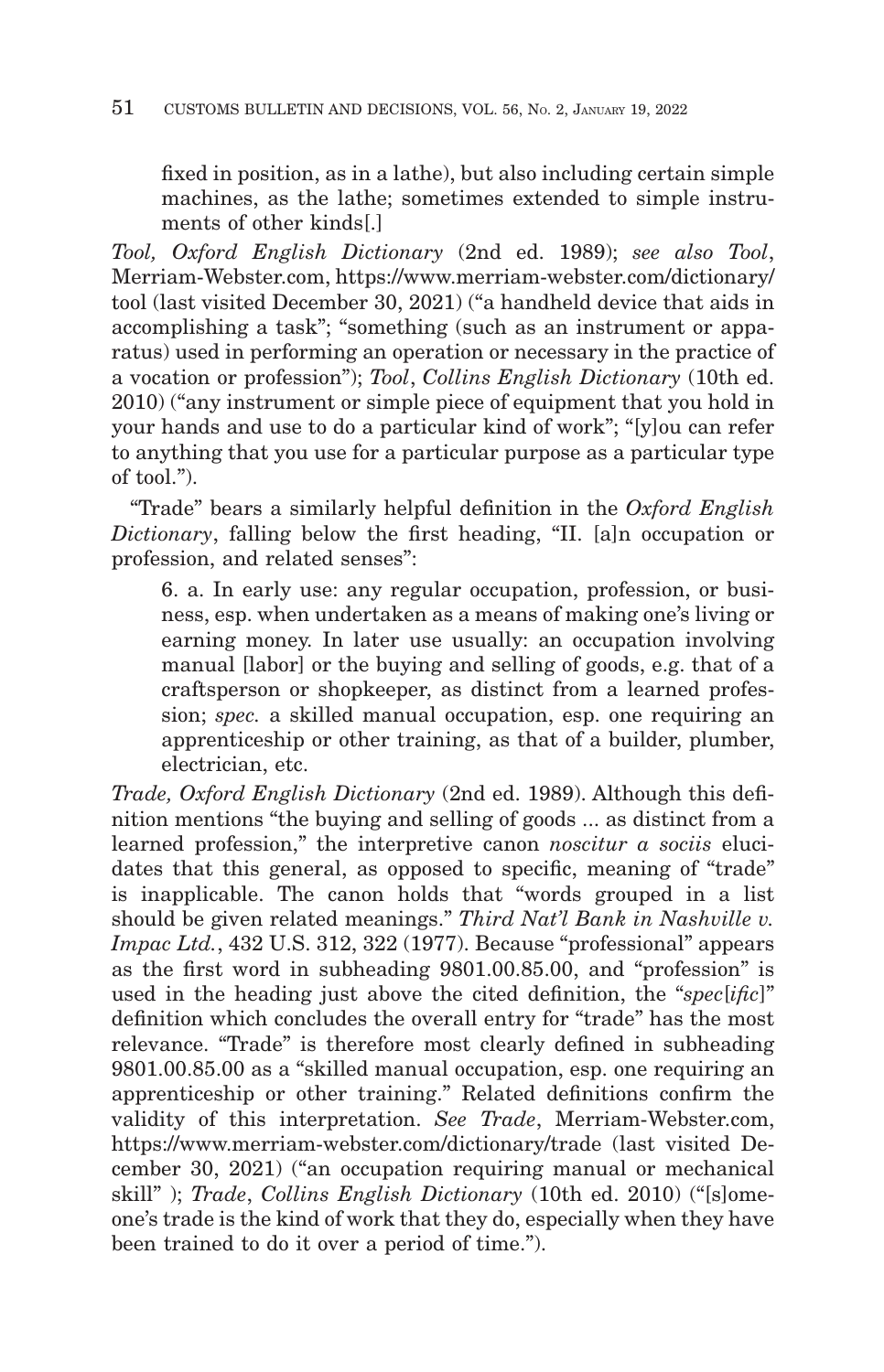*Noscitur* is also instructive for definitions of the final two nouns in subheading 9801.00.85.00's second nested series. A credible definition of "occupation" indicates it is: "4. b. A particular action or course of action in which a person is engaged, esp. habitually; a particular job or profession; a particular pursuit or activity." *Occupation*, *Oxford English Dictionary* (2nd ed. 1989). *See Occupation*, Merriam-Webster.com, https://www.merriam-webster.com/dictionary/ occupation (last visited December 30, 2021) ("an activity in which one engages"; "the principal business of one's life: vocation"); *see also Occupation*, *Collins English Dictionary* (10th ed. 2010) ("[y]our occupation is your job or profession"). "Employment," under the *Oxford English Dictionary*'s heading "5. That which a person is employed to do," has a related definition: "5. d. A person's regular occupation; a trade, a profession." *Employment, Oxford English Dictionary* (2nd ed. 1989). *See also Employment*, Merriam-Webster.com, https://www.merriam-webster.com/dictionary/employment (last visited December 30, 2021) ("activity in which one engages or is employed"); *Employment*, *Collins English Dictionary* (10th ed. 2010) "[e]mployment is the fact of having a paid job").

PMNA's admitted "trade," "occupation," and "employment" do not allow for its inventory to be considered "tools" related to those pursuits. In its opening rendition of uncontested facts, PMNA tellingly notes:

The team or crew of people that prepare, maintain and repair the vehicle[s] [for automobile racing] have many years of experience and training to acquire the skills and knowledge necessary to maintain a race car in its proper condition, ready to race, and maintain that vehicle in racing condition during the race. The people that work to prepare, maintain, and repair the race vehicle apply their experience, training, skill, and knowledge to keep the vehicles on the track competing. *They are often employed by the team owner of the vehicle(s) to do so* and consider the work and service they provide to the team and the car to be their full or part time vocation, occupation, or career.

Pl. Br. at 13–14. (emphasis added) (citations omitted). In this passage, Plaintiff asserts that the individuals it describes as involved in a trade are not employees of PMNA. These individuals — who evidently do not sell parts — are hired by the race teams who purchase supplies from PMNA. Echoing these declarations, Plaintiff acknowledged at oral argument that its avowed "trade," "occupation," and "employment" pertain to selling cars. *See, e.g.*, Oral Arg. Tr. 18:9, ECF No. 94 (describing sales as "the only job they [PMNA's track employees] know"). At the 2014 Canadian races, PMNA was not repairing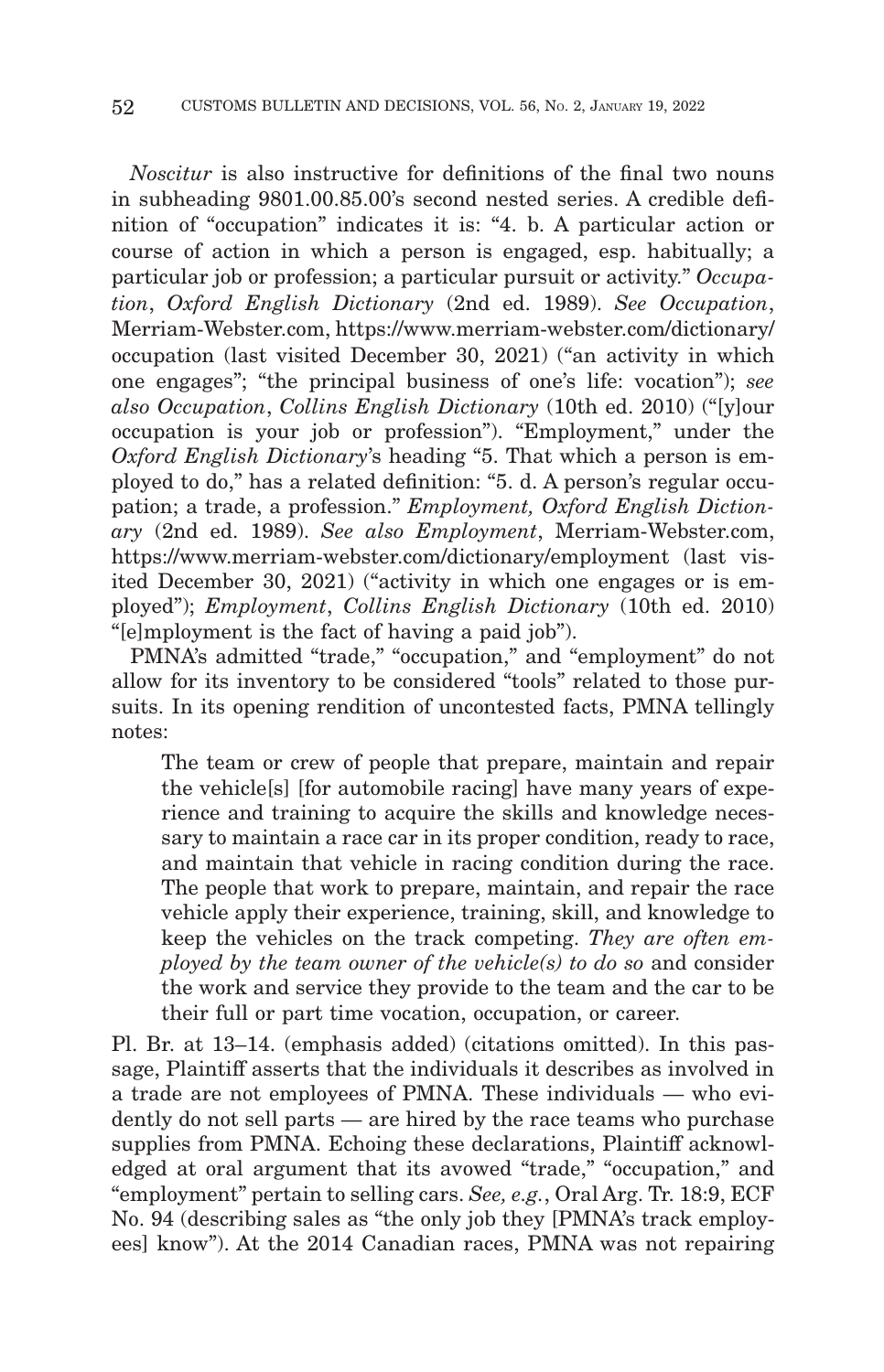race cars. It made no effort to do so through contracts.<sup>4</sup> As Mr. Blocker noted: "Part of the cost to the driver for participating in the series comes from covering salaries and travel (flight, hotel, rental cars, and meals) for the team of support mechanics and race engineers at each event." Third Suppl. Dec. Brian Blocker, ECF No. 80, Ex. 1.

"Tools" that assist PMNA in selling goods are the only "tools" of PMNA's "trade," "occupation," and "employment." These include its undutied trailer, onboard computers, invoice paperwork, and the limited number of hand tools that it loaned to race teams. These items assist PMNA in its sales. Where "non-inventory" items were nondutiable, "inventory" items, as merchandise, were rightly subject to duties.

To the extent that PMNA may rely on customs ruling letters to support its position, CBP Ruling H013537 undermines its claimed classification of its inventory. The party to whom a ruling letter is directed is the only party who may rely on it. 19 C.F.R. § 177.9(b). Parties litigating other transactions may only rely on the ruling if their merchandise is "identical to the description set forth in the ruling letter." 19 C.F.R. § 177.9(b); *see, e.g.*, *United States v. Millenium Lumber Distrib. Co. Ltd.*, 887 F.Supp.2d 1369, 1378 (CIT 2013). Customs rulings are not "binding on the Court." *Skaraborg Invest USA, Inc. v. United States*, 9 F.Supp.2d 706, 709 (CIT 1998); *see also S.C. Johnson & Son, Inc. v. United States*, 415 F. Supp. 3d 1373, 1385 (CIT 2019).

In CBP Ruling H013537, the party in interest, Texas Aero Engine Services Limited (TAESL), undertook a fundamentally different activity than PMNA. Unlike PMNA, TAESL's mechanics travelled abroad to overhaul aircraft turbine engines, not to sell the parts to do so. The ruling's opening recitation of facts notes "[TAESL mechanics] bring [the] goods needed to accomplish their work." CBP Ruling HQ H013537 (July 2, 2007). TAESL mechanics did not arrive with a trailer full of parts that they offered to clients for sale, declining to fix the aircraft engines. TAESL's trade and its use of the confined number of parts its mechanics brought overseas are not analogous to PMNA's conduct as a re-importer of its inventory.

In sum, appropriate definitions indicate the first element of subheading 9801.00.85.00 yields a clear meaning that precludes applicability to PMNA's "inventory." The items in question were not "[p]rofessional books, implements, instruments, and tools of trade, occupation, or employment." PMNA did not bring these items across

<sup>4</sup> Citing Plaintiff's own documents, Defendant's additional statement of facts points out: "PMNA was under no contractual obligation with the race teams or any other party to make the inventory items available for sale in Canada." Def. Ex.3 (Pl. Resp. to Req. for Prod. of Docs. ¶ 2), ECF No. 84.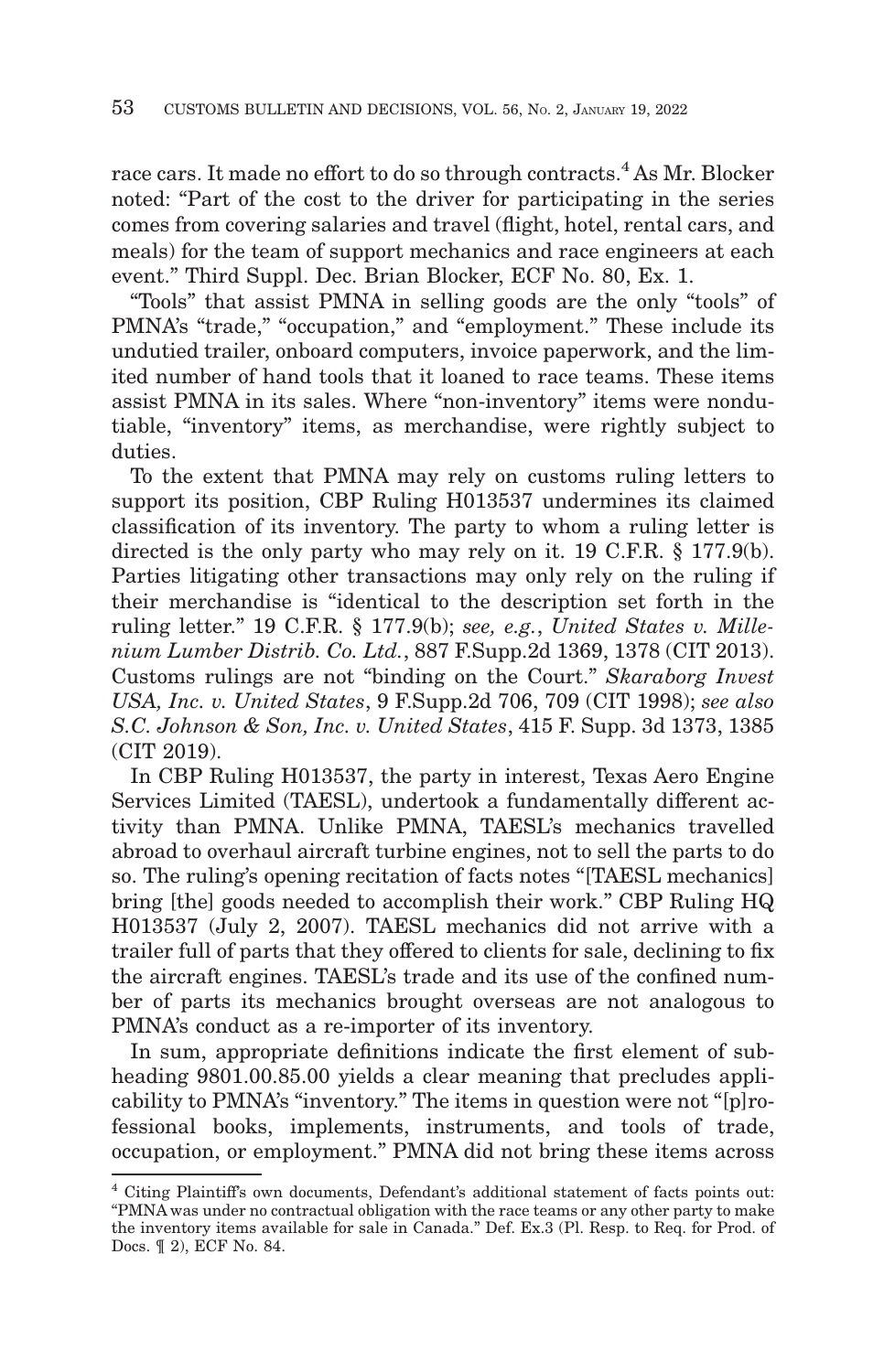the Canadian border for a professional purpose; instead, it aimed to generate sales among clients who raced cars that year. Nor did these goods relate to "learned" or "highly skilled" activities undertaken by PMNA, like actually repairing cars. In fact, Plaintiff had no specific application in mind for any of the goods it exported and re-imported beyond their purchase by third parties who might use them to remedy breakdowns of cars entered into races in Canada in 2014. The items at issue are not "tools" for reuse; they are instead merchandise for one-time sale.

# **II. General Principles Regarding the Application of Subheading 9801.00.85.00**

The Court finds that HTSUS subheading 9801.00.85.00 has been significantly misunderstood and misapplied by both Plaintiff and Defendant. This duty-free subsection, which facilitates the crossborder provision of services by both individuals and corporations, should not be misconstrued to allow for importers and exporters to engage solely in sales of merchandise abroad. To determine subheading 9801.00.85.00's applicability in the future, CBP should undertake the three-part analysis flowing naturally from the provision's three elements.

Under the first element, CBP should first assess whether professed "books, implements, instruments, and tools of trade, occupation, or employment" are for "professional," *i.e.* non-sales, purposes. The intended use for these items should correspond to the provision of a form a skilled labor by trained members of a trade. PMNA's consumable products should serve as a salient point of contrast for goods claimed as duty free under this provision. Selling, by the definitions provided above, does not fall within the ambit of tradesmen's skilled labor.

Regarding the second element, CBP should determine whether the items were actually used temporarily by the claimant while abroad, not merely made available for purchase by others who might employ them in a professional capacity. Here again, PMNA's activities involving its trailer full of goods is instructive. Analysis of the first element has briefly touched on the reality that reimportation of reusable "implements, instruments, and tools" was not the company's objective. Instead, it sought solely to re-import unsold, and therefore unused, goods. Consumable products remained in Canada when they were purchased; they faced no chance of being returned after "temporary use."

Under the subheading's third element, if the goods are also transported "by or for the account of the person who exported such items," they are nondutiable. This is the most straightforward of the three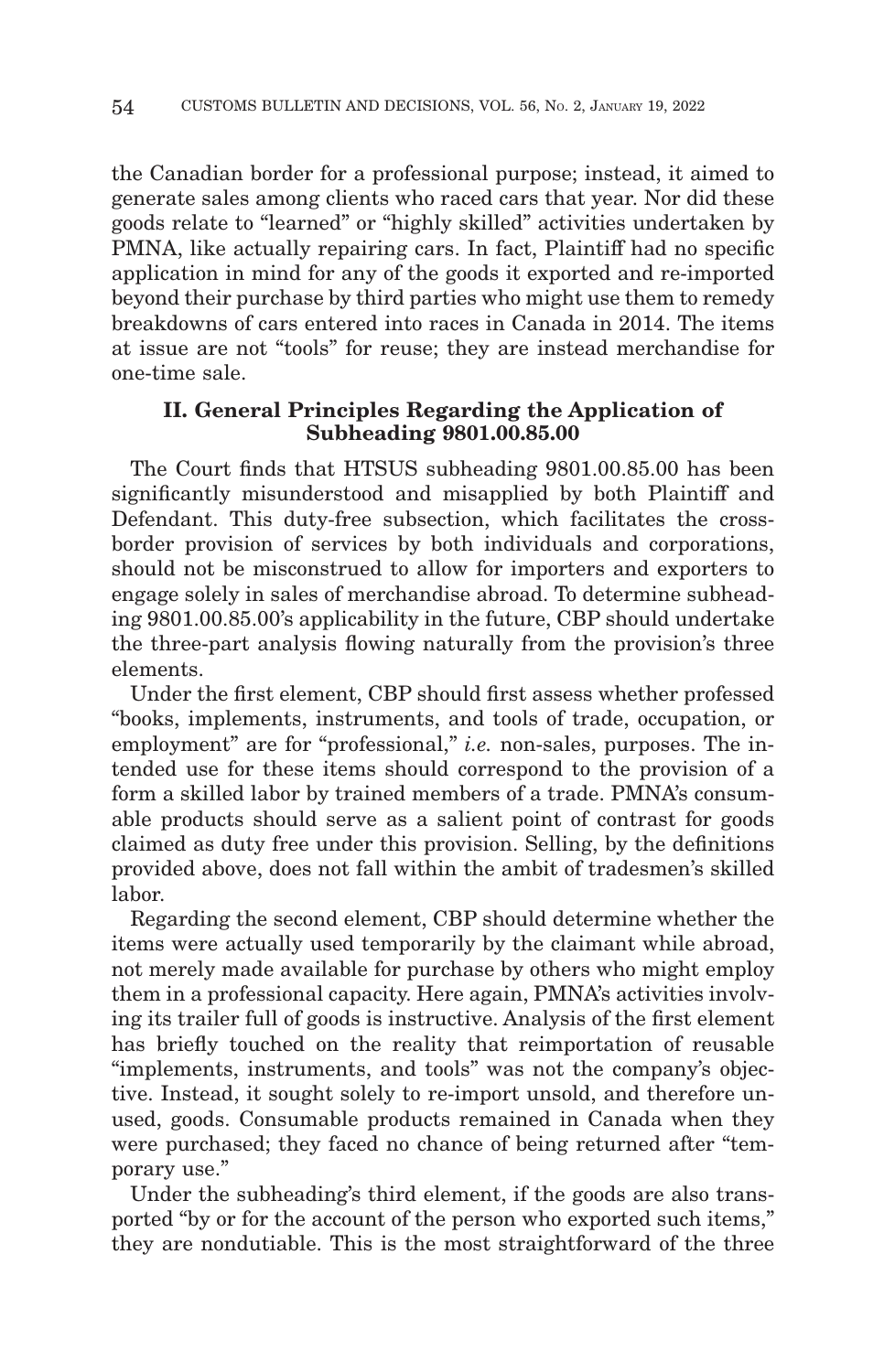elements. It requires only a comparison of the names and items listed on the paperwork for exportation and reentry.

All three elements must be fulfilled. PMNA has failed to meet the requirements of the first element. It therefore cannot claim the dutyfree status that the subheading confers for its inventory items.

# **CONCLUSION**

In consideration of the foregoing, the Court finds in favor of Government on the matter of classification of PMNA's inventory items. The auto parts, accessories, and supplies therein entailed do not meet the requirements of subheading 9801.00.85.00.

**ORDERED** that Government's Motion for Summary Judgment is **GRANTED** on Count One of the Amended Complaint;

**ORDERED** that Plaintiff's Motion for Summary Judgment is **DE-NIED**; and

**ORDERED** that Count Two of Plaintiff's Amended Complaint is **DISMISSED** as abandoned.

Dated: December 30, 2021

New York, New York

*/s/ Stephen Alexander Vaden* d.<br>-k<br>*|s| Stephe*<br>Stephen All STEPHEN ALEXANDER VADEN, JUDGE

Slip Op. 22–01

HUSTEEL Co., LTD., Plaintiff, and NEXTEEL Co., LTD. et al., Consolidated Plaintiffs, v. UNITED STATES Defendant, and MAVERICK TUBE CORPORATION et al., Defendant-Intervenors and Consolidated Defendant-Intervenors.

> Before: Claire R. Kelly, Judge Consol. Court No. 19–00112

[Sustaining the U.S. Department of Commerce's second remand redetermination in the 2016–17 administrative review of the antidumping duty order on welded line pipe from the Republic of Korea.]

Dated: January 3, 2022

*J. David Park*, *Henry D. Almond*, *Daniel R. Wilson*, *Leslie C. Bailey*, *Kang Woo Lee,* Arnold & Porter Kaye Scholer LLP, of Washington, D.C., for consolidated plaintiff NEXTEEL Co., Ltd.

*L. Misha Preheim*, Assistant Director, and *Robert R. Kiepura*, Trial Attorney, Commercial Litigation Branch, Civil Division, U.S. Department of Justice, of Washington, D.C., for defendant. Also on the brief were *Brian M. Boynton*, Acting Assistant Attorney General, and *Jeanne E. Davidson*, Director. Of Counsel on the brief was *Reza Karamloo*, Senior Counsel, Office of the Chief Counsel for Trade Enforcement and Compliance, U.S. Department of Commerce, of Washington, D.C.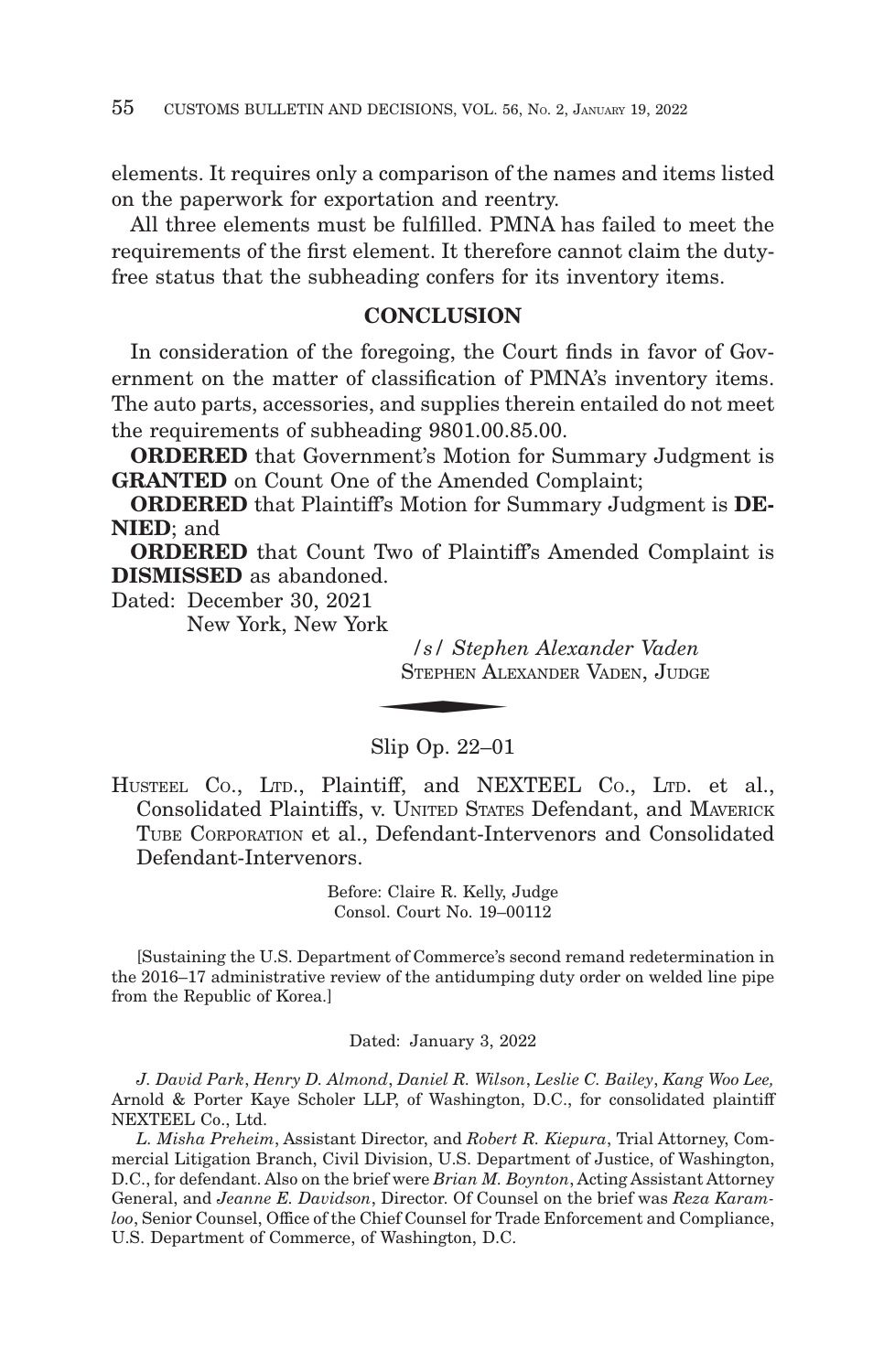*Gregory J. Spak*, *Frank J. Schweitzer*, *Kristina Zissis*, and *Matthew W. Solomon*, White & Case LLP, of Washington, D.C., for defendant-intervenors Maverick Tube Corporation and IPSCO Tubulars Inc.

#### *OPINION*

### **Kelly, Judge:**

Before the court is the U.S. Department of Commerce's ("Commerce") second remand redetermination in the 2016–17 administrative review of the antidumping duty ("ADD") order on welded line pipe ("WLP") from the Republic of Korea ("Korea") filed pursuant to the court's order in *Husteel Co. v. United States*, 45 CIT \_\_, 520 F. Supp. 3d 1296 (2021) ("*Husteel II*"). *See* Final Results of Redetermination Pursuant to Ct. Remand, Sept. 2, 2021, ECF No. 113 ("*Second Remand Results*"). In *Husteel II*, the court remanded for a second time Commerce's determination to calculate consolidated plaintiff NEX-TEEL Co., Ltd.'s ("NEXTEEL") "costs of non-prime products based on their resale value and [then] reallocate[] the difference between the resale value and the actual costs of producing non-prime products to the costs of prime products" in calculating NEXTEEL's constructed value. *Husteel II*, 45 CIT at \_\_, 520 F. Supp. 3d at 1309; *see also Husteel Co. v. United States*, 44 CIT \_\_, \_\_, 471 F. Supp. 3d 1349, 1366–67 (2020) ("*Husteel I*"); *[WLP] from [Korea]*, 84 Fed. Reg. 27,762 (Dep't Commerce June 14, 2019) (final results of [ADD] admin. review and final determination of no shipments; 2016–17) ("*Final Results*") *as amended by* 84 Fed. Reg. 35,371 (Dep't Commerce July 23, 2019) (amended final results of [ADD] admin. review; 2016–17) ("*Amended Final Results*") and accompanying Issues and Decision Memo., A-580–876, (June 7, 2019), ECF No. 36–5 ("Final Decision Memo"); Final Results of Redetermination Pursuant to Ct. Remand, Jan. 8, 2021, ECF No. 84 ("*First Remand Results*"), *as amended by*, Corrected Final Results of Redetermination Pursuant to Ct. Remand, Jan. 22, 2021, ECF No. 88 ("*Amended First Remand Results*").1

In its *Second Remand Results*, Commerce uses the actual costs for NEXTEEL's non-prime products as reflected in NEXTEEL's accounting to calculate NEXTEEL's constructed value. *Second Remand Results* at 2. Defendant-intervenors Maverick Tube Corporation and IPSCO Tubulars Inc. (collectively, "Tenaris USA") oppose the *Second Remand Results*, arguing that Commerce should have continued to adjust NEXTEEL's reported costs for non-prime products based on

<sup>1</sup> In the *Amended First Remand Results*, Commerce corrected an error in its calculation of NEXTEEL's constructed value profit margin and selling expenses; however, the *Amended First Remand Results* did not change the analysis or methodology set forth in the *First Remand Results*. *Amended First Remand Results*.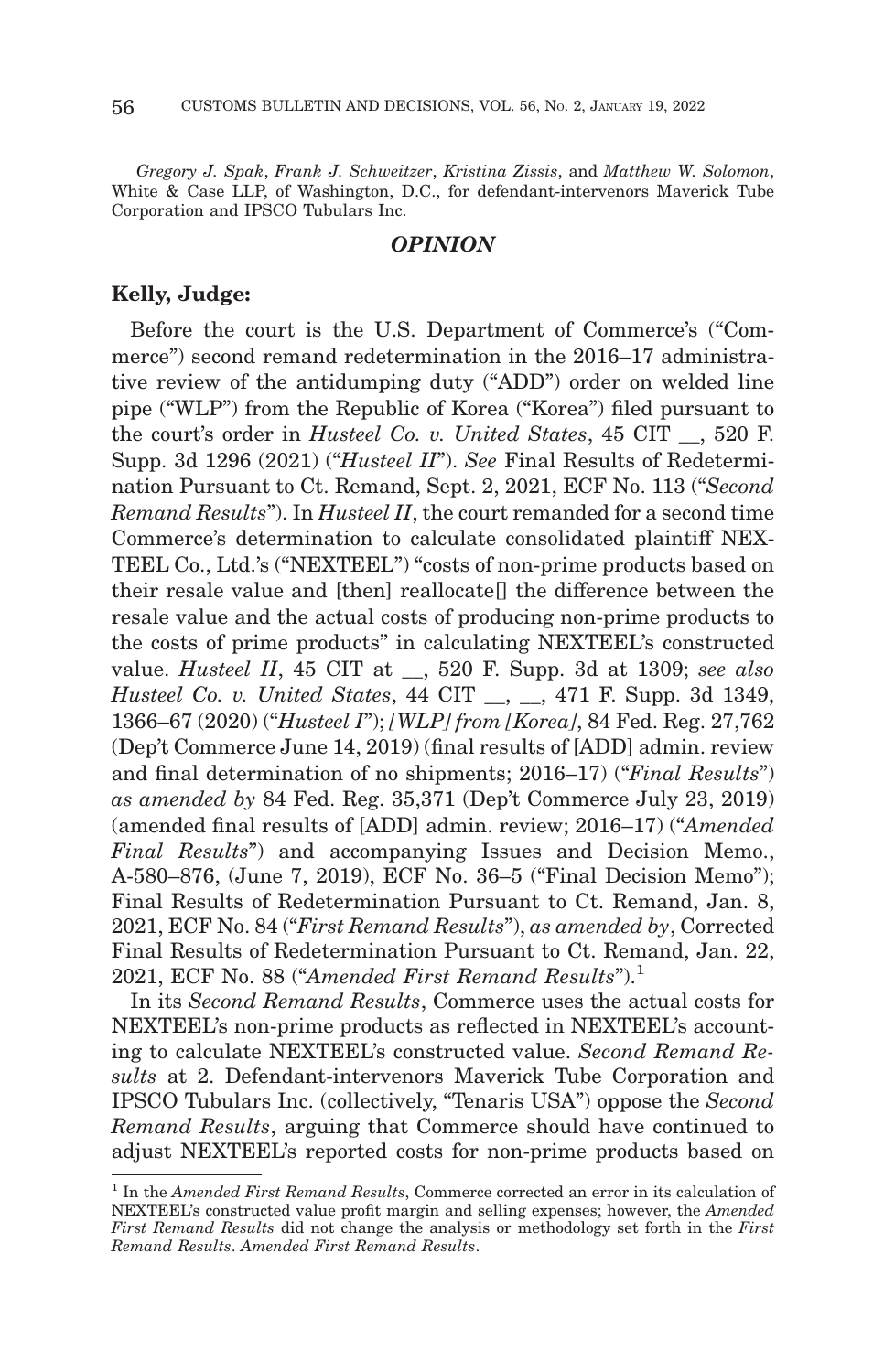their resale value, and that Commerce failed to explain or justify its reliance on NEXTEEL's reported costs. Cmts. of Def.-Intrnvnrs [Tenaris USA] on Commerce's [*Second Remand Results*], 3–4, Oct. 4, 2021, ECF No. 116 ("Tenaris Br."). Defendant United States and NEXTEEL filed briefs in support of the *Second Remand Results*. *See* Def.'s Resp. to Cmts. on [*Second Remand Results*], 4–6, Nov. 3, 2021, ECF No. 120 ("Def. Br."); [NEXTEEL's] Cmts. on [*Second Remand Results*], 1, Nov. 3, 2021, ECF 121 ("Pl. Br."). No other party submitted comments on the *Second Remand Results*. For the following reasons, the court sustains Commerce's *Second Remand Results*.

## **BACKGROUND**

The court presumes familiarity with the facts of this case as set out in its previous opinions ordering remands to Commerce, and now recounts only those facts relevant to the court's review of the *Second Remand Results*. *See Husteel I*, 44 CIT at \_\_, 471 F. Supp. 3d at 1356–59; *Husteel II*, 45 CIT at \_\_, 520 F. Supp. 3d at 1300–04.

On June 14, 2019, Commerce issued its *Final Results*<sup>2</sup> in which it, inter alia, adjusted NEXTEEL's costs for non-prime products based on the non-prime products' estimated sale price because NEXTEEL reported that it was unable to sell non-prime products for use in the same applications or for the same prices as prime products. *See* Final Decision Memo at 42–43. In *Husteel I*, the court remanded Commerce's determination to adjust NEXTEEL's non-prime costs for further explanation of Commerce's practice and how the adjustment of NEXTEEL's costs accorded with that practice. *Husteel I*, 44 CIT at \_\_, 471 F. Supp. 3d at 1367. Specifically, the court determined that Commerce failed to sufficiently explain whether NEXTEEL's nonprime product was still in scope and that Commerce failed to consider how costs incurred for the production and sale of non-prime products were reported in NEXTEEL's books and records. *Id.* In its *First Remand Results*, Commerce continued to adjust NEXTEEL's nonprime costs based on the non-prime products' sale value and apply the difference to NEXTEEL's prime products. *First Remand Results* at 9–13, 33–36.

In *Husteel II*, the court remanded Commerce's decision in the *First Remand Results* to continue adjusting NEXTEEL's non-prime costs based on the non-prime products' sale value and to apply the difference to the cost of NEXTEEL's prime products. *Husteel II*, 45 CIT at \_\_, 520 F. Supp. 3d at 1308–09. The court held that although Com-

<sup>2</sup> In the *Amended Final Results*, Commerce corrected two ministerial errors in the *Final Results* that are not relevant to this decision. *See Amended Final Results*, 84 Fed. Reg. at 35,371.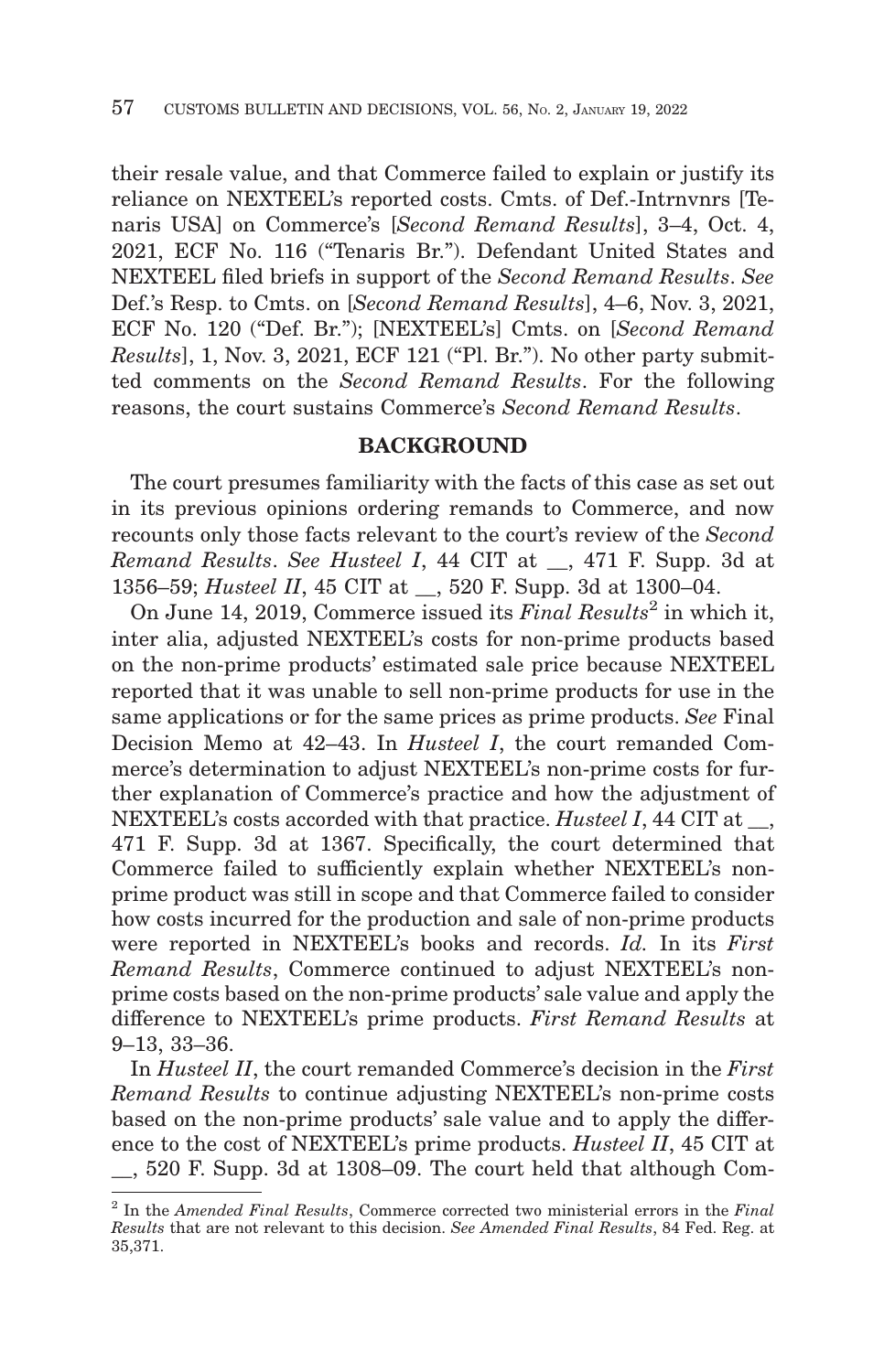merce had sufficiently explained how its methodology was applied to NEXTEEL's non-prime costs, Commerce failed to explain how that methodology comported with the U.S. Court of Appeals for the Federal Circuit's ("Court of Appeals") decision in *Dillinger France S.A. v. United States*, 981 F.3d 1318 (Fed. Cir. 2020). *Id.* Specifically, in *Husteel II*, the court characterized *Dillinger* as requiring "that Commerce must calculate constructed value based on the actual costs incurred in the production of prime and non-prime products." *Id.* at 1309; *see also Dillinger*, 981 F.3d at 1321–24. Thus, Commerce needed to explain how adjusting non-prime costs based on the estimated sale value reasonably reflected NEXTEEL's actual costs.

On remand from *Husteel II*, Commerce now revises its calculation of NEXTEEL's constructed value to use NEXTEEL's actual costs for non-prime product as reflected in NEXTEEL's books and records. *Second Remand Results* at 5. Tenaris USA is the only party that objects to the *Second Remand Results*. *See* Tenaris Br.; Pl. Br.; Def. Br. Tenaris USA argues that Commerce's methodology as set forth in the *First Remand Results* fully comported with *Dillinger* and, on remand, Commerce only needed to provide an explanation of how the methodology complied with the statutory requirements as interpreted by the Court of Appeals. Tenaris Br. at 5–8. Tenaris USA further argues that Commerce's determination in the *Second Remand Results* to rely on NEXTEEL's actual costs for non-prime products as reflected in NEXTEEL's books and records was inconsistent with *Dillinger* because NEXTEEL's reported costs allegedly "d[o] not 'reasonably reflect' the costs of production and sale of the merchandise," and *Dillinger* does not require Commerce to "automatically" use a respondent's reported costs in such circumstances. *Id.* at 9. Finally, Tenaris USA asserts that Commerce's decision is not supported by record evidence. *Id.* at 10. NEXTEEL contends that Commerce's *Second Remand Results* comply with *Husteel II* and *Dillinger* in that Commerce uses NEXTEEL's actual costs of production for non-prime products, which *Dillinger* requires. Pl. Br. at 1–2. NEXTEEL further argues that Tenaris USA misinterprets the import of *Dillinger*, which NEXTEEL asserts held that Commerce must use actual costs for non-prime products. *Id.* at 2–3. NEXTEEL also argues that Tenaris USA improperly seeks a further review of the *Final Results* and the *First Remand Results* as opposed to a review of the *Second Remand Results*. *Id.* at 3–4. Defendant asserts that Commerce's *Second Remand Results* are consistent with *Husteel II* and *Dillinger* and should be sustained because Commerce used NEXTEEL's actual costs for non-prime products, as it was required to. Def. Br. at 4–6. For the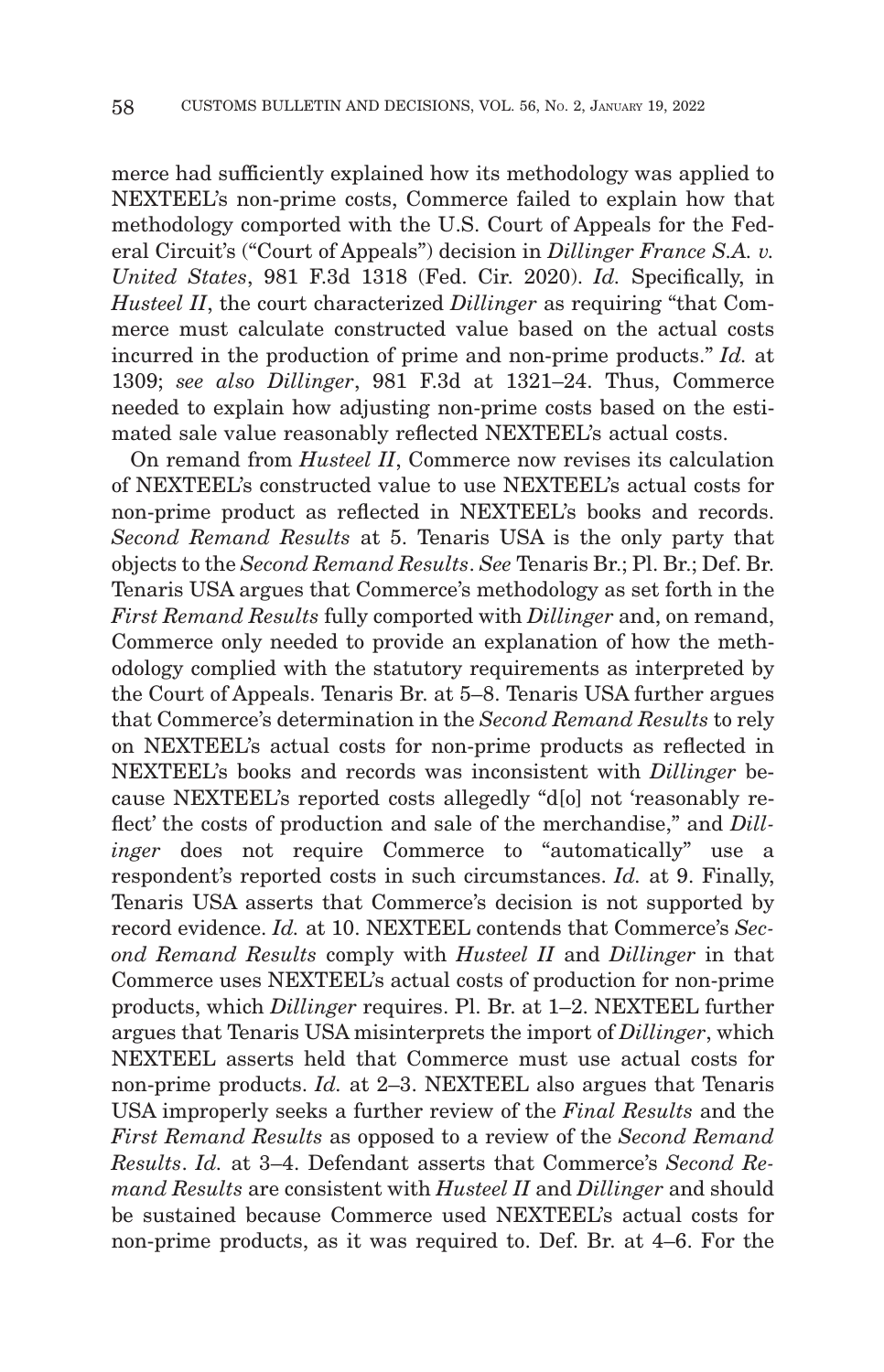following reasons, the court sustains Commerce's *Second Remand Results*.

### **JURISDICTION AND STANDARD OF REVIEW**

The court has jurisdiction pursuant to 19 U.S.C. § 1516a(a)(2)(B)(iii) and 28 U.S.C. § 1581(c) (2018), which grant the court authority to review actions contesting the final determination in an administrative review of an ADD order. The court will uphold Commerce's determination unless it is "unsupported by substantial evidence on the record, or otherwise not in accordance with law." 19 U.S.C. § 1516a(b)(1)(B)(i). "The results of a redetermination pursuant to court remand are also reviewed 'for compliance with the court's remand order.'" *Xinjiamei Furniture (Zhangzhou) Co. v. United States*, 38 CIT \_\_, \_\_, 968 F. Supp. 2d 1255, 1259 (2014) (quoting *Nakornthai Strip Mill Public Co. v. United States*, 32 CIT 1272, 1274, 587 F. Supp. 2d 1303, 1306 (2008)).

# **DISCUSSION**

Commerce's decision to rely on NEXTEEL's actual costs for nonprime product as reflected in NEXTEEL's books and records is supported by substantial evidence and in accordance with law. As set forth in *Husteel II*, the Court of Appeals interpreted 19 U.S.C. §  $1677b(f)(1)(A)$  to require Commerce to use actual costs for non-prime products when calculating constructed value. *Husteel II*, 45 CIT at \_\_, 520 F. Supp. 3d at 1308–09; *see also Dillinger*, 981 F.3d at 1321–24. If Commerce decides not to rely on the costs reported in a respondent's books and records, Commerce must explain why those reported costs do not reasonably reflect the respondent's actual costs. *See Dillinger*, 981 F.3d at 1324. On remand, Commerce found that NEXTEEL's books and records reflected NEXTEEL's actual costs for non-prime products. *Second Remand Results* at 5. In reaching this conclusion, Commerce notes that "NEXTEEL does not separately classify prime and non-prime products, nor does it value these products differently for inventory purposes, but rather assigns them full cost." *Id.* (footnotes omitted). Therefore, Commerce's decision to use those costs in its calculation of NEXTEEL's constructed value comports with *Dillinger*. *See Dillinger*, 981 F.3d at 1324.

Section 1677b of Title 19 of the U.S. Code provides the framework that Commerce must follow when calculating constructed value in an antidumping investigation or review. 19 U.S.C. § 1677b(e)–(f). The statute provides that constructed value shall be calculated by adding three categories of costs and expenses: (i) the cost of materials and fabrication or other processing; (ii) selling, general, and administra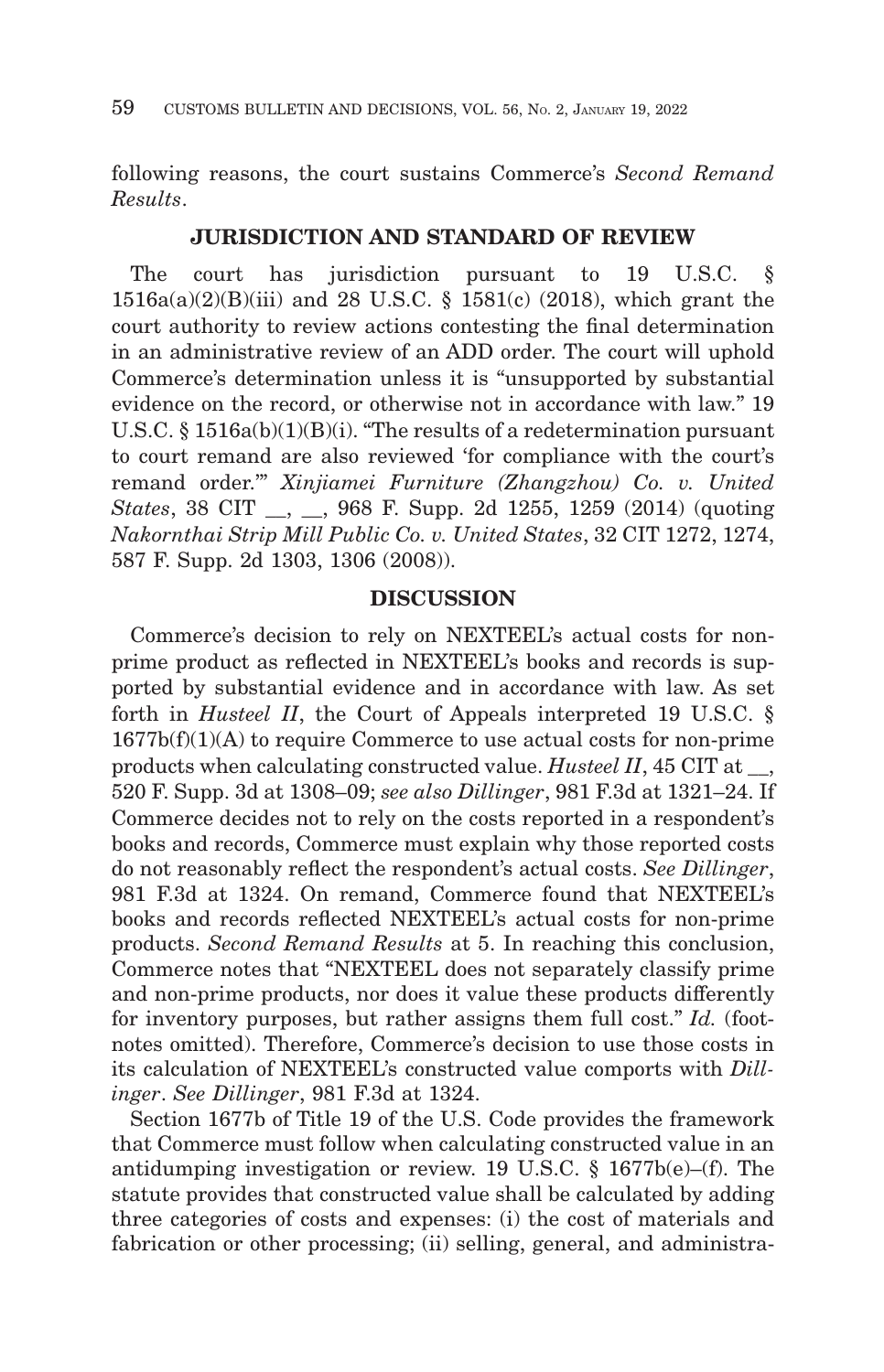tive expenses and profits; and (iii) the cost of containers, coverings, and other expenses incurred to prepare the merchandise for shipment. *Id.* § 1677b(e). The statute further provides that

Costs shall normally be calculated based on the records of the exporter or producer of the merchandise, if such records are kept in accordance with the generally accepted accounting principles [("GAAP")] of the exporting country (or the producing country, where appropriate) and reasonably reflect the costs associated with the production and sale of the merchandise.

Id. § 1677b(f)(1)(A). The Court of Appeals stated that "Section  $1677b(f)(1)(A)$  thus requires that reported costs must normally be used only if (1) they are based on the records . . . kept in accordance with the GAAP *and* (2) reasonably reflect the costs of producing and selling the merchandise." *Dillinger*, 981 F.3d at 1321 (quoting *Thai Plastic Bags Indus. Co. v. United States*, 746 F.3d 1358, 1365 (Fed. Cir. 2014)) (internal quotation marks and bracketing omitted) (emphasis in original).

In *Dillinger*, the Court of Appeals held that Commerce's calculation must reasonably reflect a respondent's actual costs, whether or not the respondent's books and records reasonably reflect such costs. 981 F.3d at 1321–23. Specifically, the *Dillinger* court held that Commerce was not permitted to use a respondent's costs as reflected in its books and records because those reported costs did not reasonably reflect the respondent's actual costs, even though the respondent kept its books and records in accordance with GAAP. *Id.* at 1324. The producer in *Dillinger* reported its costs for non-prime products based on their sales value; however, the parties did not dispute that the cost to bring non-prime products to market was the same as the cost to bring prime products to market, despite the lesser sales value for nonprime products. *Id.* at 1321. Therefore, the Court of Appeals held that Commerce was not permitted to rely on those books and records. *Id.* at 1324.

The Court of Appeals' explanation of Commerce's obligations when calculating costs to be used in constructed value applies here. Although the respondent in *Dillinger* reported in its books and records adjusted costs of non-prime products based on their likely sale value, while NEXTEEL reported the actual costs of non-prime products in its books and records, the principle that Commerce must rely on actual costs remains the same. *See Dillinger*, 981 F.3d at 1321; *Second Remand Results* at 5. In the *Final Results* and the *First Remand Results*, Commerce adjusted NEXTEEL's reported costs for nonprime products based on the estimated sale value of such products, which is the same type of adjustment to actual costs that the Court of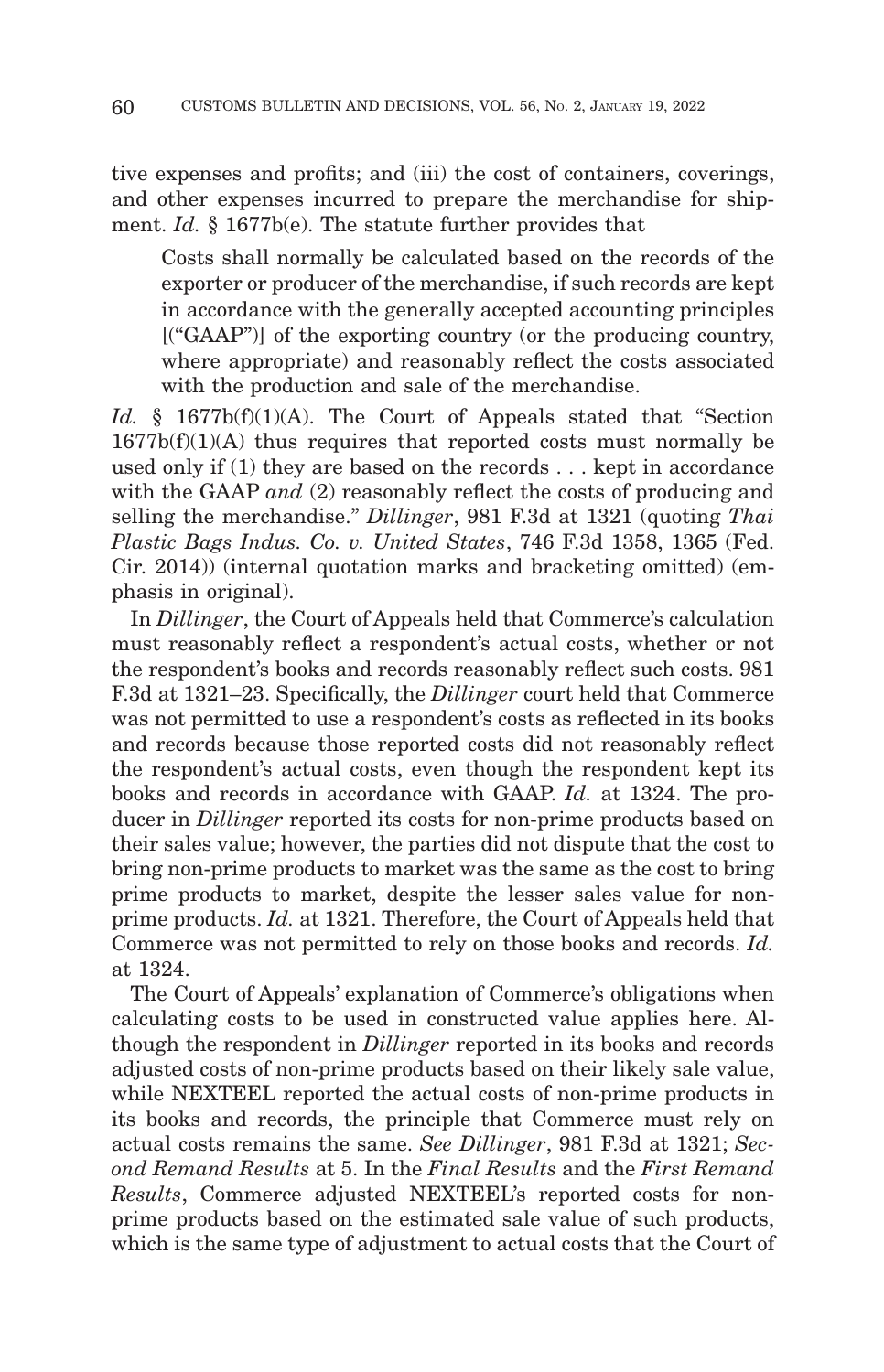Appeals found to be unlawful in *Dillinger*. Final Decision Memo at 42–43; *First Remand Results* at 9–13, 33–36; *Dillinger*, 981 F.3d at 1324.

As the Court of Appeals stated in *Dillinger* and *Thai Plastic Bags*, Commerce will "normally" use a respondent's books and records only if two conditions are met: First, the books and records are kept in accordance with GAAP in the exporting or producing country; and second, that the books and records reasonably reflect the actual costs of producing and selling the merchandise. *Dillinger*, 981 F.3d at 1321; *Thai Plastic Bags*, 746 F.3d at 1365. In *Dillinger*, the Court of Appeals held that the respondent's books and records failed to meet the second condition as they did not reasonably reflect the actual costs of producing and selling non-prime products. *Dillinger*, 981 F.3d at 1321. Here, on the other hand, Commerce concludes that NEXTEEL's books and records meet both conditions, as they are kept in accordance with  $\mathsf{GAAP}$  in  $\mathsf{Korea},^3$  and they reasonably reflect  $\mathsf{NEXTEL}$  actual costs of producing and selling non-prime products. *Second Remand Results* at 5. Therefore, Commerce's decision to rely on NEXTEEL's reported costs in its books and records in the *Second Remand Results* is in accordance with law.4

Moreover, Commerce's determination to rely on the costs reported in NEXTEEL's books and records is supported by substantial evidence. As discussed, Commerce normally relies on a respondent's books and records on the conditions that (i) the books and records are kept in accordance with GAAP in the exporting or producing country; and (ii) the books and records reasonably reflect the respondent's actual costs in producing and selling the merchandise. *See* 19 U.S.C. § 1677b(f)(1)(A); *Dillinger*. 981 F.3d at 1321–24. Commerce's determinations that the costs reported in NEXTEEL's books and records meet those conditions are supported by substantial evidence.

First, Commerce's determination that NEXTEEL's books and records were kept in accordance with GAAP in Korea is supported by

<sup>&</sup>lt;sup>3</sup> It is reasonably discernible from Commerce's discussion of NEXTEEL's accounting practices that Commerce determined that NEXTEEL's books and records were kept in accordance with GAAP in Korea, and no party contends that NEXTEEL's books and records are not kept in accordance with GAAP in Korea. *See Second Remand Results* at 5; Pl. Br.; Def. Br.; Tenaris Br.; *see also First Remand Results* at 8–10.

<sup>4</sup> Tenaris USA argues that in the *Final Results* and the *First Remand Results* Commerce correctly adjusted the costs reported in NEXTEEL's books and records to reflect the sale value of non-prime product. Tenaris Br. at 9. However, Commerce is required to use actual costs, regardless of the price at which the merchandise ultimately sells. *See* 19 U.S.C. § 1677b(f)(1)(A); *Dillinger*. 981 F.3d at 1321–24. Tenaris USA fails to explain how the sales price better reflects NEXTEEL's actual costs in producing and selling non-prime products than the reported costs in NEXTEEL's books and records, or, more importantly, why it is unreasonable for Commerce to rely on NEXTEEL's reported costs.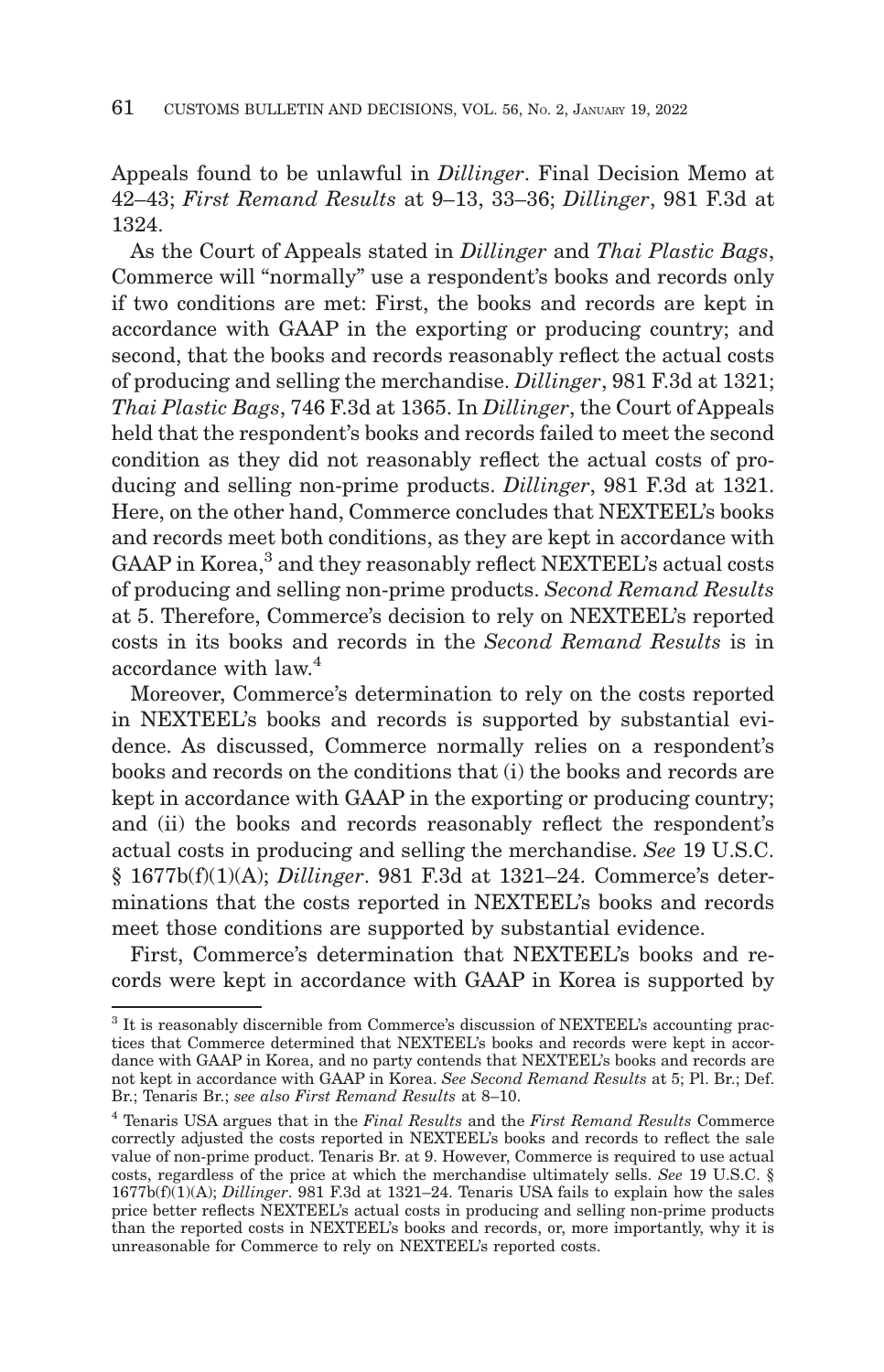substantial evidence because NEXTEEL reported that it maintains its books and records in accordance with GAAP in Korea and provided documentation in support of that claim. *See* Verification of the Cost Response of [NEXTEEL] in the [ADD] Admin. Review of [WLP] from [Korea], 4 and CVE-3 at 1–4, Dec. 11, 2018, PD 260, CD 316, Bar Codes 3782740-01, 3782739 01 ("Cost Verification Memo").<sup>5</sup> Tenaris USA does not argue or point to any evidence that NEXTEEL's books and records are not kept in accordance with GAAP in Korea. Therefore, Commerce reasonably concluded based on record evidence that NEXTEEL's books and records are kept in accordance with GAAP in Korea. *See Second Remand Results* at 5; Cost Verification Memo at 4, CVE-3 at 1–4.

Second, Commerce's conclusion that NEXTEEL's books and records reasonably reflect NEXTEEL's actual costs is supported by substantial evidence. Commerce determined that "NEXTEEL does not separately classify prime and non-prime products, nor does it value these products differently for inventory purposes, but rather assigns them full cost." *Second Remand Results* at 5 (citing NEXTEEL's First Supplemental Section D Questionnaire Resp., 6, July 3, 2018, PD 119, CD 114, Bar Codes 3726679–01, 3726646–01 ("Supp. Section D Resp."), and Cost Verification Memo at 2). Commerce concluded that "NEXTEEL's reported costs reflect the actual costs of producing its non-prime products." *Id.*

Tenaris USA argues that Commerce does not rely on any record evidence in support of its determination that NEXTEEL's books and records reasonably reflect its actual costs, *see* Tenaris Br. at 10; however, that argument is incorrect. Commerce relies on NEXTEEL's Supplemental Section D Response and the Cost Verification Memo, each of which include exhibits with NEXTEEL's accounting of its costs for both non-prime and prime products. *See Second Remand Results* at 5; Supp. Section D Resp. at 6, Ex. SD-11-A; Cost Verification Memo at 2, 4, and CVE-3 at 1–4. Commerce analyzes the record evidence that demonstrates that NEXTEEL assigns prime and nonprime products "full cost," and concludes that by assigning non-prime products their full cost, NEXTEEL's books and records reasonably reflect its actual costs in producing and selling non-prime products. *Second Remand Results* at 5. Other than incorrectly arguing that Commerce does not rely on any record evidence in support of its

<sup>5</sup> On August 22, 2019, Defendant filed indices to the public and confidential administrative records underlying Commerce's *Final Results*, on the docket, at ECF Nos. 36–1–2. Citations to administrative record documents in this opinion are to the numbers Commerce assigned to such documents in the indices. All references in this opinion to documents from the administrative record are preceded by "PD" or "CD" to denote public or confidential documents.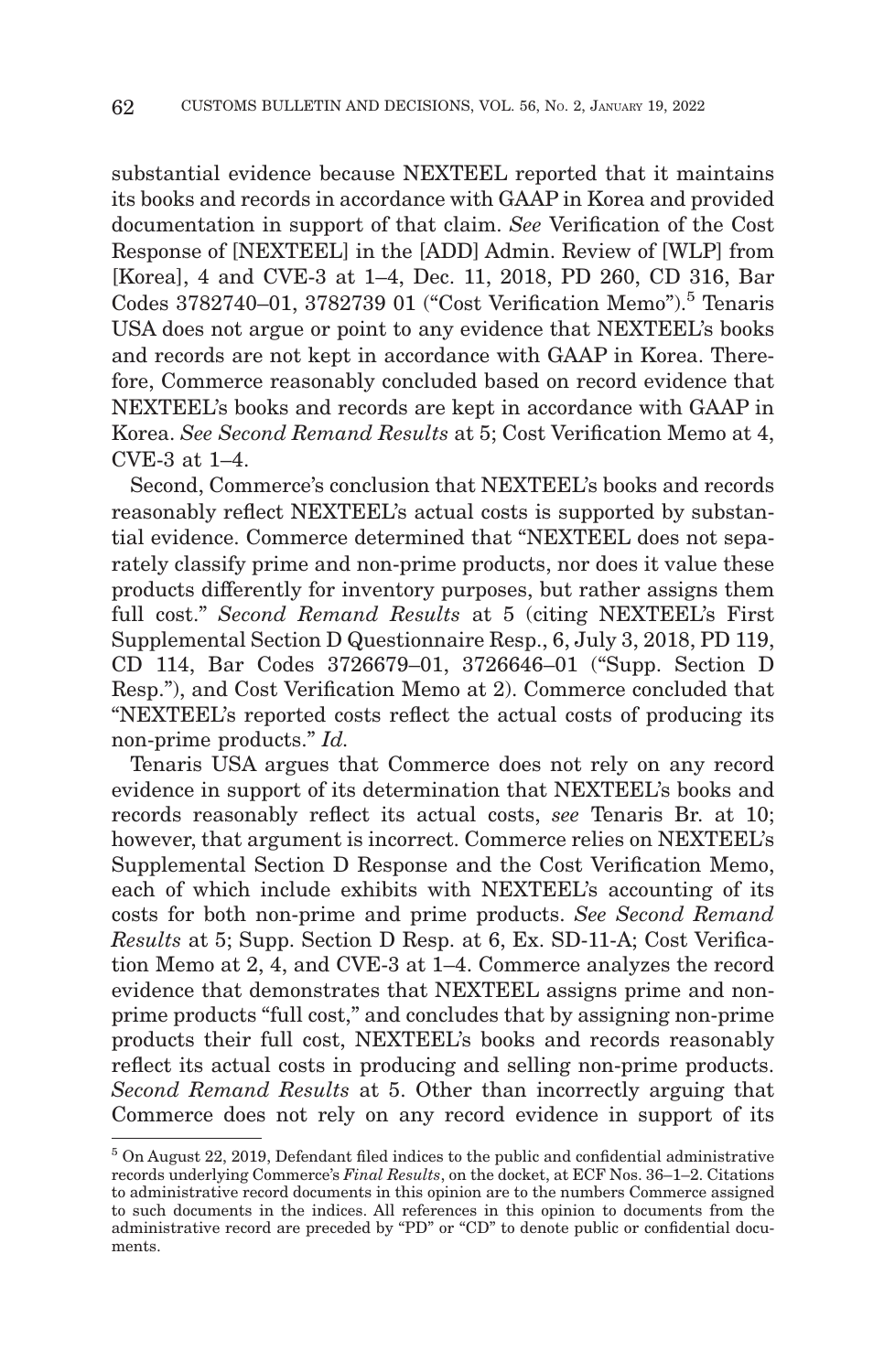conclusion, Tenaris USA does not make any other argument or point to any record evidence to demonstrate that the "full cost" reported in NEXTEEL's books and records does not reasonably reflect "actual cost" as required by the statute.

Indeed, Tenaris USA contends that Commerce should have stood by Commerce's original determination that "assigning full costs to [nonprime] products does not reasonably reflect the costs associated with the production and sale of the merchandise." Tenaris Br. at 7 (quoting Final Decision Memo at 43). Tenaris USA relies on Commerce's explanation in the *Final Results* and the *First Remand Results* that NEXTEEL could not sell non-prime products for a price high enough to recover the cost of producing and selling the products. *Id.* at 6 (citing Final Decision Memo at 42 and *First Remand Results* at 10). Nonetheless, neither Commerce in its Final Decision Memo or *First Remand Results* nor Tenaris USA explain the relevance of the sales price to Commerce's obligation to use the actual costs of production and sales. *See* Final Decision Memo at 42–43; *First Remand Results* at 9–13; Tenaris Br. at 6–7; *see also* 19 U.S.C. § 1677b(f)(1)(A). Moreover, even if Commerce had offered some explanation for using the sales value to reduce NEXTEEL's actual costs, the issue before the court is whether Commerce's determination in the *Second Remand Results* to use NEXTEEL's reported costs, not Commerce's prior determination, is in accordance with law and supported by substantial evidence. Tenaris USA's arguments regarding the reasonableness of Commerce's prior determinations are not relevant, and, in any event, insufficient. Commerce's determination that NEXTEEL's full costs of production and sale of non-prime products as reflected in NEXTEEL's books and records is supported by substantial evidence.

### **CONCLUSION**

For the foregoing reasons, Commerce's *Second Remand Results* are sustained. Judgment for Defendant will enter accordingly. Dated: January 3, 2022

New York, New York

*/s/ Claire R. Kelly* CLAIRE R. KELLY, JUDGE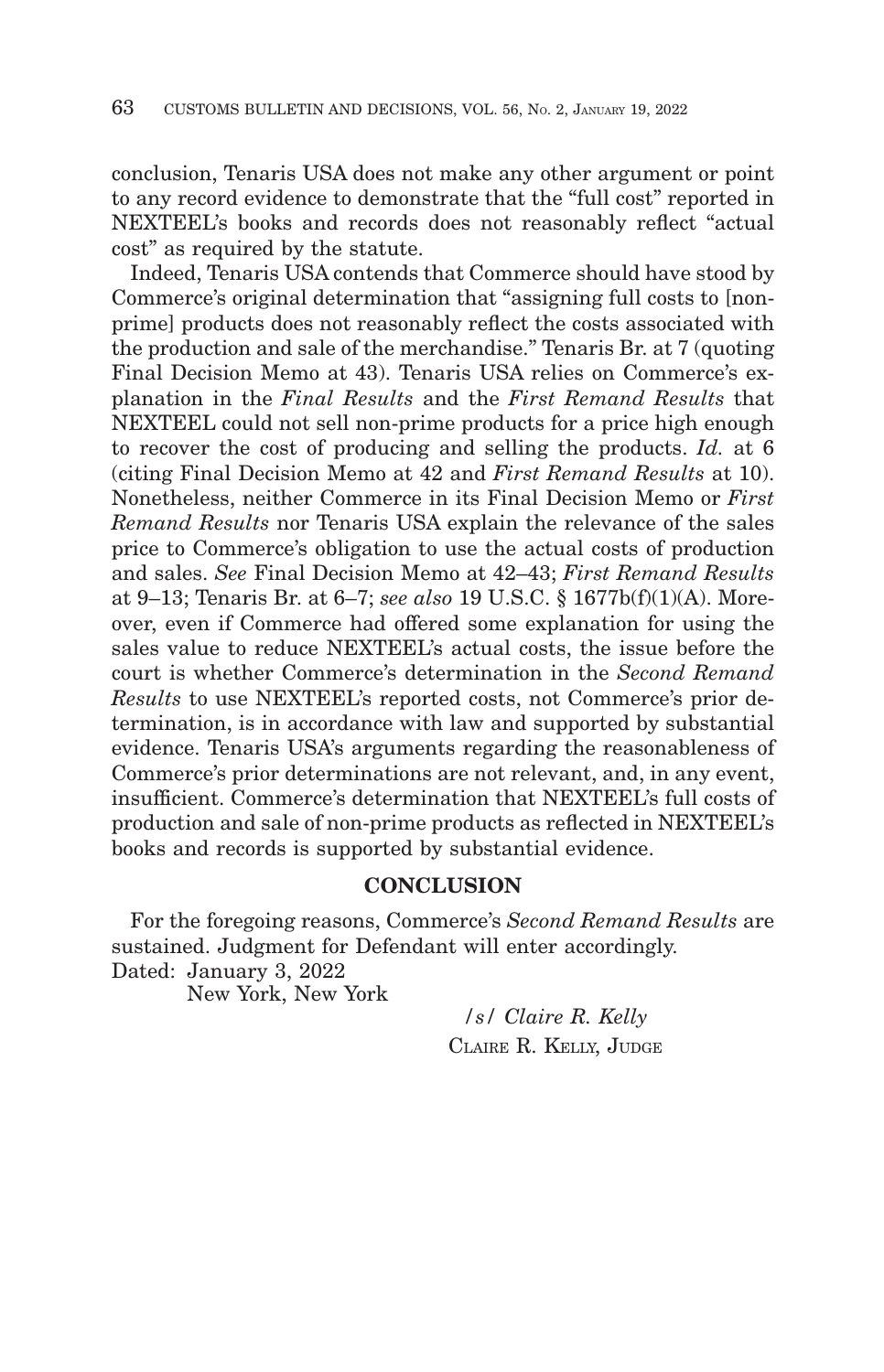#### Slip Op. 22–02

COMMUNICATIONS WORKERS OF AMERICA LOCAL 4123, on behalf of FORMER EMPLOYEES OF AT&T SERVICES, INC., Plaintiff, v. U.S. SECRETARY OF LABOR, Defendant.

> Before: M. Miller Baker, Judge Court No. 20-00075

[Remanding to the Department of Labor due to noncompliance with the initial remand order.]

Dated: January 5, 2022

*Bernd G. Janzen*, *Devin S. Sikes*, and *Tebsy Paul*, Akin Gump Strauss Hauer & Feld LLP of Washington, DC, on the brief for Plaintiff.

*Brian M. Boynton*, Acting Assistant Attorney General; *Jeanne E. Davidson*, Director; *Patricia M. McCarthy*, Assistant Director; and *Ashley Akers*, Trial Attorney, Commercial Litigation Branch, Civil Division, U.S. Department of Justice of Washington, DC, on the brief for Defendant. Of counsel on the brief was *Tecla A. Murphy*, Attorney Advisor, Employment and Training Legal Services, Office of the Solicitor, U.S. Department of Labor of Washington, DC.

### **OPINION**

#### *Baker***, Judge:**

This matter has returned to the court following a remand necessitated by the Department of Labor's twin failures to address certain evidence submitted by the union and to explain why it relied on noncertified evidence from the union members' former employer, AT&T. *See generally Comm'cns Workers of Am. Local 4123 ex rel. Former Emps. of AT&T Servs., Inc. v. U.S. Sec'y of Labor*, Ct. No. 20–00075, Slip Op. 21–53 (CIT May 4, 2021). Regrettably, the court must remand a second time because Labor again fails to explain why it has a reasonable basis to rely on noncertified information from AT&T.

#### **Background**

The genesis of this case is explained in Slip Opinion 21–53, *above*. In brief, a union challenged the Labor Department's denial of trade adjustment assistance benefits to former AT&T call center workers, alleging that AT&T laid off the workers to send their jobs to call centers located abroad. The court agreed with the union "that Labor's summary denial of benefits [was] not supported by substantial evidence, and remand[ed] for further proceedings . . . ." *Id.* at 2.

The court found that Labor had failed to acknowledge, or even discuss, the evidence the union submitted in support of its petition, and further failed to explain why the certifying officer credited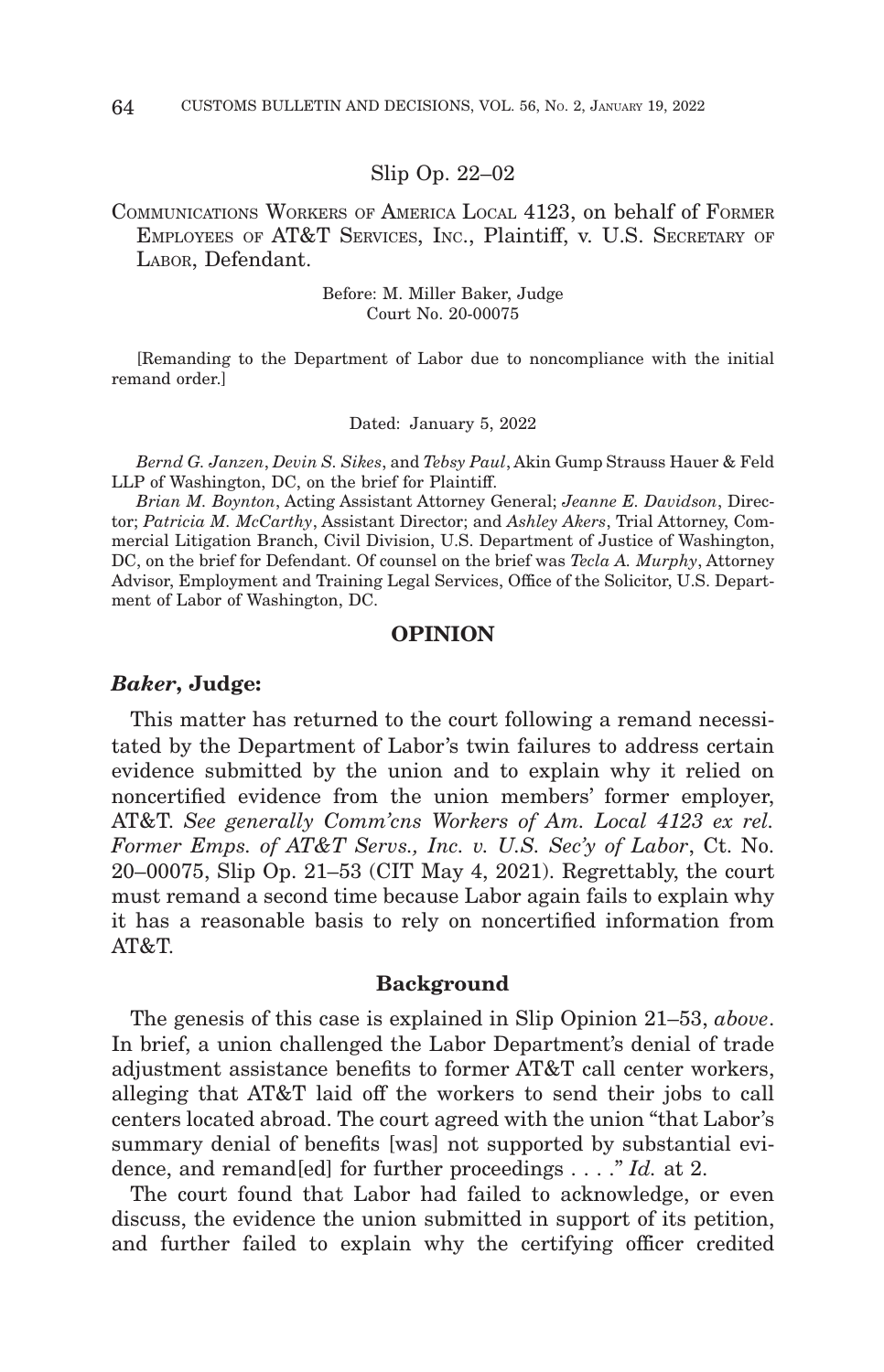AT&T's explanations over the union's evidence. *Id.* at 19. The court explained that the union's evidence, "fairly read, at least allows for an inference that the closure of the call centers in question will result in the offshoring of job functions previously performed in those facilities." *Id.* at 21. That inference, in turn, could detract from Labor's conclusion, so the court remanded, with the intention that the Department would address the union's evidence and weigh it against AT&T's evidence, in order to determine whether the relevant job losses were caused by a shift in services to, or an acquisition of those services from, foreign countries—as described in 19 U.S.C. § 2272(a)(2). ECF 31, at 1.

Additionally, in its prior decision, the court faulted Labor for failing to identify which evidence produced by AT&T persuaded the certifying officer that AT&T had it right. Labor's initial ruling simply stated, "AT&T officials have confirmed the work remained in the United States." *Id.* at 18 (quoting AR160).<sup>1</sup> The court explained why such a general finding was problematic:

While the Court can reasonably discern that [the certifying officer] found AT&T's evidence convincing, that fact alone is not enough because portions of AT&T's evidence (its questionnaire responses) were certified pursuant to 19 U.S.C.  $2272(d)(3)(A)(i)$  while other portions (the e-mail exchanges between AT&T's in-house counsel and Labor's investigator) were not. . . . [T]he upshot is that the Court is unable to determine whether, or to what extent, the certifying officer relied upon AT&T's noncertified evidence. The Court must remand so that Labor can do so . . . .

Id. at 18–19.<sup>2</sup> Accordingly, the court directed the Department to explain—insofar as it relied on noncertified evidence—why it " 'has a reasonable basis for determining that such information is accurate and complete without being certified,' 19 U.S.C. § 2272(d)(3)(A)(ii)," or else require AT&T to certify its evidence. ECF 31, at 1–2.

Finally, the court directed Labor—if it found the union's evidence to be convincing—to "address whether the shift to, or acquisition from, foreign countries 'contributed importantly' " to the job losses, as described in 19 U.S.C. § 2272(a)(2)(B)(ii), ECF 31, at 2.

 $^1$  Citations to "AR" refer to the public version of the administrative record, ECF 15.

<sup>&</sup>lt;sup>2</sup> After issuing its initial determination, Labor granted reconsideration, and then reached the same result in its "reconsideration determination." The court found that determination flawed for the same reasons as the Department's original determination. *Id*. at 28.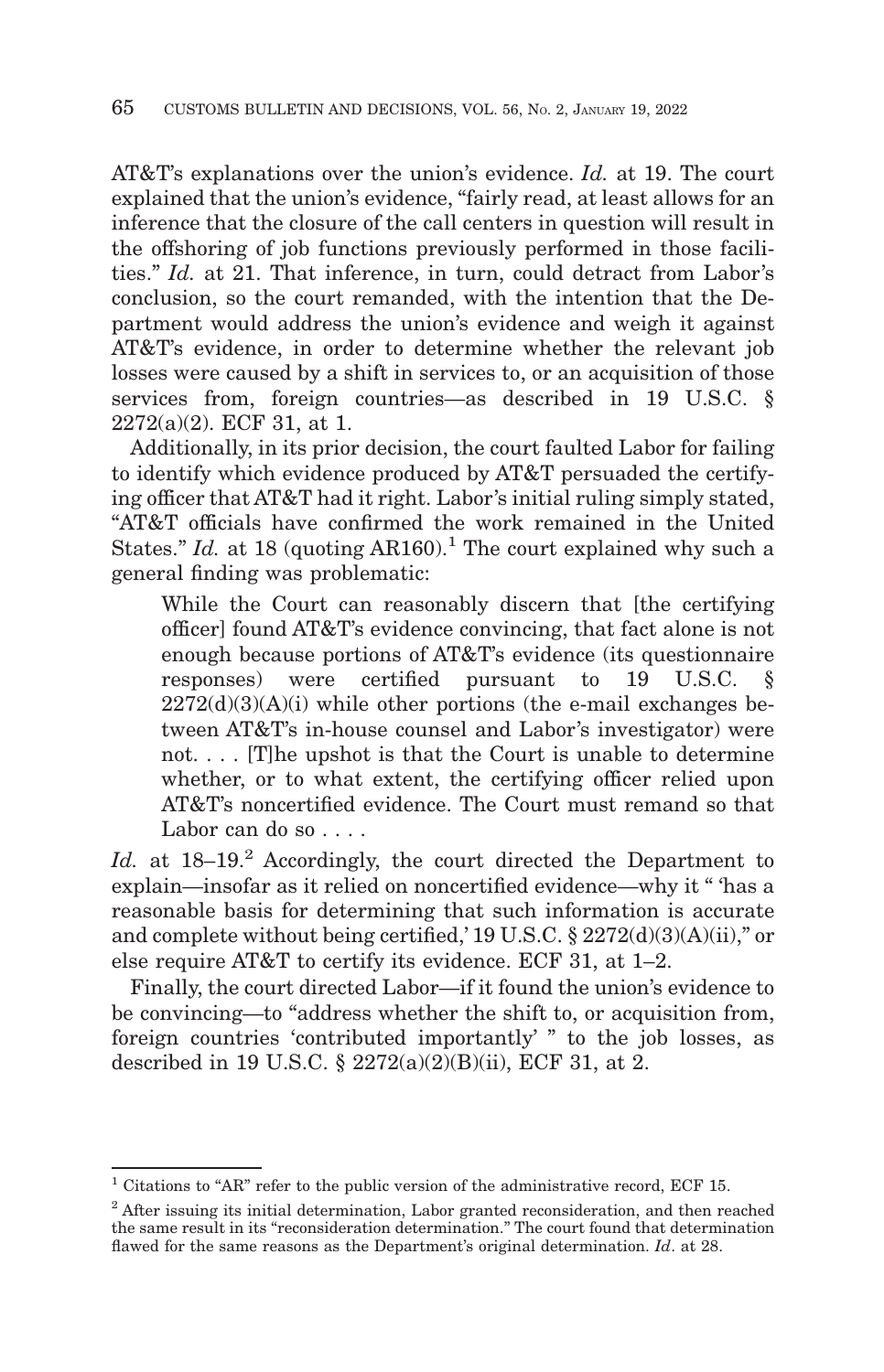### **Labor's Remand Determination**

Labor's remand determination (ECF 37) states that in response to the court's remand order, the Department reviewed the union's jobs report provided during the original investigation, "additional allegations provided by the petitioner during the reconsideration investigation," and other information provided by AT&T officials. *Id.* at 13 (citing AR114 as to the quoted material).

Labor's decision explains that the jobs report refers to nationwide job losses suffered by AT&T employees, "presents a general assertion that AT&T work has been and continues to be moved to non-U.S. locations," and "implies that the firm['s] decisions to route calls to third-party call centers outside the U.S. may lead to reduced call volume for U.S. call centers." *Id.* at 13–14 (emphasis added). As to the "additional allegations," the decision notes that they implied that workers in Jamaica "were performing the same type of call center work as workers at AT&T's Appleton, Wisconsin, office." *Id.* at 14 (citing AR114).

The reconsideration determination finds that "[t]he general allegations in the AT&T 2018 Jobs Report submitted by petitioner were countered by specific information supplied by AT&T that did not reveal a basis for finding the job report allegations applied to any of the five center investigations." *Id.* (emphasis added) (citing AR121–28, AR295–97, AR336–37). Likewise, AT&T explained that the workers in Jamaica were not performing the same sort of work as the Wisconsin call center workers "and provided additional information addressing the differences in types of calls handled by the call centers." *Id.* (citing AR122–24, AR336–37).

The remand determination therefore concludes:

The general allegations in the jobs report submitted by petitioner did not include specific evidence or make specific claims that the work of the locations in question moved to or was acquired from a foreign country, and were countered by the specific responses of AT&T's representatives, which did not support a basis for finding a shift of the work of any of the five call centers to another country or the acquisition of such services from another country.

*Id.* at 14–15 (emphasis added).

Turning to the second issue the court directed it to address, Labor's decision states that the Department found the information provided by AT&T "to be accurate and complete" for two reasons: (1) AT&T was "in the best position to provide accurate, complete, and current information regarding its own operations and business decisions," *id.* at 15; and (2) "the responding officials each had access to the firm's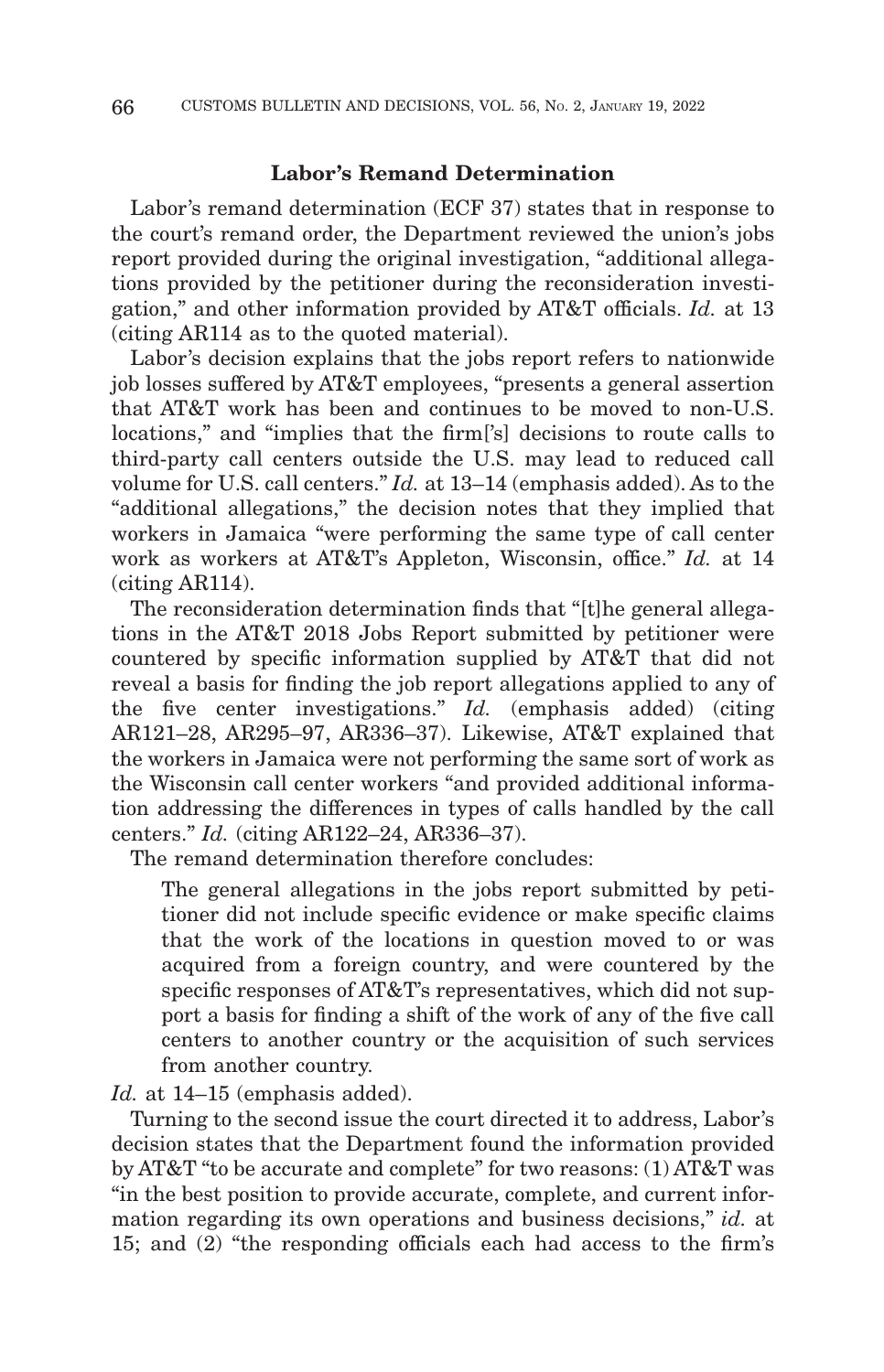records and to other officials with direct knowledge of the firm's operations and business decisions, including information about the circumstances of worker separations that the petitioner does not have." *Id.*

Labor then addresses whether AT&T's responses needed to be certified:

[A]t the onset of the investigation process, the firm's responding official is formally notified of the statutory requirement to submit all information requested by the Department for official purposes and in submitting the [questionnaire] has affirmed, under penalty of law, knowledge of the statutory requirement and the veracity of the [questionnaire] responses provided to the Department. *The statutory requirement to provide complete and accurate information subject to penalty of law applies to all responses to the Department's investigations.*

*Id.* at 16 (emphasis added) (citing, after the final sentence, AR11–13, AR26–27, AR49–50, AR59–60, and AR90).

Labor also states that AT&T's officials were "aware of the role they played" because at the beginning of the process, the Department's communications stated that "only knowledgeable as well as appropriate individuals should address the request for information" and that the officials should notify the Department promptly if someone else were a more appropriate contact person. *Id.* (citing AR12–13, AR26–27, AR39–40, AR49–50, AR59–60, and AR83–84). Therefore, "[t]he letter notification, the completion of the Affirmation of Information section within the Business Data Request forms, and concurrent and subsequent email correspondences with AT&T's representatives confirmed the accuracy and credibility of the information provided by the employer (AT&T)." *Id.* at 16–17.

The remand determination then affirms Labor's prior finding that the union's members were not eligible for trade adjustment assistance and therefore concludes that it was unnecessary to address whether off-shoring of jobs "contributed importantly" to their separation. *Id.* at 17–18.

After Labor filed the remand determination (ECF 39), the union (ECF 40) and the government (ECF 41) filed comments.

# **Standard of Review**

The standard of review remains the same as it was in the previous proceeding before this court and is prescribed by 19 U.S.C. § 2395(b), which provides that "[t]he findings of fact by the Secretary of Labor, . . . if supported by substantial evidence, shall be conclusive; but the court, for good cause shown, may remand the case to such Secretary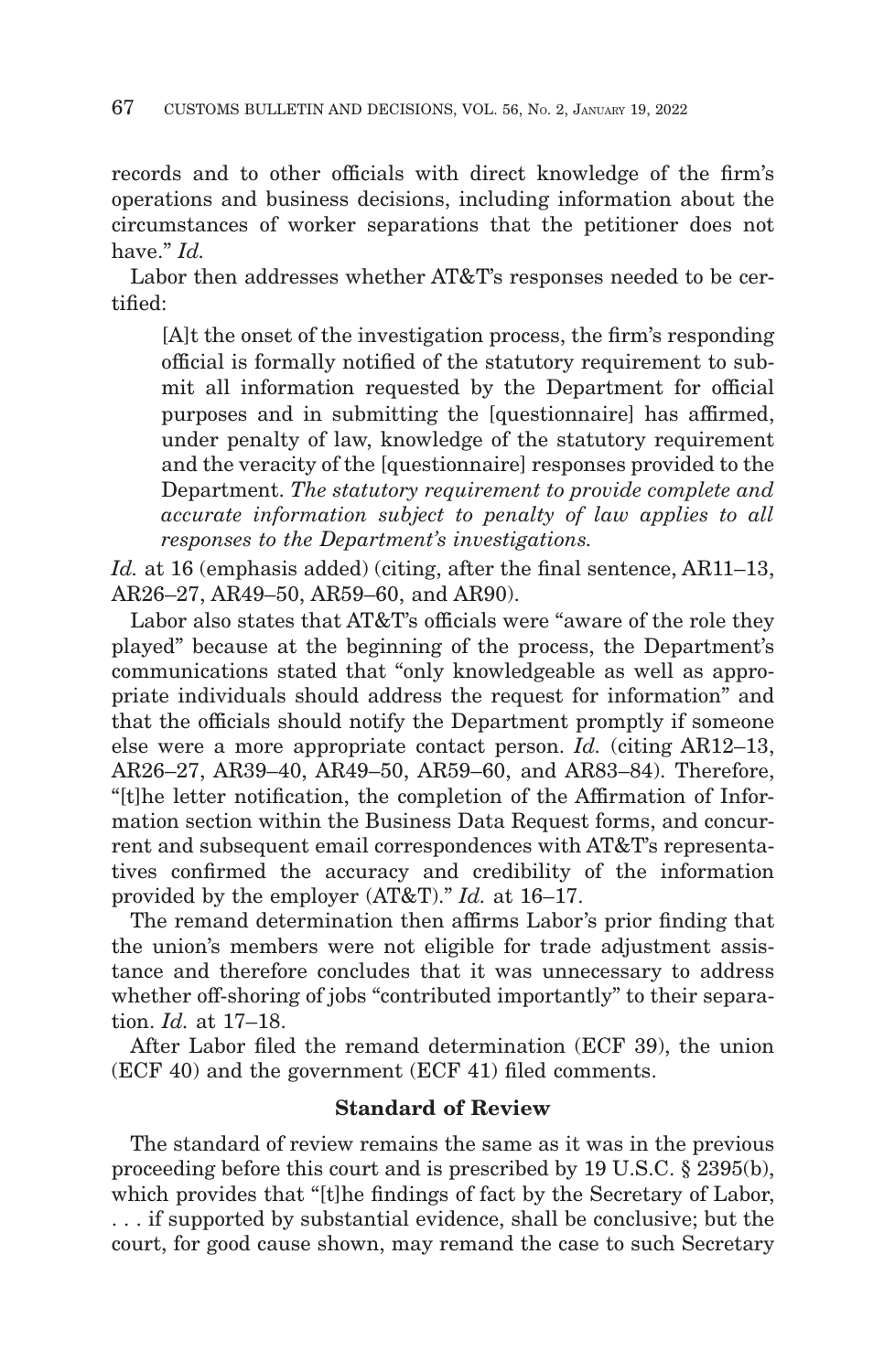to take further evidence, and such Secretary may thereupon make new or modified findings of fact and may modify his previous action, and shall certify to the court the record of the further proceedings."

"Substantial evidence is more than a scintilla[ ] and must do more than create a suspicion of the existence of the fact to be established. A reviewing court must consider the record as a whole, including that which fairly detracts from its weight, to determine whether there exists such relevant evidence as a reasonable mind might accept as adequate to support a conclusion." *Nippon Steel Corp. v. United States*, 458 F.3d 1345, 1351 (Fed. Cir. 2006) (cleaned up).

Labor's decision is also subject to the default standard of the Administrative Procedure Act, which allows a reviewing court to set aside agency action that is "arbitrary, capricious, an abuse of discretion, or otherwise not in accordance with law." 5 U.S.C. § 706(2)(A); *see also Former Emps. of Motorola Ceramic Prods. v. United States*, 336 F.3d 1360, 1362 (Fed. Cir. 2003) (stating, in trade adjustment case, that "[t]he Court of International Trade also has the authority under the Administrative Procedure Act to set aside the decision as contrary to law or arbitrary and capricious").

### **Discussion**

Labor's remand determination addresses the union's evidence but fails to adequately address the question of why AT&T's evidence was satisfactory without statutory certification. As a result, the court remands again regarding this second issue.

### **I.**

In finding that Labor's original determinations<sup>3</sup> did not address the union's evidence, the court explained that while it could reasonably be discerned that the certifying officer found AT&T's evidence convincing, the problem was that "Labor's negative determination simply did not acknowledge, much less discuss, the union's evidence, which . . . consisted of a job report and certain anecdotal examples of offshoring of work," nor did Labor's determinations explain the reason "why the certifying officer chose AT&T's explanation over the union's evidence." Slip Op. 21–53, at 19.

Labor's remand determination remedies this deficiency. It explains that the certifying officer reviewed the union's jobs report and anecdotal examples of off-shoring and the material provided by AT&T. ECF 37, at 13. The remand determination characterizes the jobs

<sup>&</sup>lt;sup>3</sup> The term "Labor's original determinations" refers collectively to the Department's initial denial of benefits for the union's members, AR154 *et seq.*, and subsequent reaffirmation of that determination on reconsideration, AR382 *et seq.*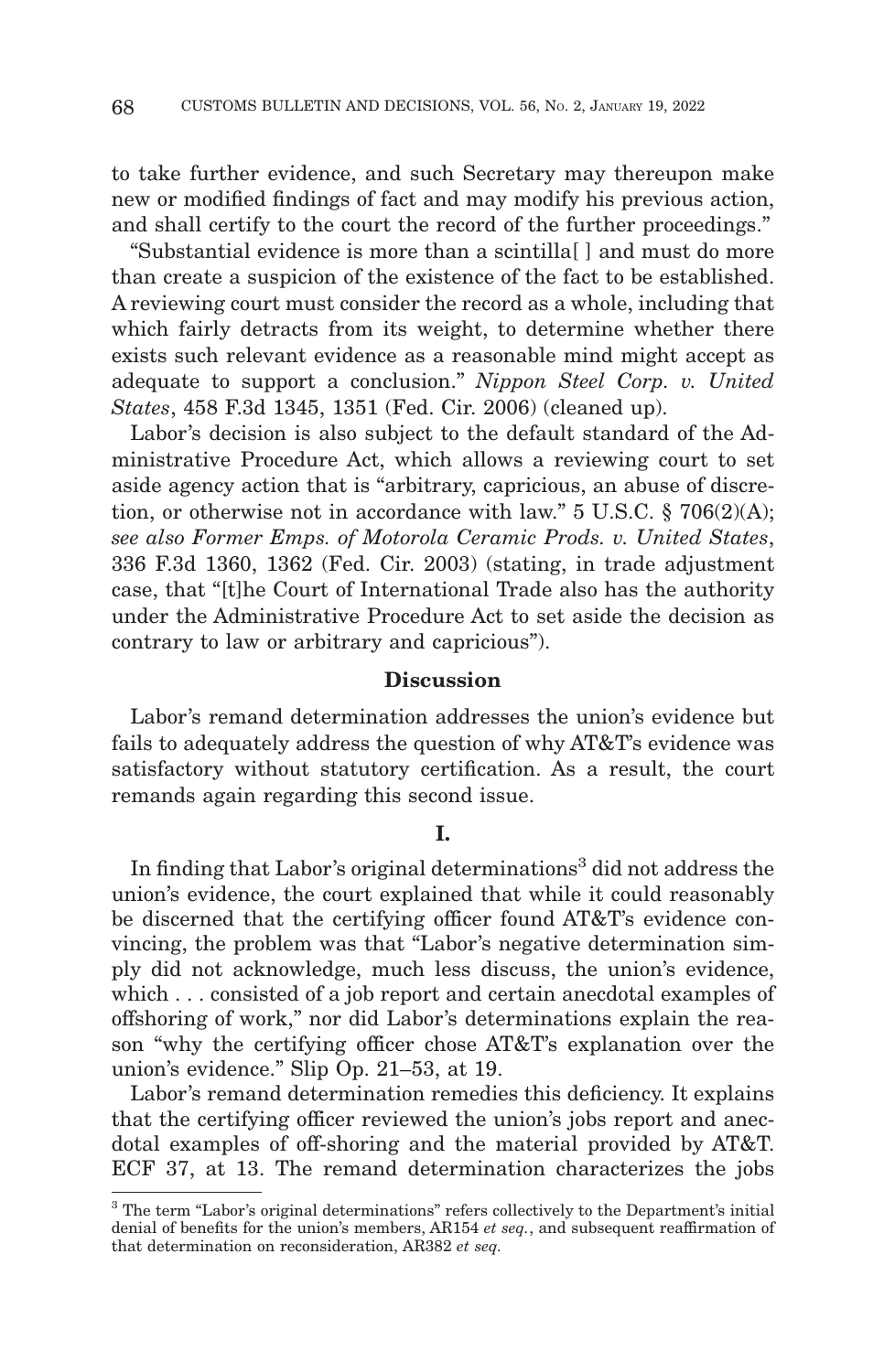report as presenting "general assertions" about offshoring of work and states that the report "implies" that offshoring "may lead to reduced call volume" for domestic call centers. *Id.* at 13–14. It also notes, "The general allegations in the jobs report submitted by petitioner did not include specific evidence or make specific claims that the work *of the locations in question* moved to or was acquired from a foreign country . . . ." *Id.* at 14–15 (emphasis added).

The remand determination also explains that AT&T provided "specific information" in response to the union's submission, that the company's information "did not reveal a basis for finding the job report allegations applied to any of the five center investigations," and that the workers in Jamaica discussed in the anecdotal evidence were not performing the same sort of tasks as the workers in Wisconsin. *Id.* at 14–15.

For these reasons, Labor's remand determination complies with the court's remand order because it addresses the jobs report and explains why the certifying officer concluded that its implications, which were based on very general allegations, were rebutted by more specific evidence provided by AT&T. The court therefore concludes that Labor's determination is now sufficiently supported by substantial evidence.

## **II.**

The second issue on which the court remanded was Labor's reliance on unverified statements from AT&T officials. The statute provides:

The Secretary shall require a firm or customer to certify—

(i) all information obtained under paragraph (1) from the firm or customer (as the case may be) through questionnaires; and

(ii) all other information obtained under paragraph (1) from the firm or customer (as the case may be) on which the Secretary relies in making a determination under section 2273 of this title, *unless the Secretary has a reasonable basis for determining that such information is accurate and complete without being certified*.

19 U.S.C. § 2272(d)(3)(A) (emphasis added).<sup>4</sup>

<sup>&</sup>lt;sup>4</sup> The references to "paragraph  $(1)$ " refer to 19 U.S.C. § 2272(d)(1), which reads, "The Secretary shall, in determining whether to certify a group of workers under section 2273 of this title, obtain from the workers' firm, or a customer of the workers' firm, information the Secretary determines to be necessary to make the certification, through questionnaires and in such other manner as the Secretary deems appropriate."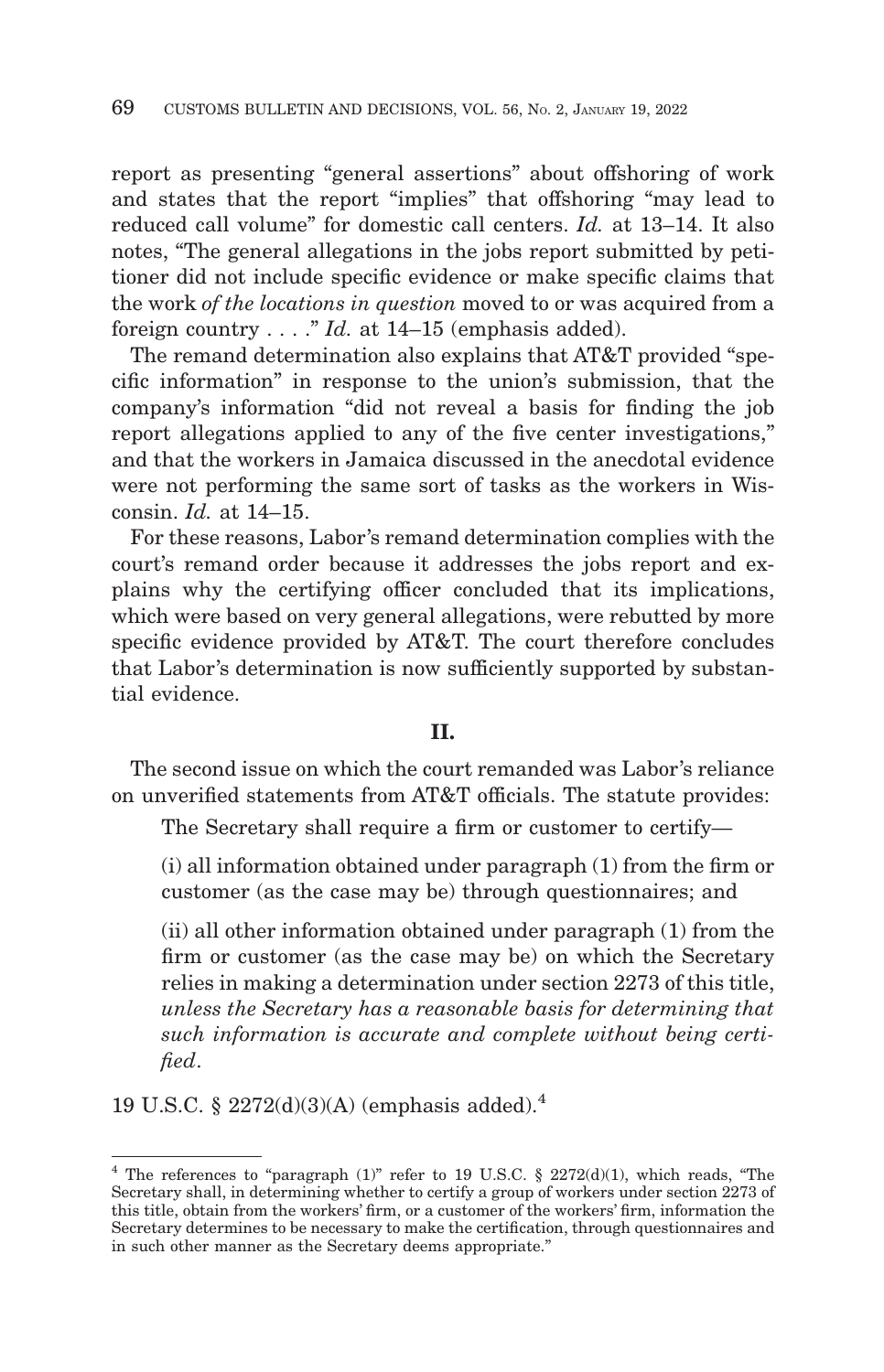The court explained that this provision requires Labor to mandate certification of all questionnaire responses and that, as to other information "obtained . . . from the firm" on which it "relies," "the Department must require certification *unless* Labor has 'a reasonable basis for determining that such information is accurate and complete without being certified.' " Slip Op. 21–53, at 24–25 (emphasis in original) (quoting 19 U.S.C. § 2272(d)(3)(A)(ii)). "The Court interprets this [second obligation] as requiring Labor—when it relies upon noncertified information—to expressly find that it has a reasonable basis for determining the accuracy and completeness of such information and to explain the basis for that finding." *Id.* at 26–27.

The court further explained that Labor did not address what portion(s) of AT&T's evidence the certifying officer found convincing, so the court was "unable to determine whether she relied on the certified questionnaire responses, the noncertified e-mail correspondence with AT&T's in-house counsel, or some combination of both," *id.* at 27, and, insofar as the decision relied on any noncertified information, it did not address "whether she had a reasonable basis for determining that the information was accurate and complete without being certified," *id.*

# **A.**

Labor's remand determination still does not state whether the certifying officer relied on the questionnaire responses, the noncertified e-mail communications, or both. The decision does cite various administrative record pages. *See* ECF 37, at 14 (citing AR121–28); at 15 (citing AR121–28, AR295–97, AR336–37 (twice), and AR122–24); at 17 (citing AR53, AR63, AR73, AR92, AR106, AR250–61, AR266–67, AR272–73, AR295–97, AR300–03, AR307–11, AR325, AR341–42, AR349–50, AR54, AR64, AR72, AR94, AR108, and AR372). The court has reviewed these administrative record materials. AT&T's questionnaire responses, all of which were certified as required by the statute, appear at pages AR51–57, AR61–67, AR70–76, AR90–98, and AR104–112. The other citations all refer to non-certified e-mail communications.

Page 17 of the remand determination contains string citations that include both questionnaire responses and noncertified e-mail communications. The court therefore concludes that the certifying officer relied on both types of material. But as with the original and reconsideration determinations, Labor's remand determination does not reveal to what extent the certifying officer relied on the certified questionnaire responses or the noncertified e-mail communications. Thus, the court still cannot discern whether the certifying officer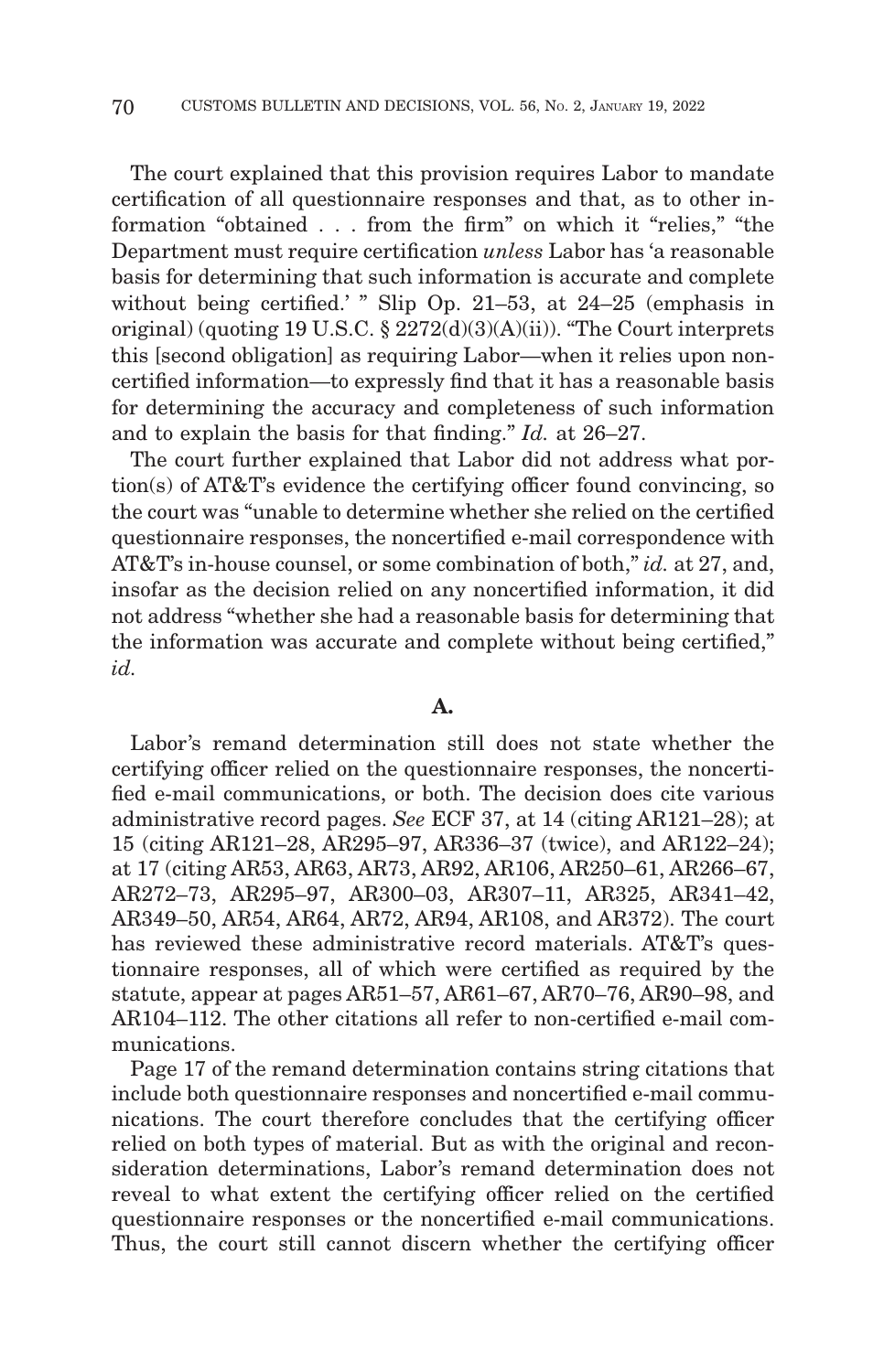believed the questionnaire responses alone would have been enough and the noncertified e-mail communications simply provided additional corroborating evidence—or whether, instead, the certifying officer regarded the e-mail communications as essential to her analysis. The court therefore must remand again, unless the remand determination complies with 19 U.S.C.  $\S 2272(d)(3)(A)(ii)$ 's requirement that Labor—to the extent that it relies on uncertified information provide a "reasonable basis for determining that such information is accurate and complete without being certified."

# **B.**

The remand determination does not show that Labor required AT&T to certify the e-mail communications as part of the remand proceedings, and the government did not file a supplemental administrative record with the court reflecting any such certification. The remand determination does, however, discuss why the certifying officer considered AT&T's submissions accurate and complete, so the question for the court is whether that discussion complies with the statute.

### **1.**

The remand determination observes as follows:

The written statements provided to the Department by AT&T's Assistant Vice President, Senior Legal Counsels in the course of the reconsideration investigation about AT&T's own business operations were determined by the Department to be accurate and complete based upon the following: the firm is in the best position to provide accurate, complete, and current information regarding its own operations and business decisions, and the responding officials each had access to the firm's records and to other officials with direct knowledge of the firm's operations and business decisions, including information about the circumstances of worker separations that the petitioner does not have.

ECF 37, at 15.

The problem with this finding is that, while it does constitute a finding that the information was "accurate and complete," it does not provide a reasonable basis for reaching that conclusion. Of course AT&T's personnel are in the best position to know about their company's operations and business decisions and have the best access to records. But mere knowledge is not itself a reason to presume that the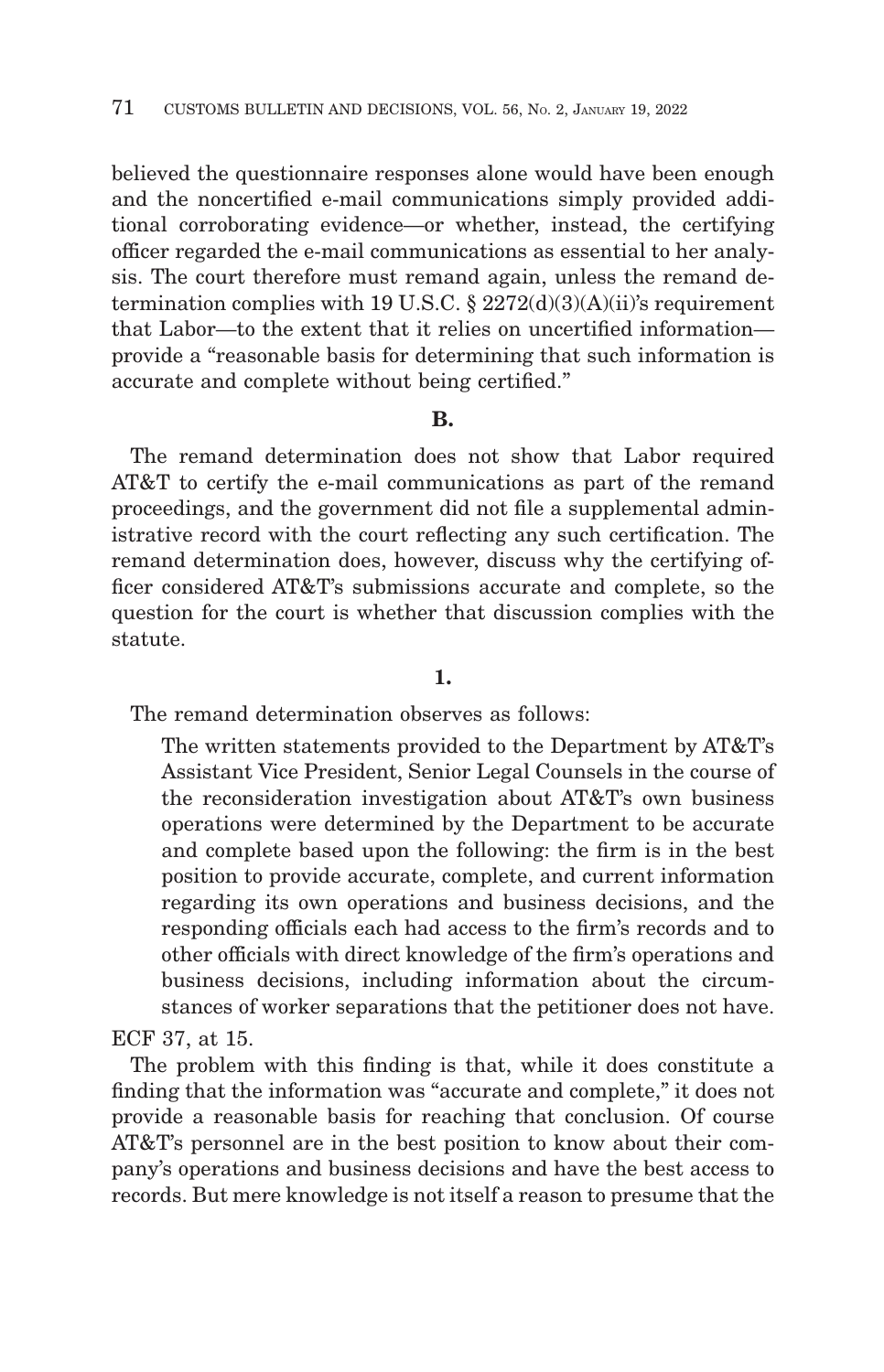response is truthful, which is presumably why Congress chose to impose the certification requirement in the first place.<sup>5</sup>

The remand determination further states that "[t]he statutory requirement to provide complete and accurate information subject to penalty of law applies to all responses to the Department's investigations." *Id.* (citing AR11–13, AR26–27, AR49–50, AR59–60, and AR90). The decision cites no statute or regulation in support of this proposition, however, and the cited record pages do not support the assertion<sup>6</sup>

**2.**

The government's comments in support of the remand determination invoke 19 U.S.C. § 2316(2). The government contends that the union's argument that "the terms of the certifications on the [questionnaire] refer specifically to [']the information . . . on this form,' " ECF 41, at 17 (citing ECF 40, at 13–14), fails because

Plaintiffs misconstrue both the remand results and the legal penalty. The legal penalty applies to "Any person who . . . makes a false statement of a material fact knowing it to be false, or knowingly fails to disclose a material fact, when providing information . . . during an investigation of a [TAA petition]." The penalty for false statements applies regardless of whether the information is provided with or without a certification.

ECF 41, at 17–18 (citation omitted; alterations in original) (quoting 19 U.S.C. § 2316(2)).7

The court finds three problems with this argument. To begin with, Labor's remand results do not cite that statute anywhere. Labor

<sup>&</sup>lt;sup>5</sup> The remand determination also notes that the questionnaires must be certified "under" penalty of law." *Id.* at 16. That statement is irrelevant for purposes of the reliability of noncertified e-mail communications.

 $6$  The first four citations all refer to the same boilerplate letter Labor sends to firms as part of the initiation of trade adjustment assistance investigations, and the letter says nothing about the obligation to "provide complete and accurate information subject to penalty of law," much less any ongoing obligation throughout the investigation. Rather, the letter explains the importance of the questionnaires, asks the recipient to "preview" the questionnaire form on the Department's website, advises that Labor personnel will contact the recipient and will forward the actual form, and emphasizes the need for a timely response to avoid the need for a subpoena. *See, e.g.*, AR12–13. The final cited page, AR90, advises the recipient how to respond. Like the initiation letter, that page also says nothing about an obligation to "provide complete and accurate information subject to penalty of law," nor does it say anything at all about any such ongoing obligation—indeed, it is completely silent about later phases of the investigation.

<sup>&</sup>lt;sup>7</sup> The statute the government cites provides that "[a]ny person who— . . . (2) makes a false statement of a material fact knowing it to be false, or knowingly fails to disclose a material fact when providing information to the Secretary during an investigation of a petition under section 2271 of this title, shall be imprisoned for not more than one year, or fined under title 18, or both." 19 U.S.C. § 2316(2).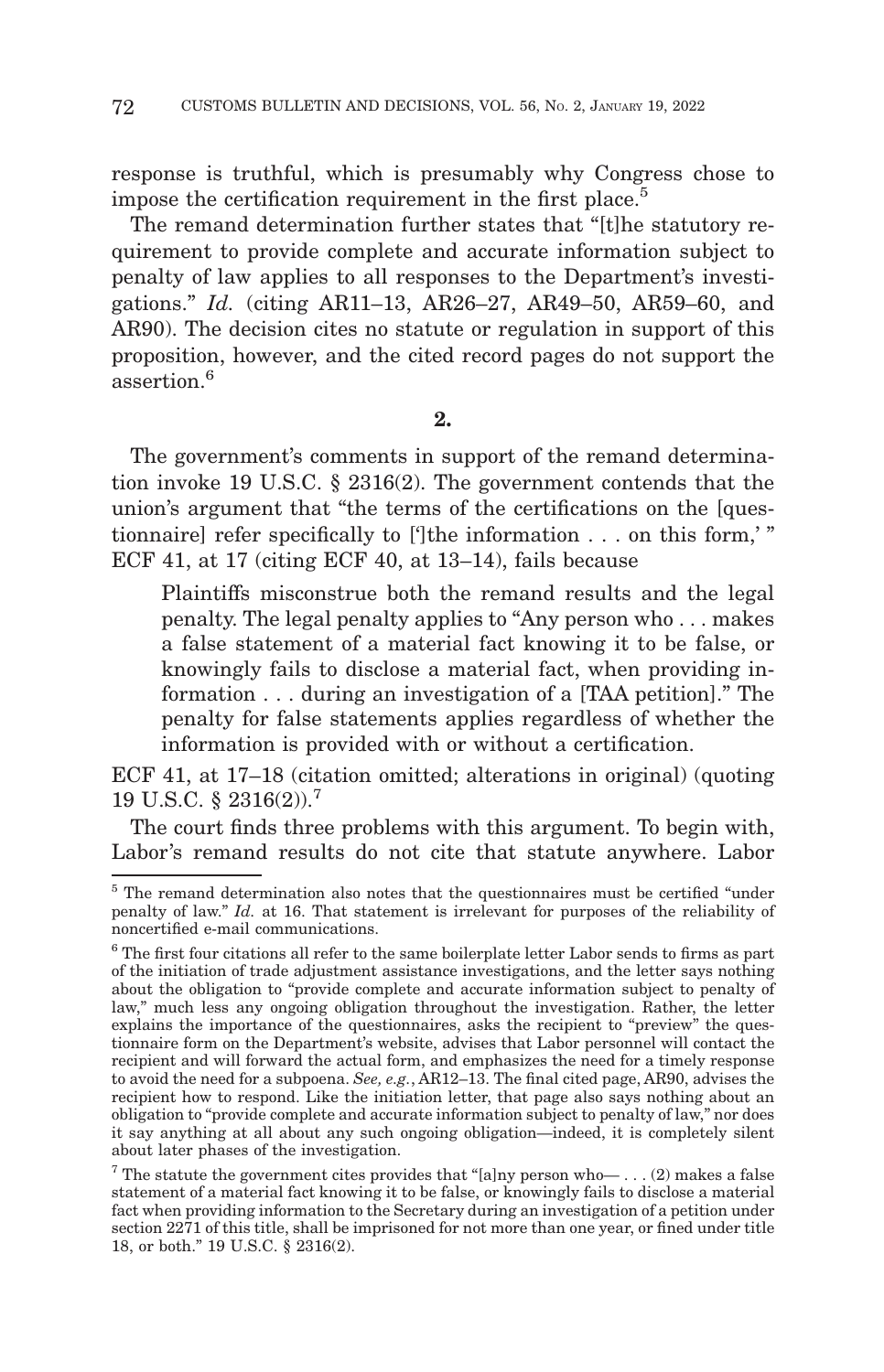simply states, *ipse dixit*, that "[t]he statutory requirement to provide complete and accurate information subject to penalty of law applies to all responses to the Department's investigations" and then cites ten pages of the administrative record, rather than a statute. ECF 37, at 16 (citing AR11–13, 26–27, 49–50, 59–60, 90). Thus, the government's invocation of 19 U.S.C. § 2316(2) is an after-the-fact explanation.

Second, if the court were to accept the government's theory about §  $2316(2)$ 's significance, it would effectively read §  $2272(d)(3)(A)$  out of the statute. If it were sufficient for Labor simply to point to § 2316(2), then neither part of  $\S 2272(d)(3)(A)$  would serve any purpose because (i) there would be no reason to require certification of the questionnaire responses because they would be presumptively reliable under § 2316(2) and (ii) for that same reason, there would never be any reason for the Department to require certification of any other information.

"If it is possible to give effect to both statutes, we must do so." *PDS Consultants, Inc. v. United States*, 907 F.3d 1345, 1357 (Fed. Cir. 2018) (citing *Watt v. Alaska*, 451 U.S. 259, 267 (1981)). "If any interpretation of the statutory provisions at issue allows both statutes to remain operative, the court must adopt that interpretation absent a clear congressional directive to the contrary." *Id.* Moreover, "[a] basic tenet of statutory construction is that a specific statute takes precedence over a more general one." *Id.* at 1358 (quoting *Arzio v. Shinseki*, 602 F.3d 1343, 1347 (Fed. Cir. 2010)). These principles mean that § 2316(2) does not excuse Labor's failure to comply with the certification requirement in § 2272.

Finally, the mere existence of a statutory obligation under § 2316(2) to give truthful responses is not enough of a reason, without more, to conclude that the respondent is aware of that obligation and the consequences for noncompliance. In contrast, Labor's questionnaires contain an express admonition that knowingly providing false information violates two federal statutes (18 U.S.C. § 1001 and 19 U.S.C. § 2316), followed by a notice that by signing the form, the respondent agrees to a statement that he is certifying the information's truth, accuracy, and completeness under "penalty of law." *See, e.g.*, AR35 (blank questionnaire).

Thus, the court concludes that the remand determination's unsupported assertion that "all responses to the Department's investigations" must consist of "complete and accurate information subject to penalty of law" is insufficient as a matter of law to satisfy Labor's obligation under  $\S 2272(d)(3)(A)(ii)$ .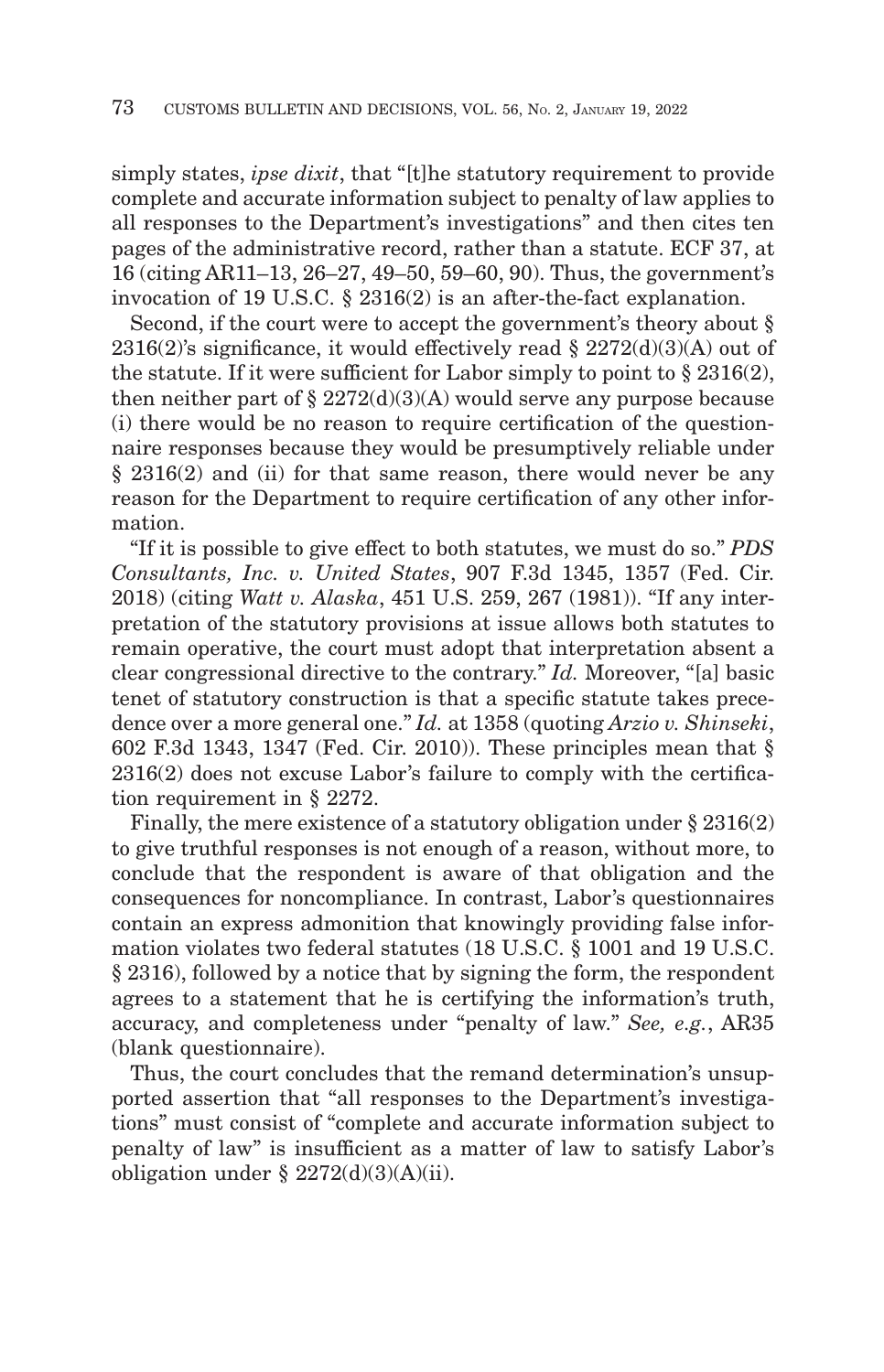The remand determination concludes that the certification of the questionnaire responses "and concurrent and subsequent email correspondences with AT&T's representatives confirmed the accuracy and credibility of the information provided by the employer (AT&T)." *Id.* at 16–17.

That conclusion is a non sequitur. Certification of questionnaire responses does not apply to noncertified information, as the statute imposes a separate obligation for such information. Finally, "concurrent and subsequent email correspondences with AT&T's representatives" cannot "confirm[ ] the accuracy and credibility" of that same e-mail correspondence. Such a rationale is circular.<sup>8</sup>

\*\* \*

The court therefore remands because Labor has disregarded 19 U.S.C. § 2272(d)(3)(A)(ii) and the court's remand order. While Labor's remand determination concludes that the information AT&T submitted was "accura[te] and credib[le]," ECF 37, at 17, the findings on which the Department bases that conclusion are not supported by substantial evidence in the administrative record and do not fairly meet the statute's requirement.

On remand, if Labor relies on noncertified evidence, it must reasonably explain why it finds that noncertified evidence accurate and complete. To the extent that it relies on noncertified evidence but cannot state a reasonable basis for finding it accurate and complete, the Department must direct AT&T to certify the relevant evidence as described in 19 U.S.C. § 2272(d)(3)(A)(ii).

### **Conclusion**

For the reasons provided above, the court remands this matter to Labor for further proceedings consistent with this opinion. A separate remand order will issue.

Dated: January 5, 2022 New York, NY

> */s/ M. Miller Baker* M. MILLER BAKER, JUDGE

<sup>8</sup> Labor also points to its notification letter to AT&T. But the portion of the "letter notification" the decision cites relates only to determining whom the Department should contact for matters relating to the investigation—it has nothing to do with certification of the accuracy of responses provided during the investigation.